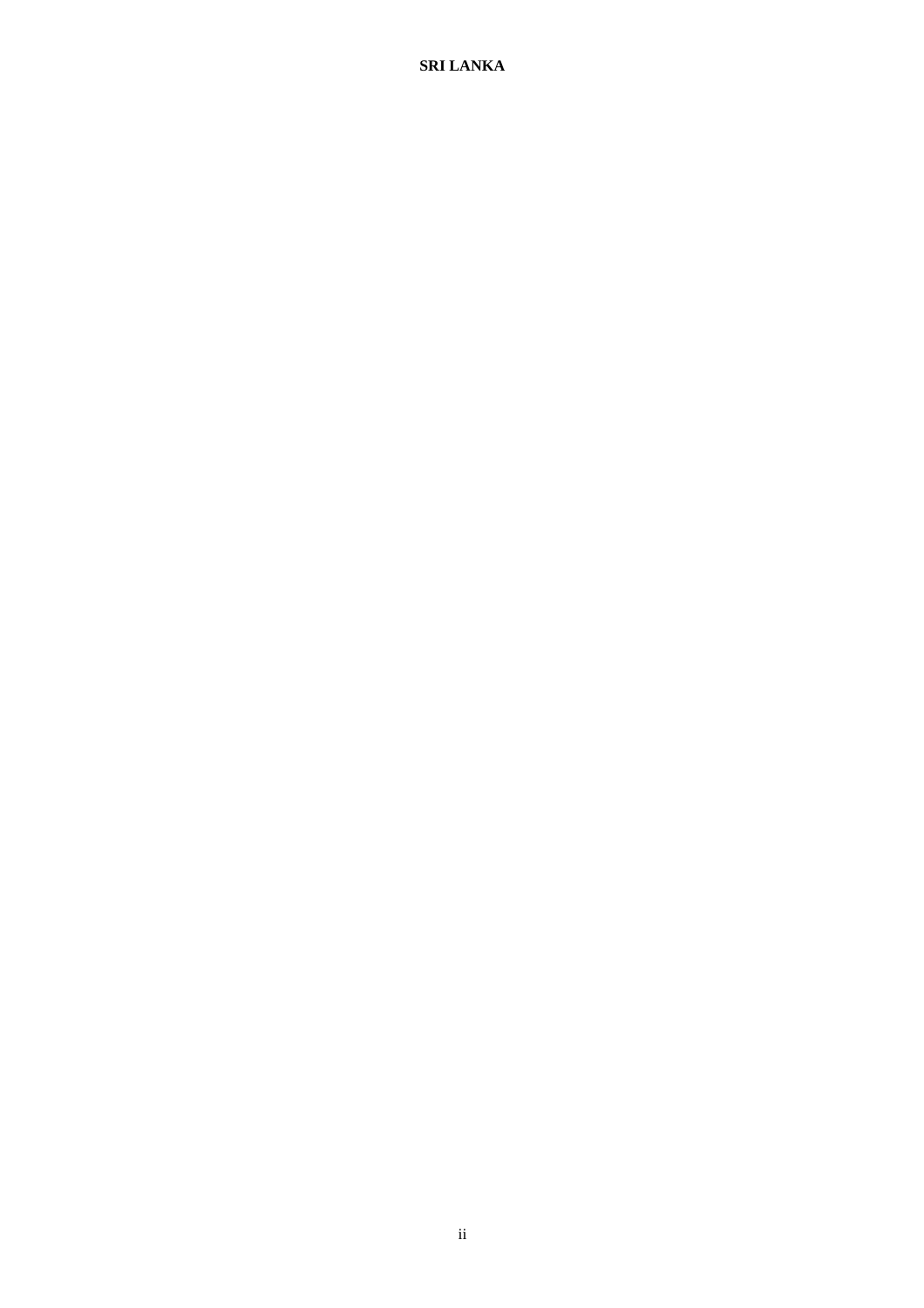# Case study of the impact of the changing international telecommunications environment on Sri Lanka

| 3. EVOLUTION OF THE INTERNATIONAL TELECOMMUNICATIONS ENVIRONMENT 22            |  |
|--------------------------------------------------------------------------------|--|
|                                                                                |  |
|                                                                                |  |
|                                                                                |  |
|                                                                                |  |
|                                                                                |  |
|                                                                                |  |
|                                                                                |  |
|                                                                                |  |
|                                                                                |  |
| 4. COST EVALUATION OF INTERNATIONAL TELECOMMUNICATION SERVICES 32              |  |
|                                                                                |  |
|                                                                                |  |
|                                                                                |  |
| 5.1 IMMEDIATE EFFECTS ON SRI LANKA OF THE CHANGING INTERNATIONAL ENVIRONMENT37 |  |
|                                                                                |  |
|                                                                                |  |
|                                                                                |  |
|                                                                                |  |
|                                                                                |  |
|                                                                                |  |
|                                                                                |  |
|                                                                                |  |
|                                                                                |  |
|                                                                                |  |
|                                                                                |  |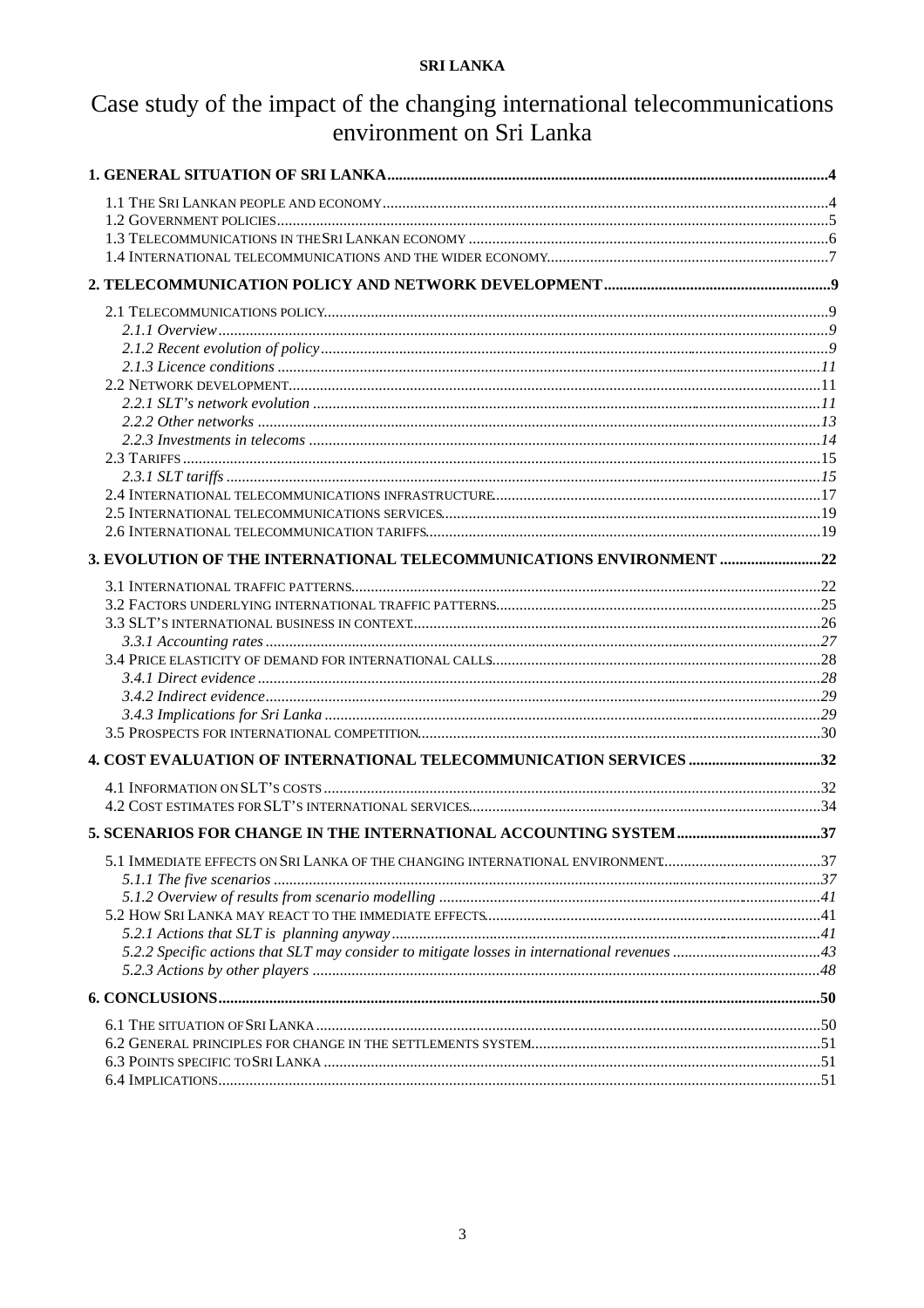## **1. GENERAL SITUATION OF SRI LANKA**

## **1.1 The Sri Lankan people and economy**

Sri Lanka is an independent democratic island nation of some 19 million people, relatively densely populated at 280 people per square kilometre. Its area of 65,000 sq km is similar to that of Ireland. It is situated in the Indian Ocean near the southernmost tip of India. The majority of the population is Sinhalese, predominantly of Buddhist religion, with a substantial Tamil (Hindu) minority. Many smaller ethnic minorities also exist, and indeed diversity is a hallmark of Sri Lanka: in people, religion, language, terrain, flora and fauna, climate and economic activity it has great variety. Table 1.1 presents some basic data on the economy.

|                                               | 1991   | 1992   | 1993   | 1994   | 1995    | 1996    |
|-----------------------------------------------|--------|--------|--------|--------|---------|---------|
| Population (m)                                | 17.4   | 17.7   | 17.9   | 18.1   | 18.4    | 18.6    |
| Labour force (m)                              | 5.9    | 6.0    | 6.1    | 6.1    | 6.2     | 6.2     |
| Unemployment rate $(\%)$                      | 13.8   | 13.3   | 13.8   | 12.1   | 12.0    | 11.6    |
| GDP $(1990)$ prices) $(Rs b)$                 | 333.2  | 347.8  | 371.9  | 392.9  | 414.6   | 430.2   |
| GDP per capita (1990 prices) (Rs)             | 19 149 | 19 650 | 20 777 | 21 707 | 22 5 33 | 23 1 28 |
| Annual growth of real GDP (%)                 | 4.6    | 4.4    | 6.9    | 5.6    | 5.5     | 3.8     |
| Annual growth of real GDP per capita (%)      |        | 2.6    | 5.7    | 4.5    | 3.8     | 2.6     |
| Exports as % of GDP                           |        | 31.8   | 33.8   | 33.8   | 35.6    | 35.1    |
| Imports as % of GDP                           |        | 41.0   | 43.3   | 45.6   | 46.0    | 43.8    |
| Investment as % of GDP                        |        | 23.9   | 25.2   | 26.1   | 25.7    | 24.2    |
| Annual average rate of exchange (Rs per US\$) | 41.4   | 43.8   | 48.2   | 49.4   | 51.2    | 55.3    |
| Annual inflation, GNP deflator (%)            | 11.2   | 10.0   | 9.5    | 9.4    | 8.3     | 12.3    |

## **Table 1.1 Sri Lanka: Basic economic statistics**

Source: Central Bank Annual Report 1996

Despite considerable economic development since it gained independence from Britain in 1948, Sri Lanka remains a low income country by international standards, with a per capita Gross Domestic Product (GDP) of about US\$760 at 1996 market prices. Among countries of this income level, however, Sri Lanka stands out for the high levels of education and health that have been attained, and for the stability of its population size. Free, compulsory education from age 5 to 15 has led to 90% of the population aged 10 and over being classified as literate in 1995. Life expectancy at birth was 72 years in 1993, and the annual rate of population growth in 1996 only 1.1%. Levels of education among females are close to those among males, and females make up around one third of the labour force.

Steady growth in per capita GDP is lifting Sri Lanka out of the World Bank's low income classification into the lower-middle-income category. This will mean less access in future to concessionary finance. Already the contribution of foreign aid to the economy is small (1.4% of GDP in 1995 and 1.1% in 1996, the bulk of this coming from Japan and Norway). Around double this amount has recently been devoted to servicing foreign loans. Foreign investment in industry, including privatisation proceeds, has been rising and is now approaching 10% of GDP; however this inflow is almost balanced by substantial outflows, reducing net foreign investment to only around 1% of GDP.

Household income remains low, for the most part well below the level at which a telephone might be acquired (even for inbound calls only). This is discussed further in section 3.4.3 below. When looking at income figures, it should however be borne in mind that price levels are also low; one estimate of per capita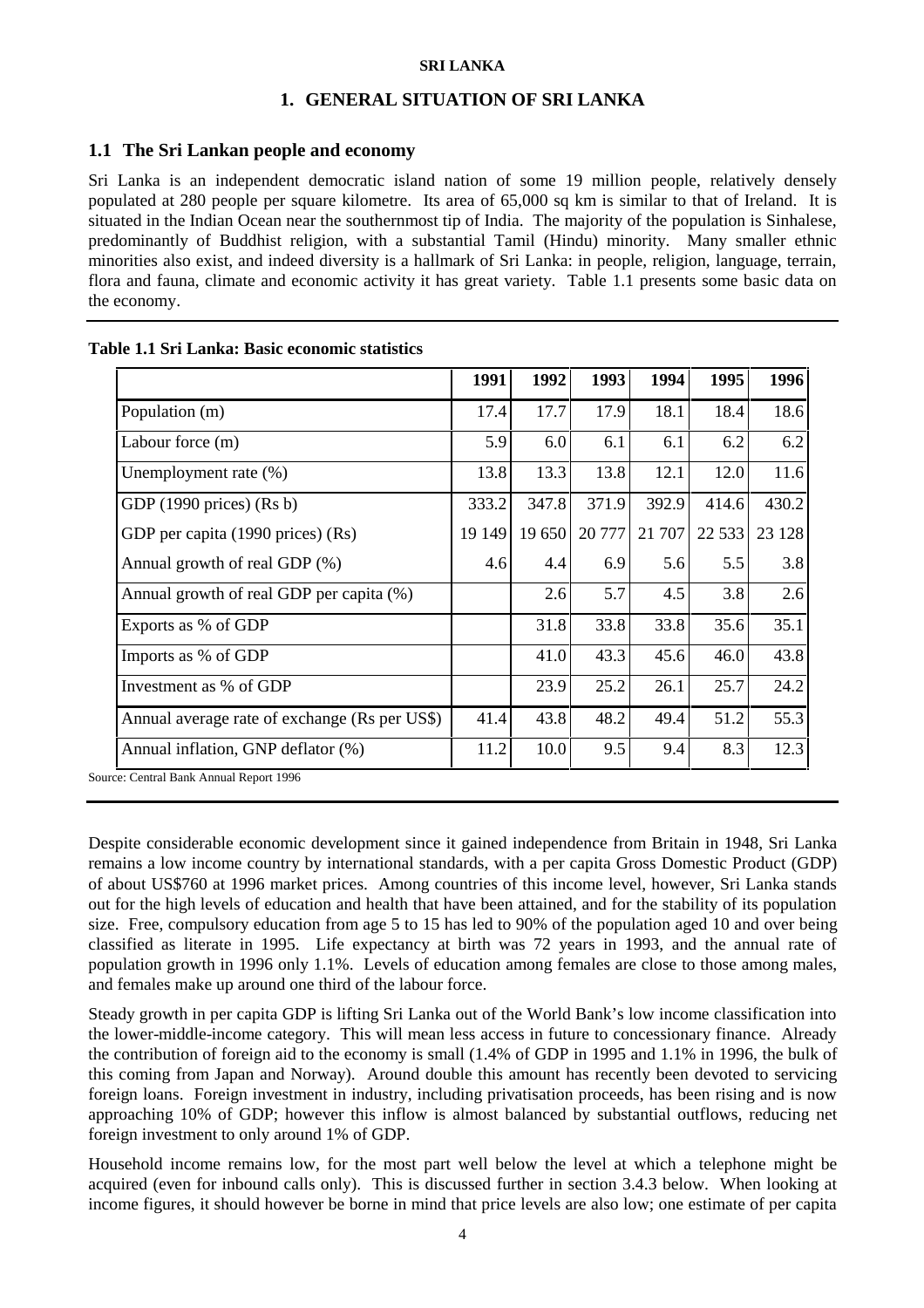GDP in purchasing parity terms in 1995 was as high as US\$3,600<sup>2</sup>. Average household size has declined from 5.6 in 1971 to 4.6 in 1994. About 20% of households are classified as below the poverty line.

The high level of human development has been accompanied by strong development of the service sector in the economy. Despite Sri Lanka's deserved reputation as an exporter of tea, coconuts, rubber and gems (it remains the world's number one tea exporter), the primary sector in Sri Lanka's economy has fallen to under a quarter of GDP. By contrast the secondary sector (manufacturing, particularly garments, and construction) is accounting for a growing share of GDP, and the tertiary sector (services and utilities, including tourism, which contributes about 2%) around one half. These sectors are also providing virtually the whole amount of economic growth. The economy is increasingly outward-oriented, with exports amounting to 33% of GDP in 1996, and imports to 43%.

The activities accounted for by the secondary and tertiary sectors naturally make more intensive use of telecommunications than the primary producer sector. However, Sri Lanka's teledensity has been at or below the average for a country of its income level. This suggests that the teledensity is below what would be appropriate for Sri Lanka's economic activity mix. The annual revenues of Sri Lanka Telecom Ltd (SLT) are around 1.5% of GDP. SLT's workforce of around 8,000 still represents the bulk of employment in telecommunications, which contributes only marginally (of the order of 0.15%) to national employment, but with a very high added value per employee. Around 1.6% of the workforce is employed directly or indirectly in tourism.

The unemployment statistics give an overoptimistic picture because they omit underemployment, which is estimated to affect 38% of the workforce (16% of them seriously, in that they work for less than 20 hours per week)<sup>3</sup>. Driven by poor job prospects at home, many Sri Lankans work abroad, 60% to 70% of them in the Middle East, and their home remittances make a significant contribution to Gross National Product and to the balance of payments. Private remittances are forecast to reach Rs 50 b (US\$833m) in 1997 and to continue to grow by 10% each year.

## **1.2 Government policies**

The early post-independence governments tended to pursue policies of nationalisation and central planning. These had poor results, ultimately resulting in shortages of many goods and high unemployment. Since the change of government in 1977, these policies have been reversed in favour of new ones designed to encourage foreign investment in Sri Lanka, permit imports and stimulate exports. At the same time alleviation of poverty has remained a priority. The civil unrest which has plagued Sri Lanka since 1983 has, however, consumed large resources and held back development. In particular, it continues to prevent tourism from realising its great natural potential.

The government which came to power in 1994 has continued and strengthened these liberal economic policies, supported by the World Bank and the International Monetary Fund. Many large enterprises in various sectors have been fully privatised, and private participation has been encouraged in others. These policies are exemplified by the changes in telecommunications which are discussed below - notably by the licensing of competitors to Sri Lanka Telecom Limited and the sale of a 35% shareholding in it, with management control, to NTT. Sri Lanka is a World Trade Organisation (WTO) Member and is committed to free market principles. Relatively advanced among the countries of South Asia, Sri Lanka aspires to the successes of the East Asian tiger economies (while avoiding their recent financial problems). The government is keenly aware of the key role of government controls in these successes, and does not intend to abdicate this role.

These policies appear to be producing satisfactory results. In the last three years, budget deficits have reduced from over 10% to 7% and annual inflation has fallen from 14% to 7%. Real GDP growth is expected to increase from 4% in 1996 to around 6% in 1997. Unemployment is down from 14% in 1993 to a fairly stable level of around 11%. Given further specified reforms and a reduction in civil strife, the Central Bank regards a medium-term annual growth rate in GDP of 7% to 8% as feasible.

 $\overline{a}$ 

<sup>&</sup>lt;sup>2</sup> World Bank; a more recent IMF estimate is however only US\$2215.

<sup>3</sup> T. Somasekaram, Chief Editor, *Atlas of Sri Lanka*, Arjuna Consulting, Colombo, August 1997.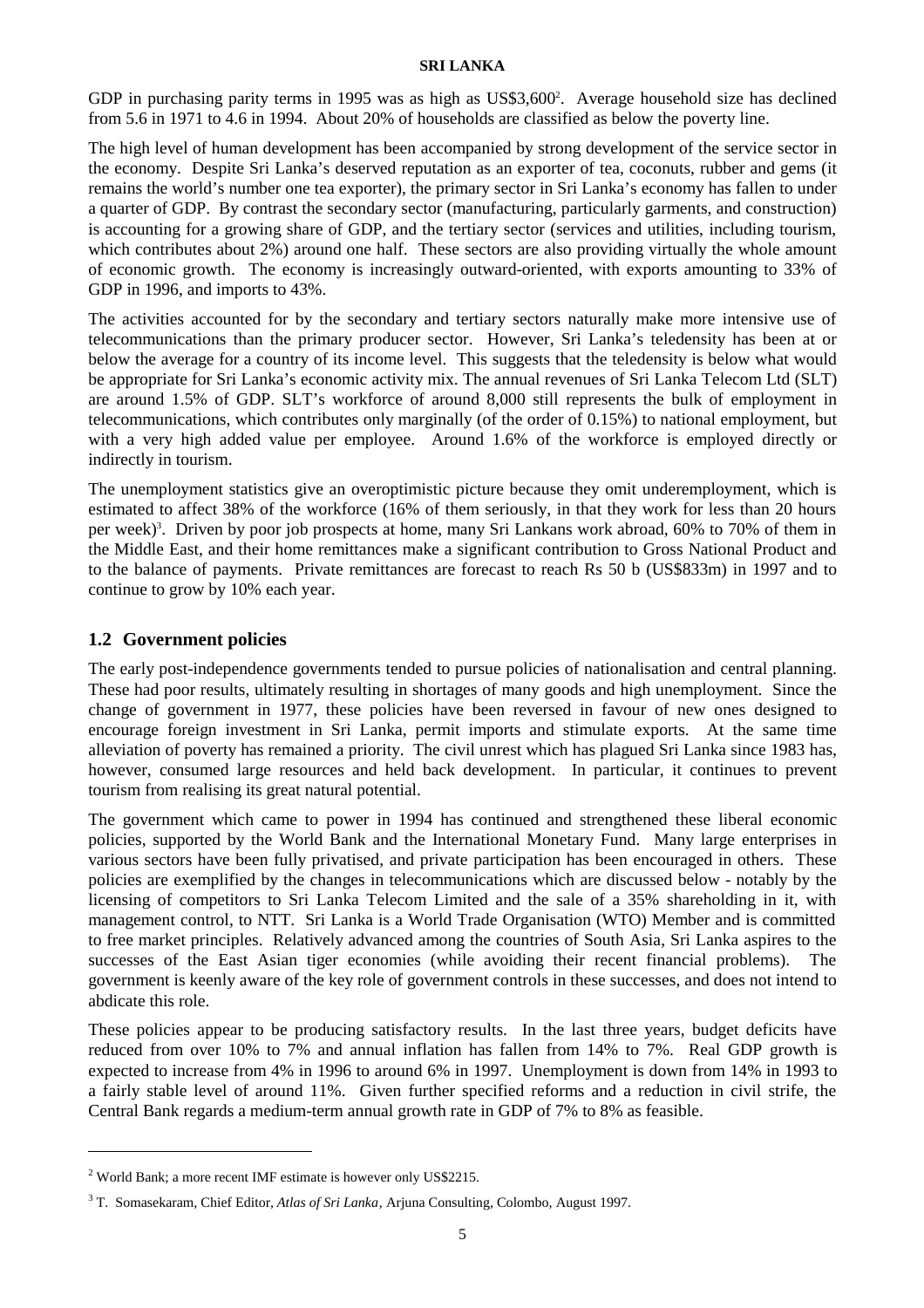It is important to note that the subject of international telecommunications and settlements has a strong political, as well as economic, element. In particular, Sri Lanka is a leading member of the South Asian Association for Regional Co-operation (SAARC), whose other members are India, Pakistan, Bangladesh, Nepal, Bhutan and the Maldives. Among other co-operative aims, members are committed to creating a regional free trade area before 2005. Decisions about telecommunications must take account of this broader context.

## **1.3 Telecommunications in the Sri Lankan economy**

The direct contribution of telecoms to GDP is at a normal level of around 1% to 2%. However, the discussion above of the importance of telecoms-intensive industries in the economy points to the indirect contribution of telecoms being much greater than this. Furthermore, if the hypothesis above about Sri Lanka's teledensity lagging its economic development is correct, then inadequate telecoms could currently be acting as a brake on economic growth.

Moreover, telecoms investment could prove to be a vital enabler for new patterns of growth. It has been argued<sup>4</sup> that the high level of education of the Sri Lankan people could make Sri Lanka, if equipped with the necessary infrastructure, a natural home for new information-industry activities such as telemarketing and customer service call centres, remote data-processing, computer programming and production of content for the Internet and other electronic media.

As in many developing countries, there is a heavy concentration of commerce and telecommunications in the capital, Colombo. The entire island is, however, relatively evenly (and densely) populated, with 80% of the people living in rural areas. Table 1.2 summarises some statistics (based on figures from 1994 to 1997) showing that there is big potential for areas outside the capital to increase their take-up of telecoms, with corresponding economic progress. Western Province is shown in Figure 1.1; it covers Colombo, Gampaha and Kalutara Districts, in other words it is a generous interpretation of Greater Colombo. The "village" is the smallest administrative unit, and averages about 500 population.

|                                   | Western<br>province | <b>Rest of</b><br>island | Sri<br>Lanka |
|-----------------------------------|---------------------|--------------------------|--------------|
| Population, m (1994)              | 4.4                 | 12.6                     | 17.0         |
| Population density per sq km      | 1190                | 204                      | 260          |
| Number of villages                | 5,309               | 31,991                   | 37,300       |
| Number of payphones (1996)        | 1,902               | 846                      | 2,748        |
| GDP per capita (Rs)               | 38,000              | 17,500                   | 23,000       |
| Mean household income (Rs)        | 57,000              | 37,500                   | 42,500       |
| % of total GDP                    | 43                  | 57                       | 100          |
| % of fixed lines                  | 70                  | 30                       | 100          |
| Payphones per village (1996)      | 0.36                | 0.03                     | 0.07         |
| Fixed lines per 100 people (1997) | 4.5                 | 0.6                      | 1.6          |

**Table 1.2: Regional development indicators and teledensity**

Source: Statistical Abstract 1996, SLT, TRCSL, Atlas of Sri Lanka

 $\overline{a}$ 

<sup>4</sup> Shelton A Gunaratne, Mohd Safar Hasim, and Roukaya Kasenally: *Small is Beautiful: Informatization Potential of Three Indian Ocean Rim Countries,* Amic conference, Singapore, June 1997 (available at http://www.moorhead.msus.edu/~gunarat).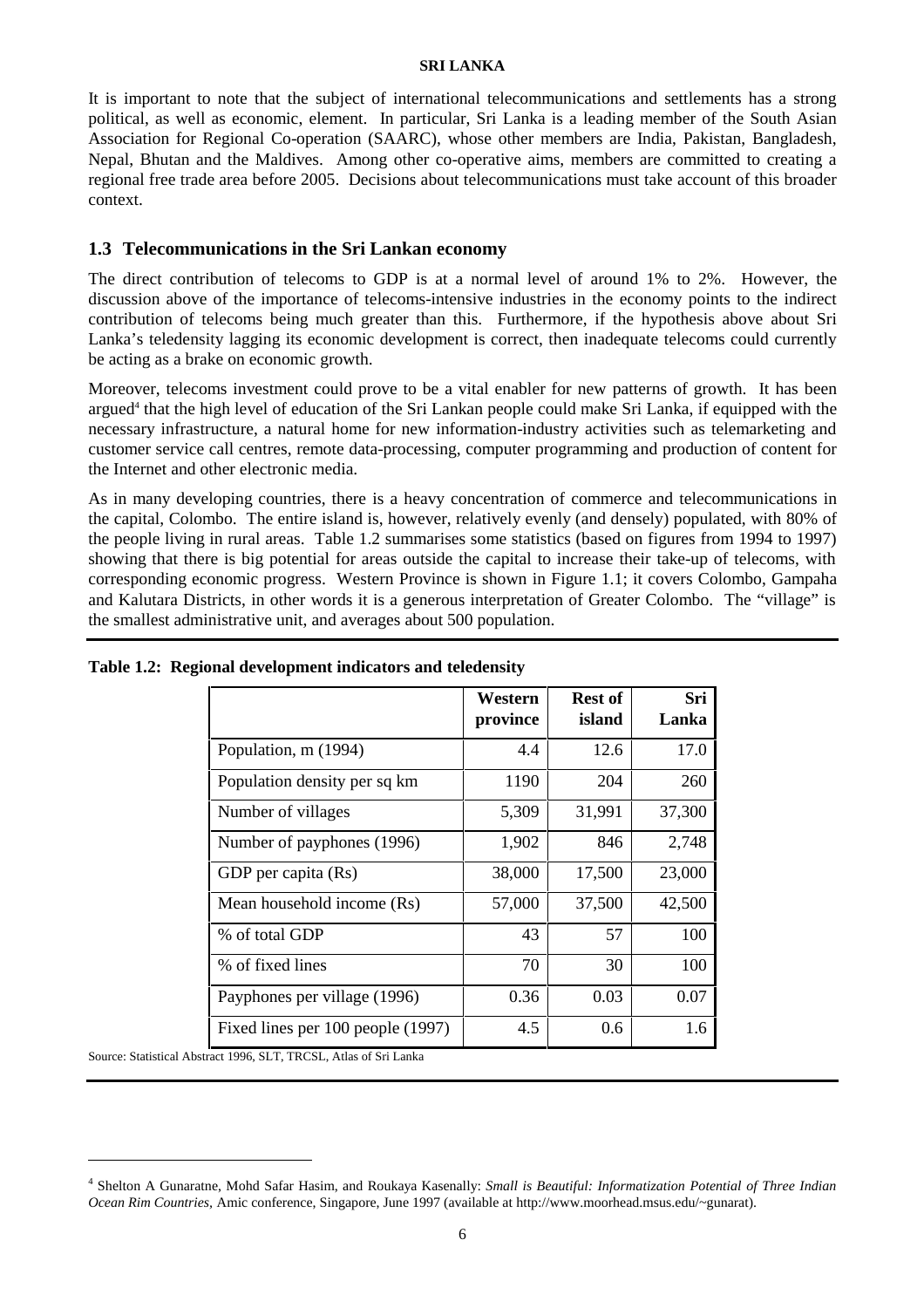

## **1.4 International telecommunications and the wider economy**

Just as the direct contribution of telecoms to the Sri Lankan economy is only a few percent, so the actual revenues associated with international telecoms are not great in the context of the economy as a whole. A major concern to this study is the net inpayment from international settlements, which currently stands at around 3.5 Rs b (US\$58m). Though this is nearly 40% of SLT's revenues (net of outpayments - see fuller discussion at 3.3 below), it is under 10% of remittances from expatriate Sri Lankans. It is around half the level of overseas aid. Table 1.4 reproduces two views of the balance of payments, as presented by the Central Bank. The overall picture is that net international revenues, accounting for more than 10% of services sold, make a significant contribution to Sri Lanka's foreign exchange requirement.

The indirect importance of telecommunications far outweighs its direct importance. Because of the outward-looking stance taken by government economic policy, this is doubly true for international telecommunications. It is clear that three vital aspects of economic activity—trade, tourism and expatriate remittances—are intimately linked with international telecommunications. The combined value of these activities is around half of GDP. Furthermore, high quality, competitively priced international and domestic telecommunications facilities, added to Sri Lanka's well-qualified workforce and other attractions, could persuade companies establishing a South Asian base to locate it in Sri Lanka.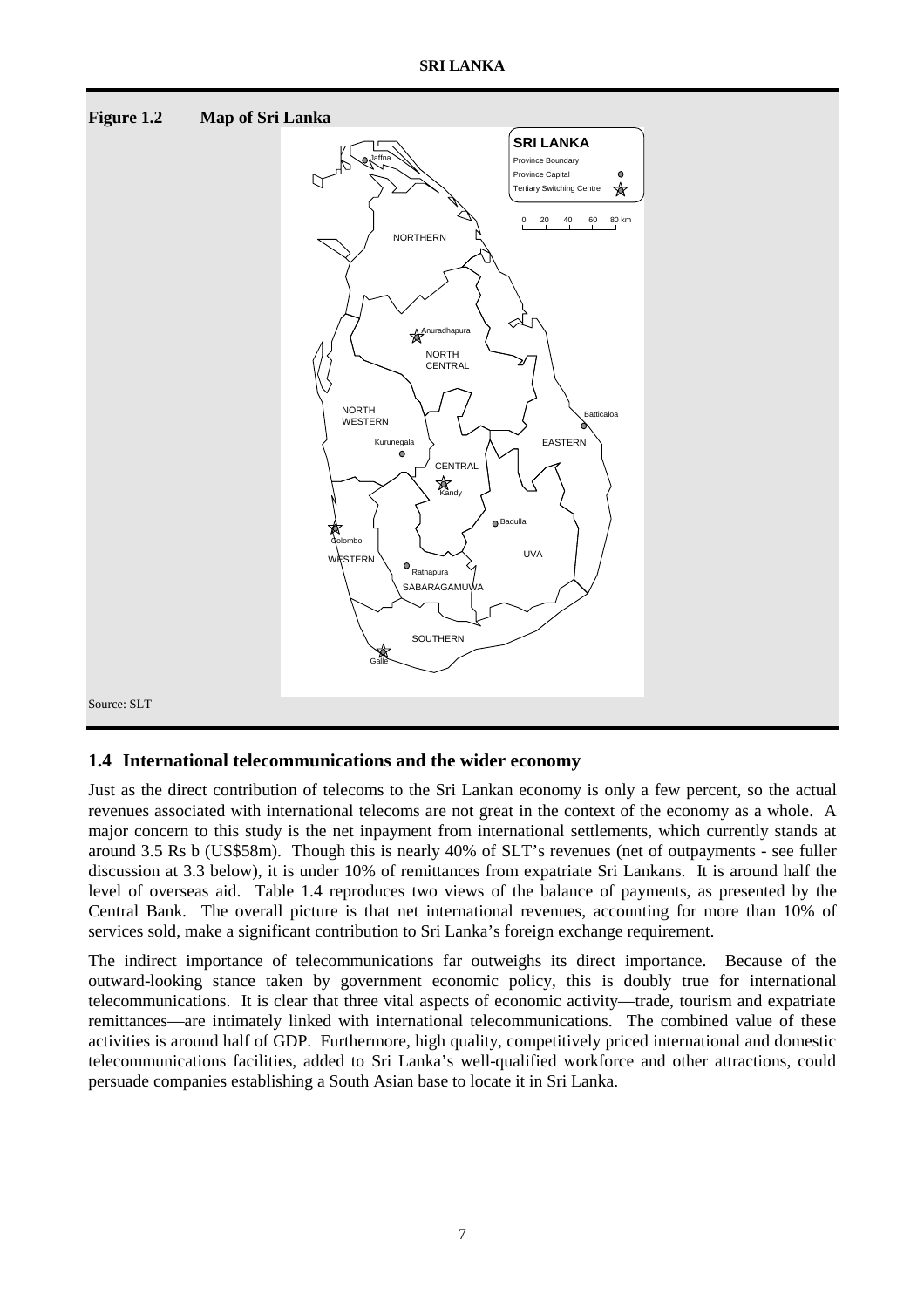|                                                       | 1992 | 1993 | 1994 | 1995                     | 1996 |
|-------------------------------------------------------|------|------|------|--------------------------|------|
| Foreign receipts (Rs b)                               | 162  | 205  | 238  | 289                      | 325  |
| Exports (Rs b)                                        | 108  | 138  | 159  | 195                      | 227  |
| Services sold (Rs b)                                  | 30   | 36   | 44   | 53                       | 52   |
| Expatriate remittances (Rs b)                         | 24   | 31   | 35   | 41                       | 46   |
| Foreign payments (Rs b)                               | 226  | 274  | 328  | 378                      | 431  |
| Imports $(Rs b)$                                      | 154  | 194  | 236  | 273                      | 300  |
| Services bought (Rs b)                                | 32   | 34   | 44   | 53                       | 57   |
| Capital repayments (Rs b)                             | 33   | 33   | 30   | 41                       | 63   |
| Other (Rs b)                                          | 8    | 13   | 18   | 12                       | 12   |
| Gap (payments - receipts) (Rs b)                      | 64   | 70   | 89   | 88                       | 106  |
| Government (grants etc) (Rs b)                        | 27   | 30   | 30   | 43                       | 34   |
| Private sector (Rs b)                                 | 38   | 61   | 71   | 41                       | 61   |
| Other (Rs b)                                          | (1)  | (21) | (12) | $\overline{\mathcal{A}}$ | 11   |
| Current account balance (Rs b)                        | (19) | (27) | (37) | (33)                     | (30) |
| Net settlement payments (Rs b)                        | 2.3  | 2.1  | 2.5  | 3.3                      | 3.5  |
| Net international revenues (Rs b)                     | 3.9  | 3.9  | 4.6  | 6.0                      | 6.6  |
| Net int'l revenues as % of<br><b>Foreign receipts</b> | 2.4% | 1.9% | 1.9% | 2.1%                     | 2.0% |

## **Table 1.3 External resource use**

Source: Central Bank Annual Report 1996, Sri Lanka Telecom Ltd.

## **Table 1.4 USA - Sri Lanka financial flows, 1996**

| <b>Finance flowing to the USA</b>                          | <b>Rs</b> m |
|------------------------------------------------------------|-------------|
| Sri Lanka settlement to USA                                | 110         |
| Sri Lankan imports from USA                                | 11 000      |
| [Revenues retained by USA carriers for calls to Sri Lanka] | 2801        |
| <b>Finance flowing to Sri Lanka</b>                        |             |
| USA settlement to Sri Lanka                                | 820         |
| Sri Lankan exports to USA                                  | 77 000      |
| USA aid to Sri Lanka                                       | 1 100       |
| [Revenues retained by SLT for calls to the USA]            | 90]         |
| Central Rank Annual Report 1996, study estimates           |             |

Sources: SLT, FCC, Central Bank Annual Report 1996, study estimates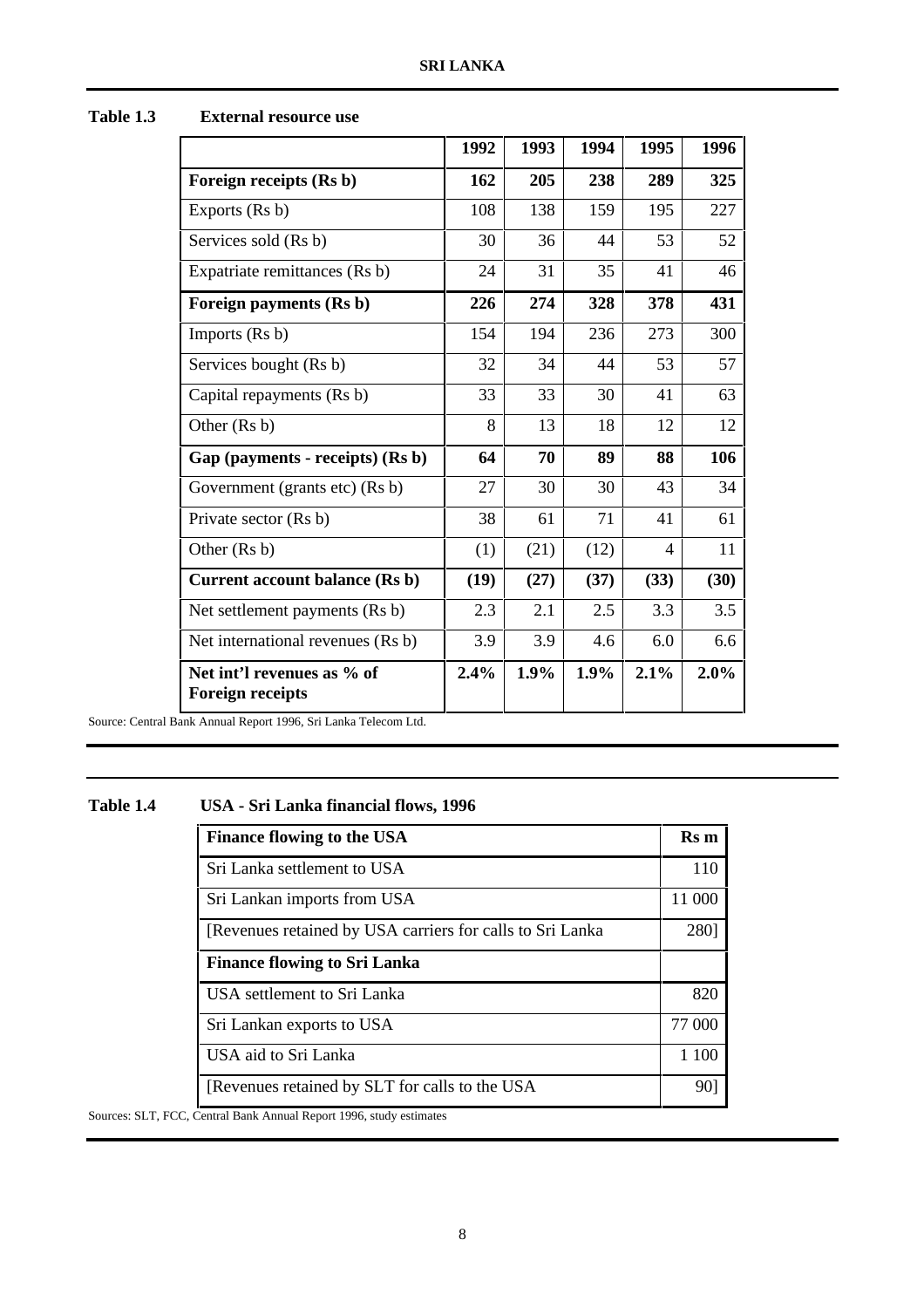## **2. TELECOMMUNICATION POLICY AND NETWORK DEVELOPMENT**

## **2.1 Telecommunications policy**

## **2.1.1 Overview**

The present Government of Sri Lanka has a clearly articulated National Telecommunications Policy in keeping with its broader economic policy. The full policy statement runs to several pages<sup>5</sup>. Its main points are:

- recognition of the importance of this sector and the need for its rapid and radical expansion;
- the necessity for strong private sector participation in order to achieve such expansion;
- the need for cost-based tariffing;
- a series of demanding specific targets for service roll-out and quality;
- the desirability of maximising Sri Lankan input to the required construction and manufacturing effort.

## **2.1.2 Recent evolution of policy**

This policy is being implemented within a legislative framework first brought in by the previous government. Until 1991 nearly all telecommunications services were provided by the sole telecommunications operator, a government department (Sri Lanka Telecommunications Department) under the Ministry of Posts and Telecommunications. A private cellular operation, **Celltel Lanka**, was launched as a joint venture between Millicom and four local companies in 1988, and a small private paging operation had been licensed since 1981. The first step in reform was the passage in 1991 of the Sri Lanka Telecommunications Act. On the model of the 1984 United Kingdom Telecom Act, this Act's main effects are to:

- introduce a framework for licensing by the Minister of any number of network operators (and also for licensing use of the radio spectrum);
- set up an independent regulator, the Director General of Telecommunications (DGT), with support staff, to advise the Minister on licensing, to police adherence to licence conditions and generally to promote the public interest in telecommunications;
- convert the Department into a state owned corporation (Sri Lanka Telecom or SLT<sup>6</sup>), capable of commercialisation. This conversion actually took place in 1996.

Following this Act, for some years SLT retained a *de facto* monopoly in basic fixed voice communications. However, for all other services a liberal licensing policy was adopted, and many new licences were granted. This led to considerable growth, especially in mobile services. Cellular mobile was often used not just as a mobile service, but as a basic voice service which unlike an ordinary fixed line was easily available (albeit at a considerable price premium).

The biggest step, however, was the licensing in March 1996 of two new companies to compete directly with SLT by providing fixed telephony using Wireless Local Loop (WLL) technology. The two WLL operators are **Lanka Bell** (originally a Bell Canada company, now owned by GTE and a local partner, using Nortel equipment) and **Suntel** (owned by Telia and a local partner, using Ericsson equipment). After a delayed start these two operators are now building up a significant subscriber base. Their licences require them each to serve 100,000 subscribers by the end of the year 2000. Table 2.1 shows the number of licensed operators and their approximate numbers of subscribers.

 $\overline{a}$ 

<sup>5</sup> *National Policy on Telecommunications*, Government of Sri Lanka, 1994.

<sup>&</sup>lt;sup>6</sup> Since August 1997, the formal name of the company is Sri Lanka Telecom Ltd. For the purposes of the this report, the abbreivation SLT has been used.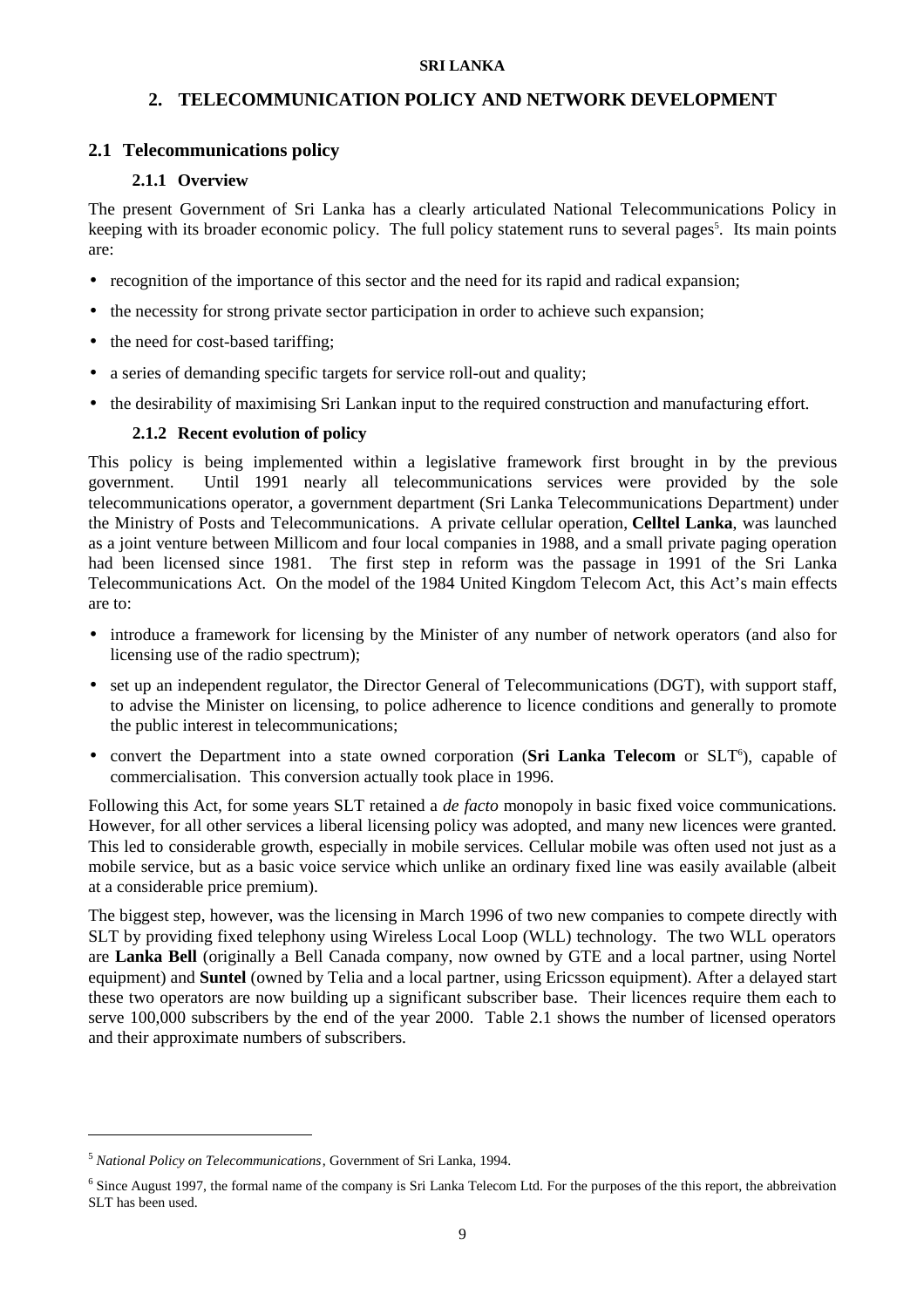Amendments to the 1991 Act were passed in 1995, with the main effects of:

- transforming the regulator from a Director-General's Office into a five-person Commission, with more autonomy from the Ministry and enhanced ability to hire qualified staff;
- enabling the licensing and thereby control of resale services such as the private agencies, which were operating without controls as this had not been foreseen in the 1991 Act.

A 1996 policy statement<sup>7</sup> announced the government's intention of a pause in the issuing of new telecoms licences for basic voice telephony until after a review to be carried out in 2000. Other important items in this statement were:

- a second international operator to be chosen by competitive tender and licensed to operate from 2000 (this has since been postponed to 2002 as part of the privatisation package);
- international operations to remain a duopoly for five years, with the exception of separately licensed Global Mobile Personal Communications Services, which would be expected to set up their own gateways;
- all tariffs to be cost-based, with operators expected to be able to substantiate this by providing detailed cost information by the end of 1998;
- SLT to eliminate cross-subsidy between its international and domestic operations by the end of 1999, and to complete tariff rebalancing by 2002, when a price cap is to be introduced (again the timing was changed in the privatisation negotiations - it matches the end of the international monopoly);
- interconnect charges to be cost-based from end 1998 when cost data permit it.

Consistent with the stated policy on the international monopoly, international leased circuits may not carry voice traffic and may not interconnect with the Public Switched Telephone Network (PSTN). Call-back is not illegal, however.

The current position on interconnect has recently been summarised as follows by the Director General of Telecommunications<sup>8</sup>:

The Telecom Act of 1991 (as amended) requires operators to reach agreement on interconnection and submit their plans for Telecoms Regulatory Commission (TRC) approval. In the absence of agreement between parties, the Commission has the power to determine the interconnection charges. So far, there has not been an agreement between the dominant operator and new operators, with the exception of standard agreements imposed on two mobile operators by SLT. There are simple sender-keep-all type agreements among the mobile operators and also among the mobile and wireless local loop operators.

The three local exchange operators function under an interim interconnection agreement, effective until December 1998. Local and national calls are connected on the basis of "sender keeps all". The WLL operators terminate incoming international traffic for no charge, but receive a 35% discount for international traffic originated by them. The TRC has announced an alternative dispute resolution process to bring the parties to agreement on the terms and conditions of a permanent interconnection agreement by December 1998.

There are no formal interconnection agreements between the mobile operators and SLT and between the mobile operators and the two WLL operators. The current arrangement includes charging all calls to mobile operators as national calls and the treatment of all mobile-originated calls as though they were calls from SLT subscribers. The TRC is considering a full-fledged effort to move these parties to a formal interconnection agreement as well.

During 1998, obtaining soundly-based costs for SLT's various services in order to arrive at equitable interconnection and other prices will be a priority for both the regulator and SLT.

 $\overline{a}$ 

<sup>7</sup> *Restructuring of the telecommunications industry - regulatory policy of the Ministry of Posts and Telecommunications* , 1996.

<sup>&</sup>lt;sup>8</sup> Rohan Samarajiva, TELECOMMUNICATION POLICY IN SRI LANKA: OVERVIEW AND PROSPECTS, for presentation at the Seminar on Telecommunication Policy Administration, 25-27 February 1998, Tokyo, Japan.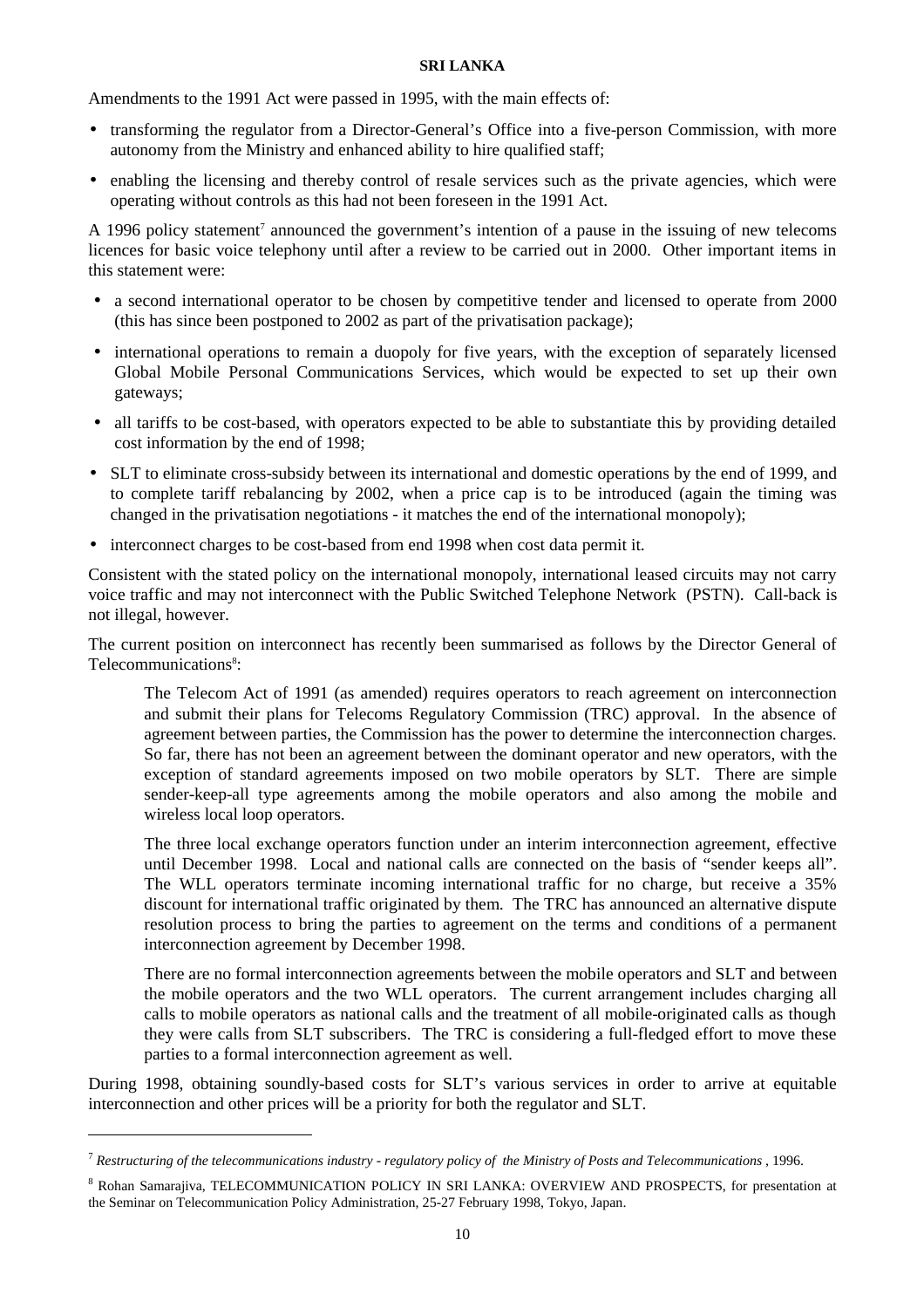The initial Sri Lanka commitments under the WTO basic telecommunications agreement in February 1997 offered an end to the international monopoly in 1999 subject to the completion of rebalancing by that date; but rebalancing is now expected to be complete only in 2002. Foreign equity participation of 35% was to be invited in SLT, and this was realised in August 1997 with the sale of a 35% shareholding, with management control, to NTT.

| <b>Service</b>                         | <b>Licensees</b> | <b>Lines/Subscribers</b><br>(600) |
|----------------------------------------|------------------|-----------------------------------|
| Basic fixed voice services (SLT)       |                  | 327                               |
| <b>WLL</b> operators                   | 2                | 26                                |
| Payphones                              |                  | 3                                 |
| Cellular mobile                        |                  | 118                               |
| Trunked private mobile radio           |                  |                                   |
| Paging                                 | 5                | 11                                |
| Data comms/ Internet service providers |                  | n.a.                              |
| Private networks and leased circuits   | 2                | n.a.                              |
| Total                                  | 25               | n.a.                              |

#### **Table 2.1 Telecoms licensees and lines, end 1997**

Source: TRCSL

## **2.1.3 Licence conditions**

The licence conditions on SLT are modelled on those in British Telecom's licence, and are by no means all currently applicable. For example, there is a provision for a price cap, but this is suspended until rebalancing is complete. Important and operative conditions include:

- prohibition of cross-subsidies from SLT's monopoly services to its competitive ones, as soon as rebalancing has been accomplished;
- requirement for the regulator to approve all tariff changes;
- general prohibitions on anti-competitive behaviour and on undue discrimination.

An addition to the licence at the time of privatisation guarantees that no new fixed network competitors will be licensed for 5 years, that is, not before August 2002.

The most important licence conditions on the new WLL operators are basic rollout requirements:

- 100,000 subscribers must be served by the end of the year 2000. An incentive scheme is built in: if this target is achieved then the operators will be allowed a further 5 years' operations without additional direct competitors being licensed, while for any year from 1999 onwards, if they are serving less than 40,000 subscribers a penal licence fee of Rs 100 m (US\$1.7m) will be levied.
- There is an incentive for some lines to be provided in each of the 28 secondary areas (defined by the catchment for SLT's Secondary Switching Centres). From 1998 onwards, an annual fee of Rs 5 m (US\$0.8m) will be charged for each secondary area having less than 10 connections.
- Call completion rates are to be continuously above 50%.

## **2.2 Network development**

## **2.2.1 SLT's network evolution**

Fixed line teledensity in Sri Lanka has grown slowly, from well under 1 line per 100 inhabitants in the early 1980s to around 1.4 now. Table 2.2 shows how the growth rate in SLT's lines has risen significantly since 1993. The WLL operators are now beginning to contribute - see Figure 2.1. Separate data on lines in Colombo have been available since 1992. Over that period the percentage of lines in Colombo has remained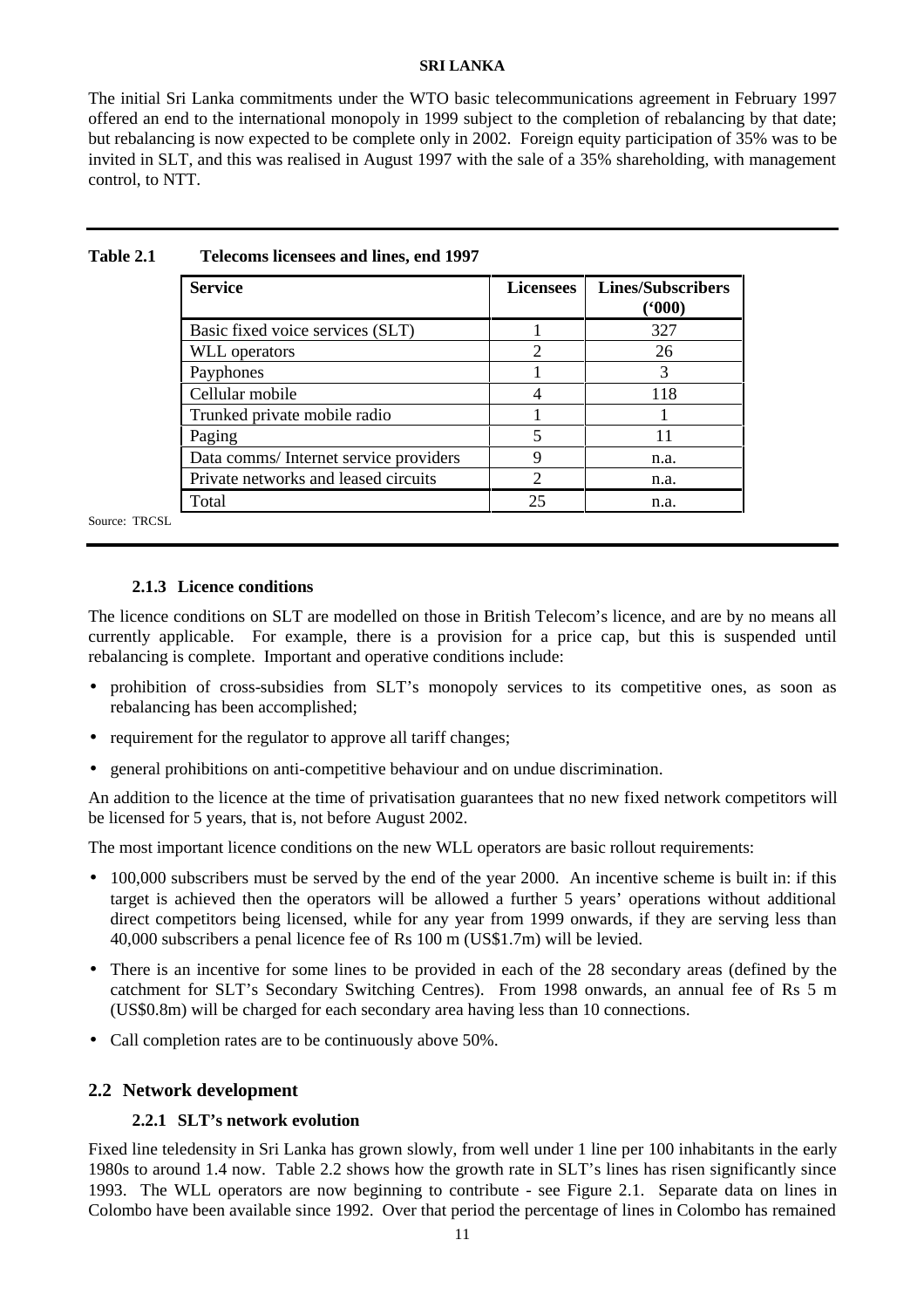steady at about 67% (compared with only around 12% of the population in Colombo). A slowly growing proportion of lines, now up to around 55%, is classified as residential, with 35% business and 10% official and "others " (probably religious institutions, which attract a reduced tariff). Over 75% of new lines now being connected are in the residential category.

|                                                | 1990 | 1991 | 19921 | 1993 | 1994 | 1995 <sup> </sup> | 1996 | 1997 l |
|------------------------------------------------|------|------|-------|------|------|-------------------|------|--------|
| Main lines ('000)                              | 121  | 126  | 136 I | 158  | 181  | 204               | 254  | 325    |
| Increase since previous year $(\%)$            | 15.1 | 3.7  | 77    | 16.4 | 14.6 | 13.1              | 24.5 | 277    |
| Source: SLT. Numbers in italics are estimates. |      |      |       |      |      |                   |      |        |

#### **Table 2.2: Growth in SLT's main lines, 1990-97**

Over the entire period, demand for lines has far outstripped supply, with a majority of potential customers having to wait several years for a line to be installed. Waiting list figures are not reproduced here, because their fluctuations as often reflect changes in the conditions for joining the waiting list as changes in reality. However, the "official" waiting list has not dropped below a third of the installed base, and now stands at around the same level. Often actual line provision has not lived up to investment levels, with plant being poorly utilised for a variety of reasons.

In 1993 a new government-owned company, **Sri Lanka Telecom Services Ltd**, was set up specifically to implement a turn-key project to install 150,000 new lines. In recent years the actual of new lines provided each year has risen dramatically, with a record 70,000 now estimated to have been provided during 1997. The 1996 achievement was already world-class (Sri Lanka was  $10<sup>th</sup>$  among all countries which have reported figures to the ITU), and 1996 is plainly set to be outstripped by the 1997 achievement.

A complete nationwide Subscriber Trunk Dialling network is in place. The 283 local exchanges are divided into 28 code areas each served by a Secondary Switching Centre, in turn connected to one of the four Tertiary Switching Centres (see Figure 1.1). A fifth Tertiary Switching Centre is planned in Gampaha to complete the switching hierarchy. Trunk transmission is mostly by microwave links; some optical fibre cable has recently been installed between local exchanges in Colombo.

All recently installed exchange equipment is digital, and in the last few years most older exchanges have been modernised, resulting in a network that is now 98% digital. Digital systems manufactured by (among others) Alcatel, AT&T, NEC, Nokia, Mitsui/Goldstar, and L M Ericsson, are in use, reflecting foreign aid from their respective home countries.

In 1996 SLT had about 60 national leased circuits (in addition to the 50 international leased circuits discussed below). Air Lanka, SITA, and a few large banks have private networks.

Service standards have improved from the levels experienced around 1990, when around 25% of calls were completed successfully. However, call completion rates remain poor, mainly because of the called party already being busy (this occurs 50% of the time), a situation clearly linked with the shortage of lines. In addition, there are high fault rates, mainly on outside plant, much of which is overhead and exposed to weather and other hazards. The current target fault rate is 10 faults per 100 lines per month; current achievement varies widely from place to place. The percentage of faults cleared by the following day has risen from 55% in 1993 to around 60% now.

To summarise, SLT has considerable recent achievements to its credit. It also faces major continuing challenges which, under new management, it is now tackling energetically:

- eliminating the waiting list, so as to supply service on demand by the end of 1999. This in turn entails both making fuller use of existing installed plant, and extensive new plant build.
- meeting the competition for new customers from the wireless local loop operators, now in Colombo and later elsewhere. This entails improved marketing and customer service interfaces on top of the basic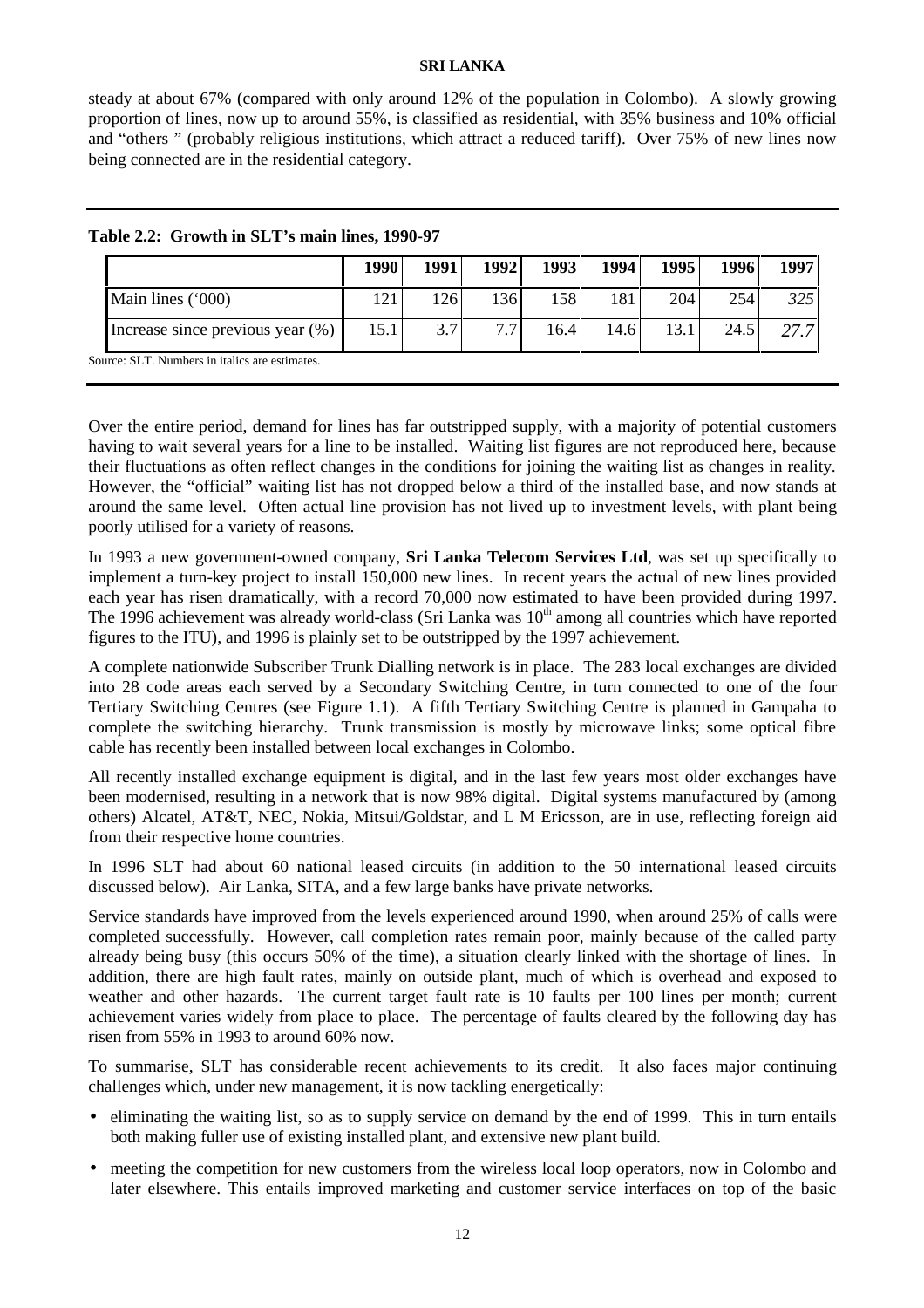actions already mentioned to make service available. Introducing new services is a further element with longer-term revenue implications.

- raising call completion rates. Apart from reducing the incidence of called customer busy by increasing line supply, this means enhancing trunk routes to avoid busy hour congestion, and improving both curative and preventative maintenance, especially on outside plant.
- rapidly rebalancing tariffs to enable any cross-subsidies to be eliminated and the international business to become fully competitive.
- reducing costs. This will be achieved largely through more efficient growth, that is, a much smaller increase in the number of employees than in the number of lines. It will be made easier by the natural economies of scale that will accompany system growth.

## **2.2.2 Other networks**

Accessibility of telephones is not quite as bad as the SLT figures suggest, at least in Greater Colombo, because of the growth in cellular services, public payphones, and the large number of small private agencies offering national and international phone and fax service to the public (at marked-up SLT prices). If cellphones are included, the teledensity rises to a more encouraging figure of 2.3 per hundred.

There are actually four operators of payphones, three of which are using SLT's cable network and therefore do not need separate licensing. (The last has its own radio system). Between them, at the end of 1997, they were operating about 800 coin-operated and 2400 card-operated payphones. SLT itself provided about onethird of this total. This number of payphones, although it has increased greatly in recent years, is still way below requirements and will continue to grow fast. Table 1.2 shows that there is about one payphone per 30 villages outside Western Province. The current total of over 3,000 payphones still compares poorly with the 4,200 post offices and 11,000 schools in Sri Lanka.

The two WLL operators were licensed in the spring of 1996, and only started operations towards the end of that year. Between them they connected 11,000 subscribers in the first half of 1997, and nearly doubled that number by the end of October. Like the cellular operators before them, initial network coverage is planned to be Greater Colombo plus a broad western coastal strip from Negombo to Galle, plus Kandy. This will eventually be extended to other important towns and further along the coast in both directions.

As may be seen in Table 2.11, the WLL operators have set their call charges close to SLT's, but their installation and rental charges are much higher. They both offer various packages for business and residential users, including options for enhanced services such as call forwarding and conference calls. They expect that, within 5 years, SLT's share of the fixed line market will have fallen to around 50%, with the remaining 50% divided between the two WLL operators.

|     |                        | 1991 | 1992 | 1993 | 1994 | 1995 | 1996 | 1997 |
|-----|------------------------|------|------|------|------|------|------|------|
|     | Cellular mobile ('000) | 1.8  | 2.6  | 14.7 | 35.5 | 52.9 | 71.0 | 18   |
|     | Paging ('000)          | 2.4  | 3.0  | 4.6  | 6.7  | 9.6  | 10.7 | 10.8 |
| 'SL |                        |      |      |      |      |      |      |      |

**Table 2.3 Subscribers to cellular mobile and paging services**

Source: TRC

Table 2.3 shows the growth since 1991in subscribers to cellular mobile and paging services. From a later start, and despite high tariffs, cellular mobile has rapidly caught up with and overtaken paging. As mentioned above, cellular has undoubtedly benefited from the waiting lists for fixed lines. Figure 2.1 shows the history to date of both fixed and cellular connections, with some study projections.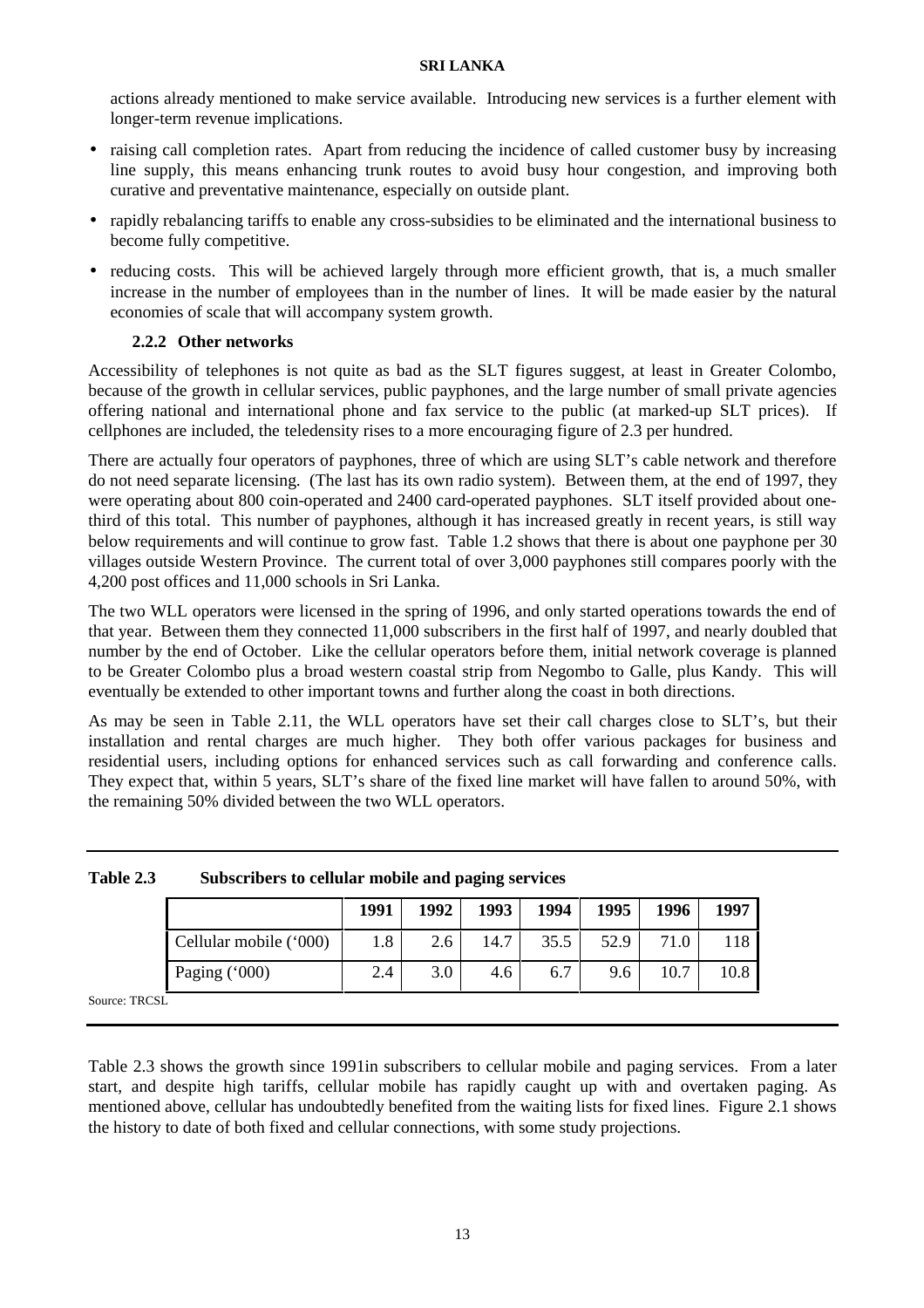

## **2.2.3 Investments in telecoms**

The old Department's investments were mainly financed by credits from various development bodies (Asian Development Bank, the Japanese Overseas Economic Co-operation Fund, etc). The newly established SLT took these over and began to fund new investment from its own resources. Continuing government guarantees meant that from 1991 SLT had little difficulty in obtaining suppliers' credits (though it is now being questioned whether this treatment remains appropriate after partial privatisation). In some cases important links with the international accounting regime were also introduced, with the settlements due to SLT from a foreign country actually being used to pay off money owing on an earlier purchase of equipment from that country.

|  | Table 2.4: SLT's investments, 1990-1995 (Rs b) |  |
|--|------------------------------------------------|--|
|--|------------------------------------------------|--|

|                                      | 1990 | 1991 | 1992 | 1993 | 1994 | 1995 | Total,<br>1990-5 |
|--------------------------------------|------|------|------|------|------|------|------------------|
| Budgetary allocation                 | 1.1  | 1.4  | 3.2  | 1.9  | 3.7  | 3.5  | 20.6             |
| Actual expenditure, government funds | 0.6  | 0.8  | 0.2  | 0.4  | 3.7  | 2.4  | 8.1              |
| Actual expenditure, SLT funds        | -    | -    | 1.5  | 2.6  | 3.1  | 2.5  | 9.6              |
| Actual expenditure, total            | 0.6  | 0.8  | 1.7  | 3.0  | 6.7  | 4.9  | 17.7             |
| Total as % of national investment    |      |      | 1.7% | 2.4% | 4.4% | 2.0% |                  |
| Source: SLT                          |      |      |      |      |      |      |                  |

Table 2.4 shows planned and actual investments in the recent past, as quoted in the government policy statement. Underspending in the early years reflects the tying of overseas aid disbursements to actual project progress, which was delayed. However over the period as a whole 86% of planned spending was achieved, with SLT itself funding 54% of the total. Telecoms investment has run at a few percent of total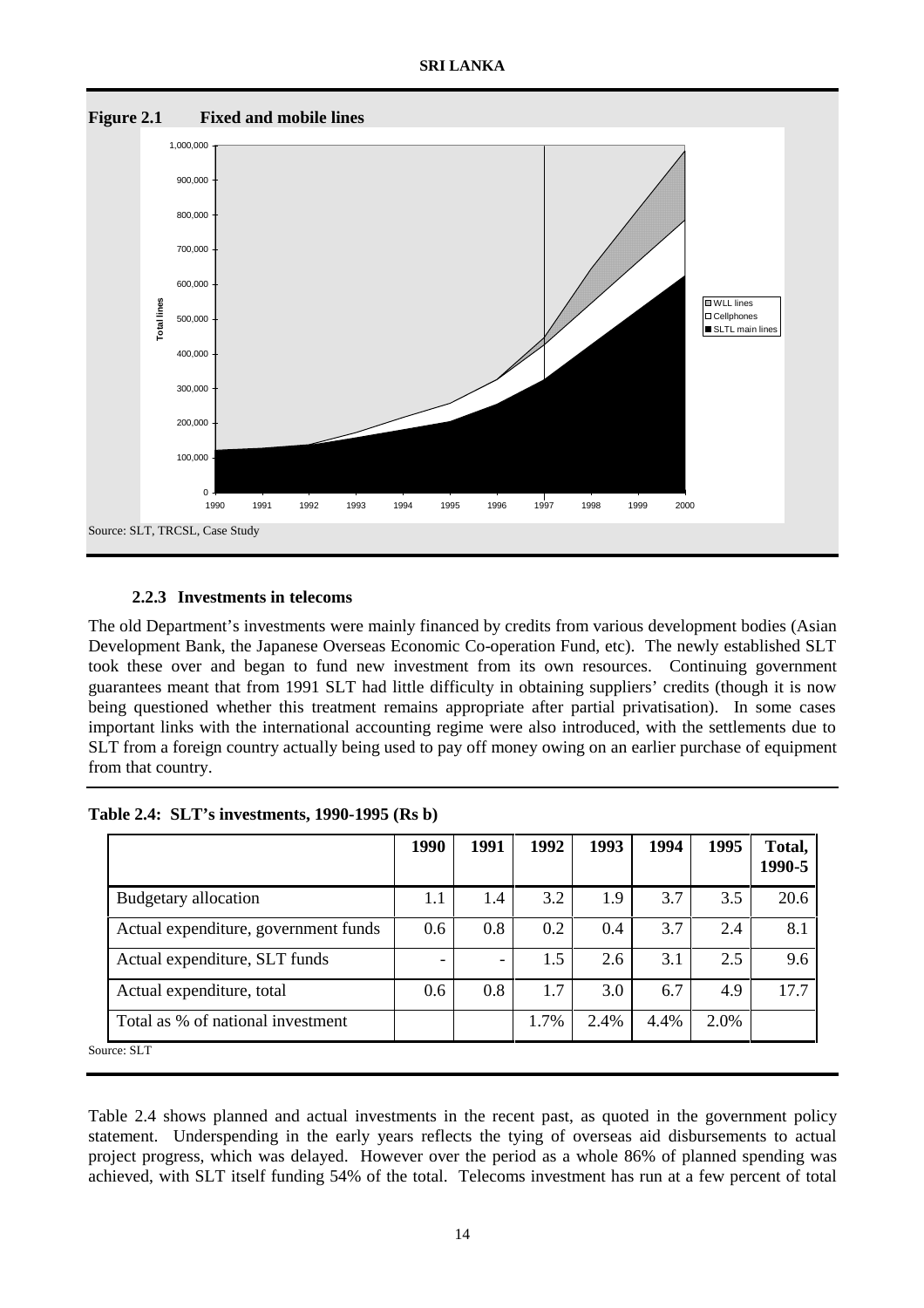national investment (gross domestic fixed capital formation), which in turn, as shown in Table 1.1, has been around 25% of GDP; thus telecoms investment has been up to about 1% of GDP.

Table 2.5 shows an alternative presentation of past telecommunications investment, together with telecommunications revenue and equipment imports.

|                                                          | 1990  | 1991  | 1992  | 1993  | 1994   | 1995  | 1996  |
|----------------------------------------------------------|-------|-------|-------|-------|--------|-------|-------|
| Telecommunications Revenue                               | 86.8  | 118.2 | 125.9 | 137.6 | 172.6  | 218.6 | 358.7 |
| Telecommunications Investment                            | 14.8  | 18.6  | 8.9   | 59.9  | 236.6  | n.a.  | n.a.  |
| Investment as a % of revenue                             | 17.0% | 15.7% | 7.1%  | 43.5% | 137.1% | n.a.  | n.a.  |
| Imports of telecoms equipment                            | 18.5  | 15.8  | 45.5  | 48.6  | 83.0   | n.a.  | n.a.  |
| Source: ITU World Telecommunication Indicators Database. |       |       |       |       |        |       |       |

|  |  |  |  | Table 2.5: Telecommunications revenue, investment and equipment imports (US\$ m), 1990-96 |
|--|--|--|--|-------------------------------------------------------------------------------------------|
|--|--|--|--|-------------------------------------------------------------------------------------------|

The Telecommunications Master Plan for Sri Lanka, written by the Japanese consultants JICA in 1996, envisaged a relatively modest further total investment of Rs 8 b (US\$133m) in telecoms during the period 1996-2000. Since the arrival of the new NTT management at SLT in August 1997, however, plans have become much more ambitious. SLT announced in December 1997 that in 1998 alone, Rs 23 b (US\$383m) would be invested, and a further Rs 17 b (US\$283m) in 1999, to provide 300,000 new connections by the end of 1999, thereby eliminating the waiting list; more than double the previous record rate of provision. This investment amounts to some 2% of GDP, again double the previous record. High investment is set to continue for the following three years. New services to be introduced by the end of 1998 include improved Internet and email access, Internet voice and voicemail, International Business Communications Services in co-operation with British Telecom, an SLT Calling Card, ISDN, and enhanced data services.

The plans of the newly licensed operators are equally ambitious. Table 2.6 shows actual cumulative investments up to 1995, and thereafter long-term projections.

|                 | 1992 | 1993 | 1994 | 1995                     | 2000 | 2005 | 2010  |
|-----------------|------|------|------|--------------------------|------|------|-------|
| Cellular mobile | 0.4  | 1.3  | 3.0  | 4.5                      | 19.3 | 59.1 | 87.3  |
| Datacomms       | 0.2  | 0.3  | 0.4  | 0.5                      | 1.5  | 3.0  | 6.0   |
| Paging          |      | 0.1  | 0.2  | 0.2                      | 1.4  | 2.8  | 4.3   |
| Payphones       |      |      | 0.1  | 0.4                      | 3.4  | 5.4  | 7.5   |
| WLL operators   |      |      |      | $\overline{\phantom{a}}$ | 15.0 | 30.0 | 60.0  |
| Total           | 0.6  | 1.9  | 3.9  | 6.0                      | 39.3 | 99.5 | 165.1 |

#### **Table 2.6 Actual and planned cumulative investments by newly licensed operators (Rs b)**

Source: TRCSL, Case Study estimates (WLL)

As may be imagined from the figures in this section, projections for future demand have varied significantly and continue to do so. By the year 2015, a gross teledensity of 10 per hundred (including both fixed and mobile phones) could be achieved by sustained annual growth at 8%. This would amount to some 2 million lines and seems a reasonable, if stretching, base figure for long-term planning.

## **2.3 Tariffs**

## **2.3.1 SLT tariffs**

By the standards of other countries, SLT's domestic tariffs are rather low. In particular, its rentals are extremely low and its domestic call charges reasonable; these are partly made up for by high installation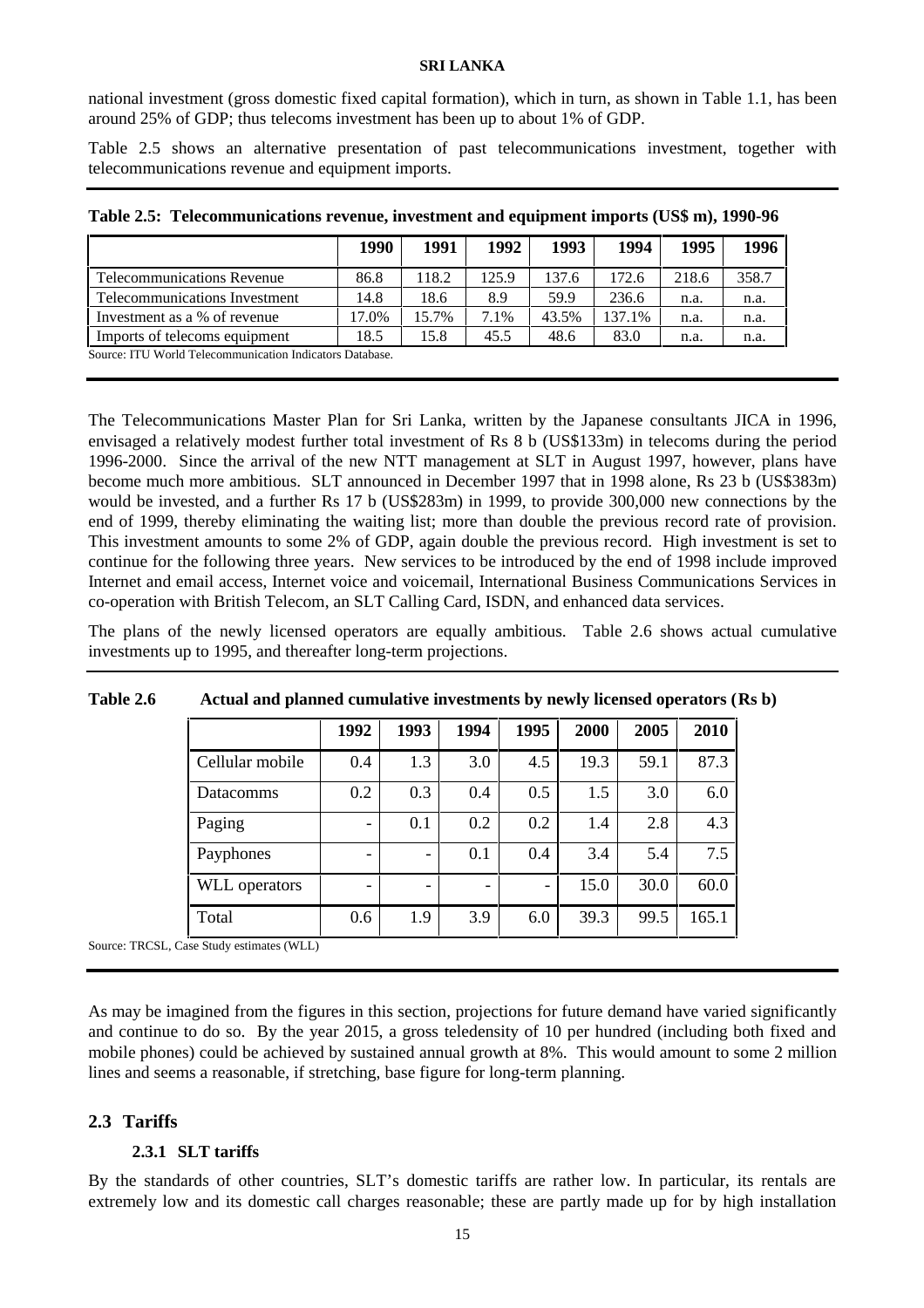charges and rather high international call charges. Restructuring has already led to a low distance differential (there are only two tariff bands, local and long distance, with the latter costing 2.4 times as much as the former). After several years of tariff stability, accelerated tariff rebalancing is now under discussion with the regulator, with the aim of raising 50% more domestic revenue by the end of 1999.

All tariffs in the following tables exclude turnover tax. The relevant tax rates are shown in Table 2.7 below. Note that the rate passed on by SLT to the customer has not normally been the same as that charged by the Government to SLT.

| Date operative    | 1.9.91 | 15.5.92 | 7.11.92 | 1.3.93 | 1.1.96 | 1.2.97 | 6.11.97 |
|-------------------|--------|---------|---------|--------|--------|--------|---------|
| Rate to SLT       | 5%     | 10%     | 20%     | 20%    | 20%    | 20%    | 18%     |
| Rate to customers | -      | -       | -       | 9%     | 20%    | 25%    | 22%     |

**Table 2.7 Rates of turnover tax**

Source: SLT

| Table 2.9: SLT domestic tariffs (Rs, excluding turnover tax) |  |  |  |
|--------------------------------------------------------------|--|--|--|
|--------------------------------------------------------------|--|--|--|

| 1990  | 1991 | 1992 | 1993          | 1994   | 1995 | 1996   | 1997             |
|-------|------|------|---------------|--------|------|--------|------------------|
| 7'500 |      |      | 13'000        |        |      |        | 13'000           |
| 960   | 960  | 960  | 960           | 960    | 960  | 960    | 960              |
| 2.2   | 2.2  | 2.7  | 2.7           | 2.7    | 2.7  | 2.7    | 3.5              |
| 2.7   | 2.7  | 2.7  | 2.7           | 2.7    | 2.7  | 2.7    | 3.5              |
| 5.4   | 5.4  | 6.5  | 6.5           | 6.5    | 6.5  | 6.5    | 8.2              |
| 27.0  |      | 6.5  | 6.5           | 6.5    | 6.5  | 6.5    | 8.2              |
|       |      |      | 7'500<br>27.0 | 13'000 |      | 13'000 | 13'000<br>13'000 |

At the time of the 1992 tariff reform, call charges were greatly simplified. The previous two charge bands for local calls (own exchange and own group switching centre) were reduced to a single band, as were the previous five distance-dependent trunk charge bands.

A time-of-day discount structure has been retained throughout. The rates shown in Table 2.9 are for peak rate periods, during working hours. Standard rate periods, during lunch-hours and evenings, offer a discount off peak-rate calls and economy rate periods, at night and all day Sundays, further discounts. Table 2.10 gives full details of SLT's current discount periods and rates; these are broadly followed by other operators also. A further complication in SLT's rate structure is that a reduced unit fee of 1.1 Rs (US\$0.018) (instead of the full unit fee of 1.65 Rs (US\$0.027)) applies for the first 200 units used each month on any line; the tables assume that the full unit fee applies.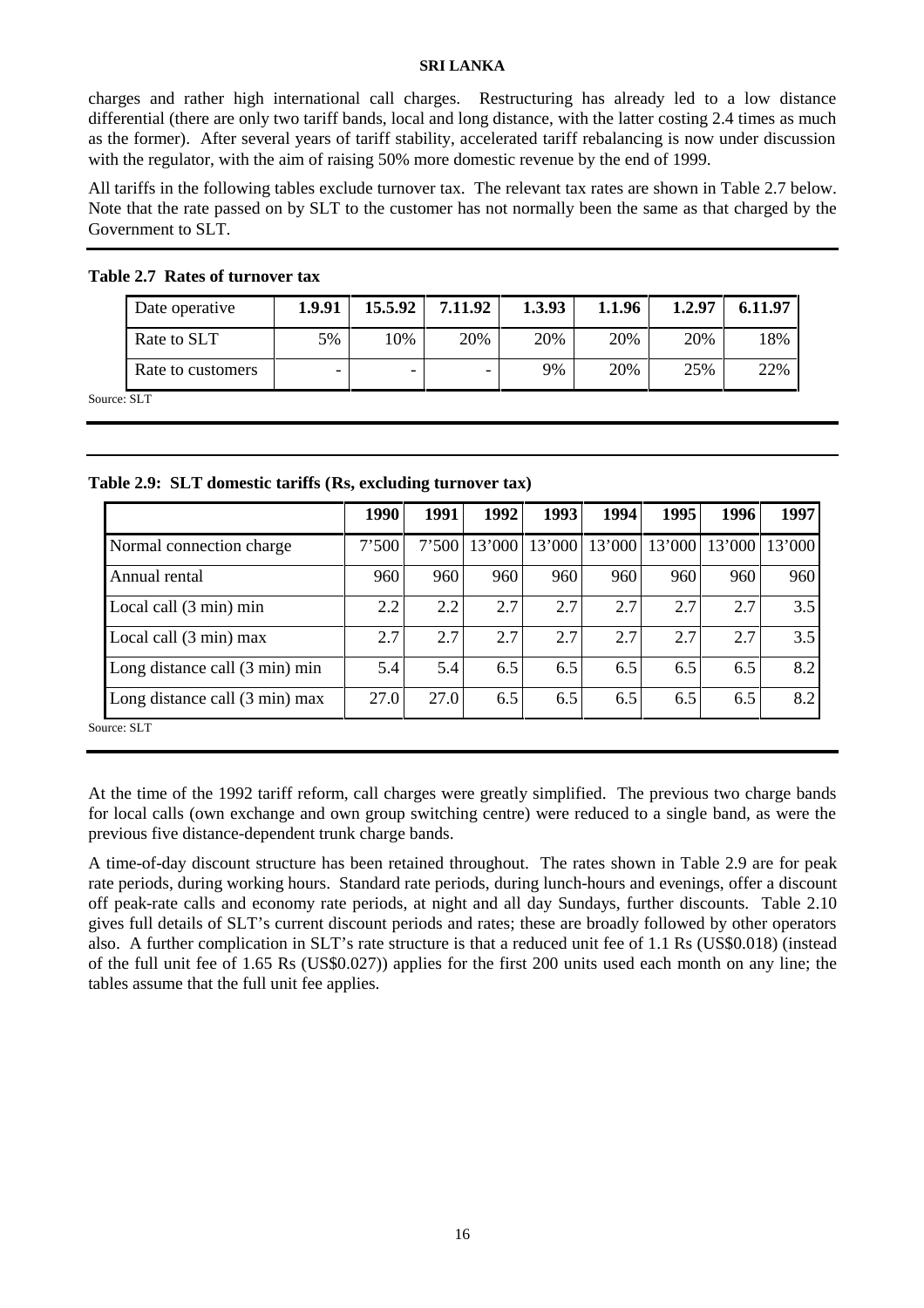|                                              | <b>Local calls</b> | <b>Trunk calls</b> | <b>International</b><br>calls |
|----------------------------------------------|--------------------|--------------------|-------------------------------|
| Peak rate: 0800-1200, 1400-1800, Mon-Sat     | 100%               | 100%               | 100%                          |
| Standard rate: 1200-1400, 1800-2200, Mon-Sat | 72%                | 60%                | 80%                           |
| Economy rate: all other times                | 36%                | 30%                | 65%                           |
| Source: SLT                                  |                    |                    |                               |

## **Table 2.9: SLT's call charge discounts**

Table 2.10 shows SLT's main current tariffs compared with those of the two new WLL operators, and typical tariffs for cellular and other services. All call charges are for a 3 minute call at peak rate, and, where applicable, to the most expensive destination. Where a range of rental/call charge packages exists a midrange package has been chosen, for residential rather than business.

|  |  |  |  | Table 2.10 Representative telecom tariffs, end 1997 (Rs, before turnover tax) |
|--|--|--|--|-------------------------------------------------------------------------------|
|--|--|--|--|-------------------------------------------------------------------------------|

|                                                            | <b>Installation</b> | <b>Yearly</b><br>rental | <b>Local call</b><br>$(3 \text{ min})$ | <b>National call</b><br>$(3 \text{ min})$ | <b>Internationa</b><br>$l$ call $(3 min)$ |
|------------------------------------------------------------|---------------------|-------------------------|----------------------------------------|-------------------------------------------|-------------------------------------------|
| <b>SLT</b>                                                 | 13,000              | 960                     | 3.5                                    | 8.2                                       | 363                                       |
| Suntel                                                     | 23,900              | 2,280                   | 3.0                                    | 7.2                                       | 363                                       |
| Lanka Bell                                                 | 21,000              | 2,400                   | 4.2                                    | 9.0                                       | 363                                       |
| Payphones                                                  | -                   |                         | 13.1                                   | 20.6                                      | 570                                       |
| Cellular (digital)                                         | 5,000               | 6,000                   | 24                                     | 24                                        | 387                                       |
| Internet access<br>$\sim$ $\sim$ $\sim$ $\sim$<br>$\cdots$ | 5,000               | 9,000                   | 24                                     | 24                                        | 24                                        |

Sources: TRCSL, company literature

## **2.4 International telecommunications infrastructure**

The number of international circuits between Sri Lanka and the rest of the world has increased greatly in recent years, as shown in Table 2.11. Circuit growth has outstripped traffic growth, because of modular provision (in 30 circuit modules) and so as to offer a better grade of service. As at June 1997, these circuits were provided using five separate satellite systems (at two earth station sites) and two submarine cables, as outlined in Table 2.12. Currently there is significant spare capacity.

| Table 2.11 International voice-grade circuits |  |  |  |  |
|-----------------------------------------------|--|--|--|--|
|-----------------------------------------------|--|--|--|--|

|          | 1991 | 1992 | 1993 | 1994 | 1995  | 1996  | 1997  |
|----------|------|------|------|------|-------|-------|-------|
| Circuits | 275  | 481  | 630  | 984  | 1'291 | 1'536 | 1'670 |

Source: SLT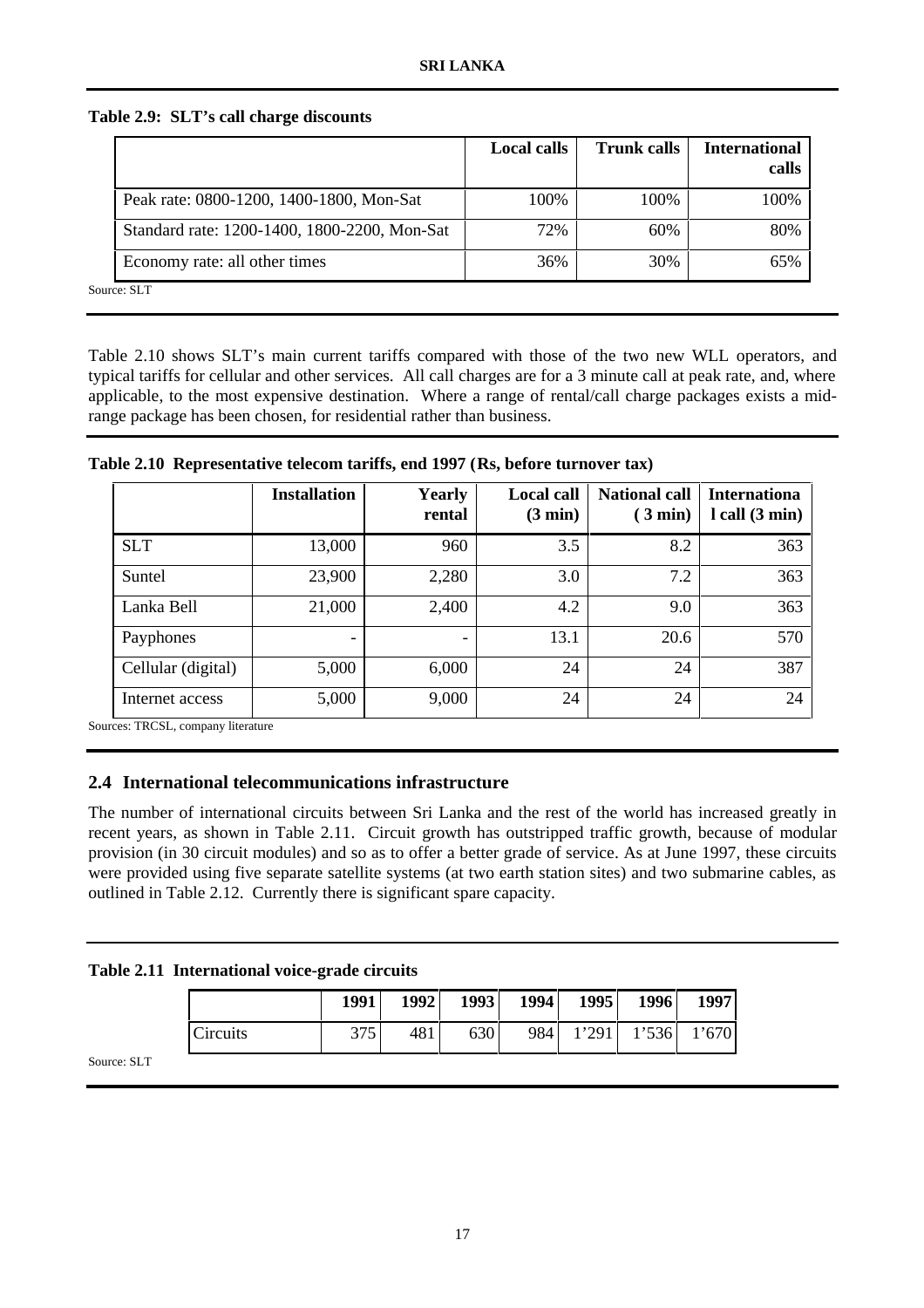| <b>International link</b>  | Number of<br>destinations | Number of<br>circuits |
|----------------------------|---------------------------|-----------------------|
| Satellite system 1         | 4                         | 65                    |
| Satellite system 2         | 2                         | 5                     |
| Satellite system 3         | 10                        | 88                    |
| Satellite system 4         | 9                         | 336                   |
| Satellite system 5         | 15                        | 503                   |
| Cable 1 (coaxial)          | 14                        | 150                   |
| Cable 2 (optical fibre)    | 18                        | 492                   |
| Total, satellite           | 40                        | 997                   |
| Total, cable               | 32                        | 642                   |
| Total, satellite and cable | 72                        | 1639                  |

**Table 2.12 International telecoms infrastructure, 1997**

Source: SLT

In all, direct routes exist to 41 countries. Multiple carriers in some countries bring the total up to 48 separate routes. Eleven of the 48 use both cable and satellite circuits; several use circuit groups on more than one separate cable or satellite system. Routes vary in total size between 1 and nearly 200 circuits; 11 countries have more than 50 circuits.

This capacity increase has been brought about by an ambitious programme of expanding facilities over the same period. In particular:

- The Padukka 01A NEC Standard A Satellite Earth Station, commissioned in 1975 and recently upgraded to support digital transmission, was supplemented in 1995 by a new Padukka - 02A NEC Satellite Earth Station. A further, Standard B-IDR Scientific Atlanta Earth Station in Colombo was commissioned in 1993. The 1975 Padukka - 01A Antenna Tracking System is now due for refurbishment.
- SLT has a 2.7% investment share (amounting to some US\$19m) in the SEA-ME-WE II digital optical fibre submarine cable, linking the countries of the Indian Ocean to those of the Mediterranean via the Red Sea. This was brought into service in October 1994, making available a capacity of 504 circuits to supplement the 150 on the existing SEA-ME-WE I coaxial cable.
- There are two digital international gateway exchanges, both located in Colombo, a NEAX 61E providing around 1000 international circuits and a 5ESS providing around 700. The NEAX provides CCITT no 7 signalling, and the 5ESS gateway is due to be upgraded to SS 7 by early 1998.
- The contract was started in June 1997 for the SEA-ME-WE III cable, a new high capacity optical fibre link from the UK to Thailand via the Middle East and Sri Lanka. It is scheduled for completion in December 1998. Its cost to SLT is estimated at US\$25m.
- An additional project has been identified (but no contract yet let) to provide another international gateway exchange with 5 300 trunk capacity, and an INTELSAT Standard A type satellite earth station. The scheduled date of completion is 2001.

The quality of service provided by the international gateways is notably better than the average for SLT's network, with around 50% of all busy hour call attempts being successfully completed (compared with an overall figure around 35%). However, it is recognised that clear room remains for improvement towards the 60-65% which is achieved elsewhere.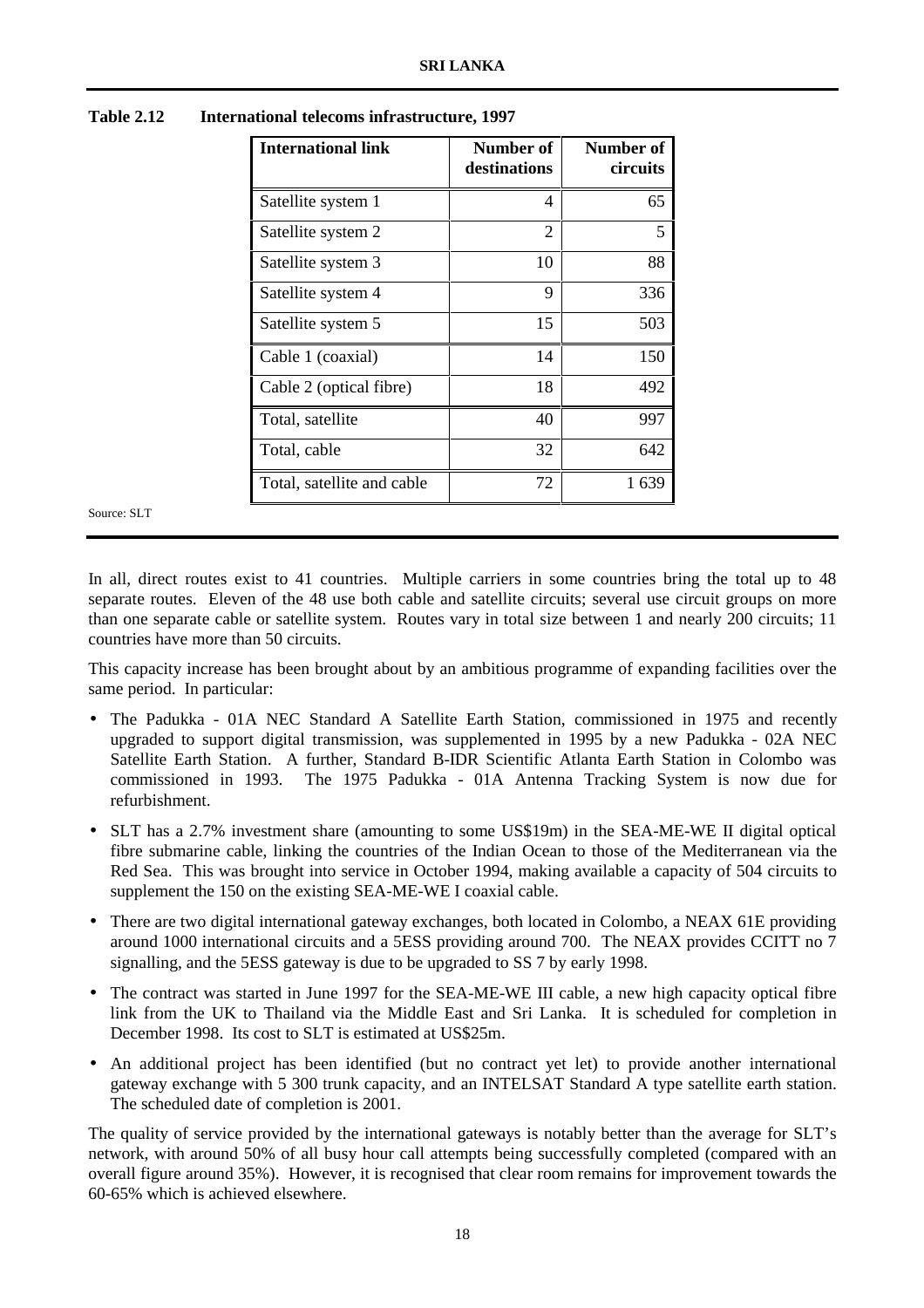## **2.5 International telecommunications services**

Because it can easily lead to high bills, international direct dialling (IDD) is not automatically accessible from ordinary SLT lines. IDD access has to be specifically requested and a deposit of at least 5'000 Rs (US\$83) paid. Only around 25'000 SLT main lines in service currently have IDD access, although a further 5'000 can make international operator calls (this entails a lower deposit - 1'000 Rs (US\$17) - and allows collect calls to be made). Again, the distribution of IDD lines is concentrated on Colombo, with 10.2% of Colombo lines having IDD access compared with only 5.0% elsewhere. It is important to note, however, that any line can receive inbound international calls.

International telephone service is available to 208 countries, and IDD is available to 138 countries. Offpeak concessionary rates are available only to those 41 countries with which SLT has direct routes. Eight of these direct routes have late evening busy-hours, coinciding with the start of the cheap rate.

Home country direct services are available to the USA (AT&T and MCI), the UK (BT and C&WC), Canada, South Korea (DACOM), Australia (Telstra), Singapore, Switzerland, Finland and Italy. In the absence of a freephone service, these are accessed through ordinary Colombo local numbers.

Foreign carrier credit card service is available to Australia, New Zealand, Canada, South Korea, Hong Kong, Japan, the UK and the UAE.

## **2.6 International telecommunication tariffs**

Overall, since 1991, IDD tariffs before turnover tax have remained rather stable in nominal terms (that is, have decreased in real terms). The detail of their evolution is however complex, because of changes in country banding and discounts. Changes in turnover taxes (see above) have also affected the effective prices to end users. Figure 2.2 shows how the real prices (in constant 1991 Rs) to users of three sample calls to popular destinations have changed since 1991.

## **Figure 2.2: Changing prices of sample calls and selected charge bands, 1991-97**

*Prices are shown in constant 1991 Rupees*



Note: The left chart shows sample prices for three calls made to different destinations at different times of day/week. The right chart shows the price per minute of a standard rate call in selected price bands. Source: SLT

The changes may most easily be followed by reference to the banding that prevailed from 1993 to early 1997, when there were only three charge bands:

- Band A: SAARC countries (Bangladesh, Bhutan, India, Maldives, Nepal, Pakistan)
- Band B: Other Asia-Pacific countries (Australia, Fiji, Hong Kong, Indonesia, Japan, Korea, Malaysia, New Zealand, Papua New Guinea, Singapore, Taiwan, Thailand)
- Band C: Rest of world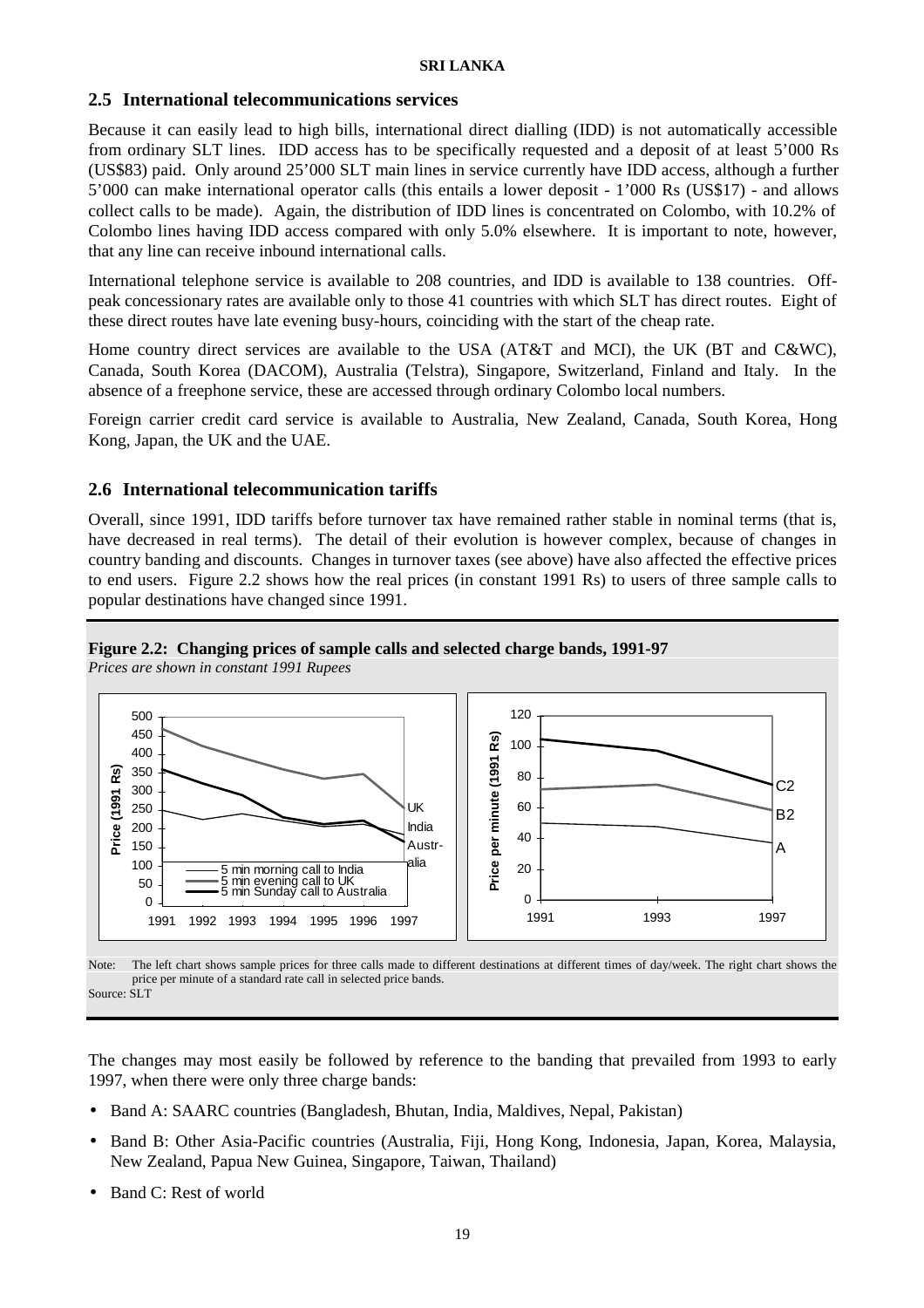Before 1993 and since 1997 there have been additional bands, which for the most part are subdivisions of these three simple bands, as indicated by the symbols used in Table 2.13 (e.g., Band B1 is a subdivision of Band B). However there are some exceptions to this, where individual countries have moved between bands. Rebanding has focused price reductions on the most called destinations.

In 1991, off-peak rates applied only at night (midnight to 6am), and only to those countries with which there are direct routes. Since 1993, reduced rates have been available to the same countries for longer periods, as follows:

- Standard rate: 0800 to 1800, weekdays and Saturdays
- Economy rate: 0600 to 0800 and 1800 to 2200, weekdays and Saturdays
- Discount rate: 0000 to 0600 and 2200 to 2400, weekdays and Saturdays; all day Sundays

**Table 2.13A International direct dialling tariffs from 1997, including 25% turnover tax**

| <b>Charge band</b> | <b>Standard rate</b><br>(Rs per minute) | <b>Economy</b> rate<br>(Rs per minute) | <b>Discount rate</b><br>(Rs per minute) |
|--------------------|-----------------------------------------|----------------------------------------|-----------------------------------------|
| Α                  | 68.8                                    | 55.0                                   | 44.8                                    |
| B1                 | 92.5                                    | 75.0                                   | 61.3                                    |
| B <sub>2</sub>     | 107.8                                   | 87.1                                   | 71.0                                    |
| C1                 | 118.8                                   | 95.0                                   | 77.5                                    |
| C2                 | 138.6                                   |                                        | 90.5                                    |

**Table 2.13B: International direct dialling tariffs 1993-97, including 9% turnover tax**

| Charge band | <b>Standard rate</b><br>(Rs per minute) | <b>Economy</b> rate<br>(Rs per minute) | <b>Discount rate</b><br>(Rs per minute) |
|-------------|-----------------------------------------|----------------------------------------|-----------------------------------------|
| A           | 6C                                      |                                        |                                         |
| R           | 94                                      | 76                                     |                                         |
|             | 121                                     |                                        |                                         |

**Table 2.13C: International direct dialling tariffs from 1991-93 (turnover tax not applicable)**

| <b>Charge band</b> | <b>Standard rate</b><br>(Rs per minute) | Off-peak rate<br>(Rs per minute) |
|--------------------|-----------------------------------------|----------------------------------|
| А                  | 50                                      |                                  |
| В                  | 72                                      |                                  |
| C <sub>1</sub>     | 94                                      | 51                               |
|                    | 105                                     |                                  |

Source: SLT

Tariffs for international voice grade leased half-circuits are also most easily understood from the 1993 structure. They were then available at prices which broke even for standard rate PSTN traffic at 21'600 minutes per year for satellite circuits and at 25'920 minutes per year for cable circuits. These prices are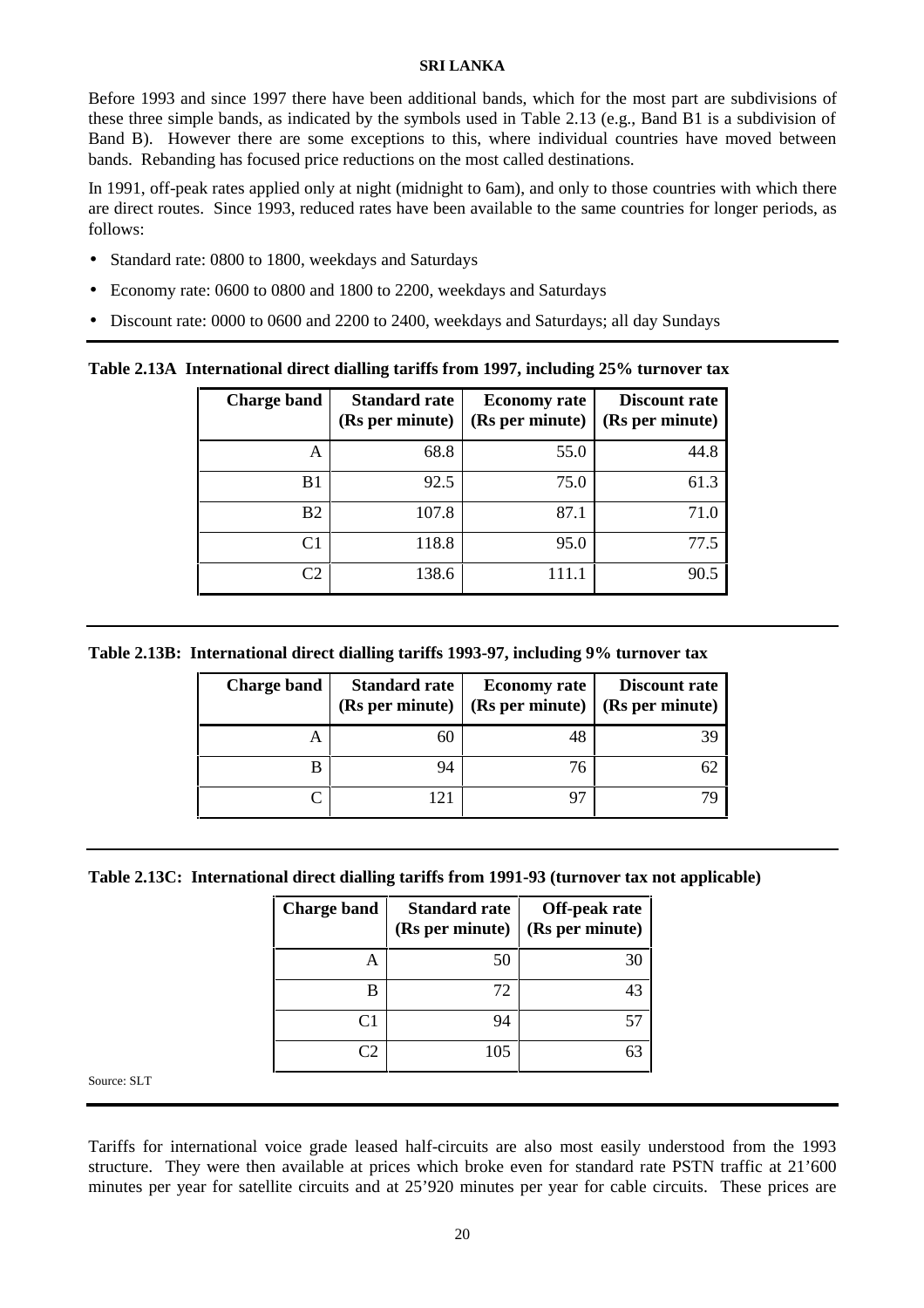shown in Table 2.14. They have remained very similar, after a revision in late 1997. Main features of the pricing structure now are:

- Discounts are offered of 5% per additional year for long-term commitments, from 5% for two years up to a maximum of 20% for 5 years.
- Digital leased circuits are available at a range of speeds, from 1.2kbps up to 2Mbps; analogue circuits (which now attract a 25% price premium) only up to 19.2kbps.
- The price of higher speed circuits goes up less than proportionately to the capacity for example, 2Mbps costs 12 times as much as 64kbps and provides 30 times the capacity.

## **Table 2.14: International 64kbps leased half-circuit tariffs in 1993, excluding turnover tax**

| <b>Charge band</b> | Satellite circuit<br>(Rs per year) | Cable circuit<br>(Rs per year) |
|--------------------|------------------------------------|--------------------------------|
| А                  | 1 296 000                          | 1 555 200                      |
| В                  | 2 030 400                          | 2 436 480                      |
|                    | 2 613 600                          | 3 136 320                      |

Source: SLT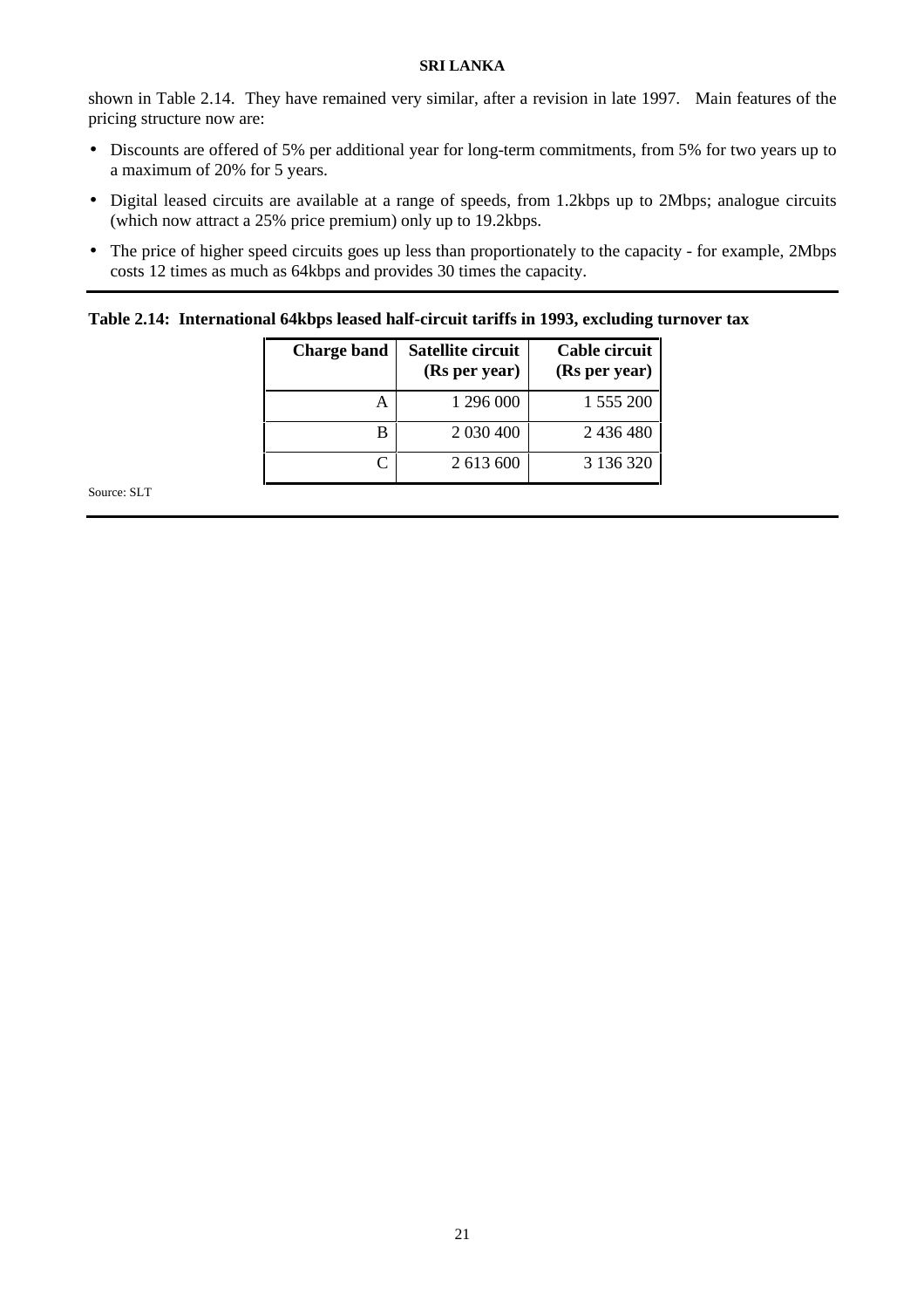## **3. EVOLUTION OF THE INTERNATIONAL TELECOMMUNICATIONS ENVIRONMENT**

## **3.1 International traffic patterns**

Sri Lanka's international traffic patterns have the following key characteristics:

- **Rapid growth**: both outbound and inbound traffic streams have increased at compound annual growth rates averaging around 17% for the period since 1990, though this is now abating towards 10%.
- **Typical imbalance**: as for most developing countries, overall, inbound traffic outweighs outbound traffic by a considerable factor - recently, around 3.3. However, outbound and inbound traffic are more even in relations with other developing countries, and for some country relations Sri Lanka has greater outbound than inbound traffic. The overall ratio has remained fairly stable, at around 3.3, for some years.
- **High geographic concentration**: the top five correspondent countries account for nearly 50% of bothway traffic (with all of these five having significant shares of that 50%), the top ten correspondent countries account for 75% of both-way traffic, and the top 17 correspondent countries account for 86% of both-way traffic.
- **High line concentration**: annual outbound traffic per line has risen to around 120 minutes, well above the average for low-income countries (though low compared with many small countries). However, remembering that most lines cannot make IDD calls, the figure rises to 1'800 minutes per year per SLT IDD-enabled line, or 9 minutes per working day, which is extremely high. (This result would be a little lower if mobile and WLL lines originating international calls were taken into account).

Table 3.1 summarises the overall picture for recent years, illustrated in Figure 3.1. Unfortunately no call duration data are available for inbound calls, but if call durations into Sri Lanka from elsewhere are typical of those in the rest of the world, they would be about double outbound call durations. The inbound to outbound call ratio (as opposed to traffic ratio) would then be only around 1.6.

The top 17 countries for both-way traffic have been used for scenario analyses (chapter five), rather than the top 20, because they are the ones for which the most complete data are available. As they account for high percentage of traffic, they should give a good overall picture. Past outbound traffic streams to the top 20 countries are shown in Table 3.2. Route-specific details have little influence on the overall outcomes of these analyses. Busy hours are also shown for each route, together with an inference, where possible, on whether the busy hour is mainly business or residential traffic. (A typical timezone has been chosen for countries with more than one). It is interesting to note that six of the top 20 now have a clearly residential busy hour, coinciding with the start of evening discounts, and a further two may also be in this category. Thus a significant proportion of outbound traffic is charged at reduced rates.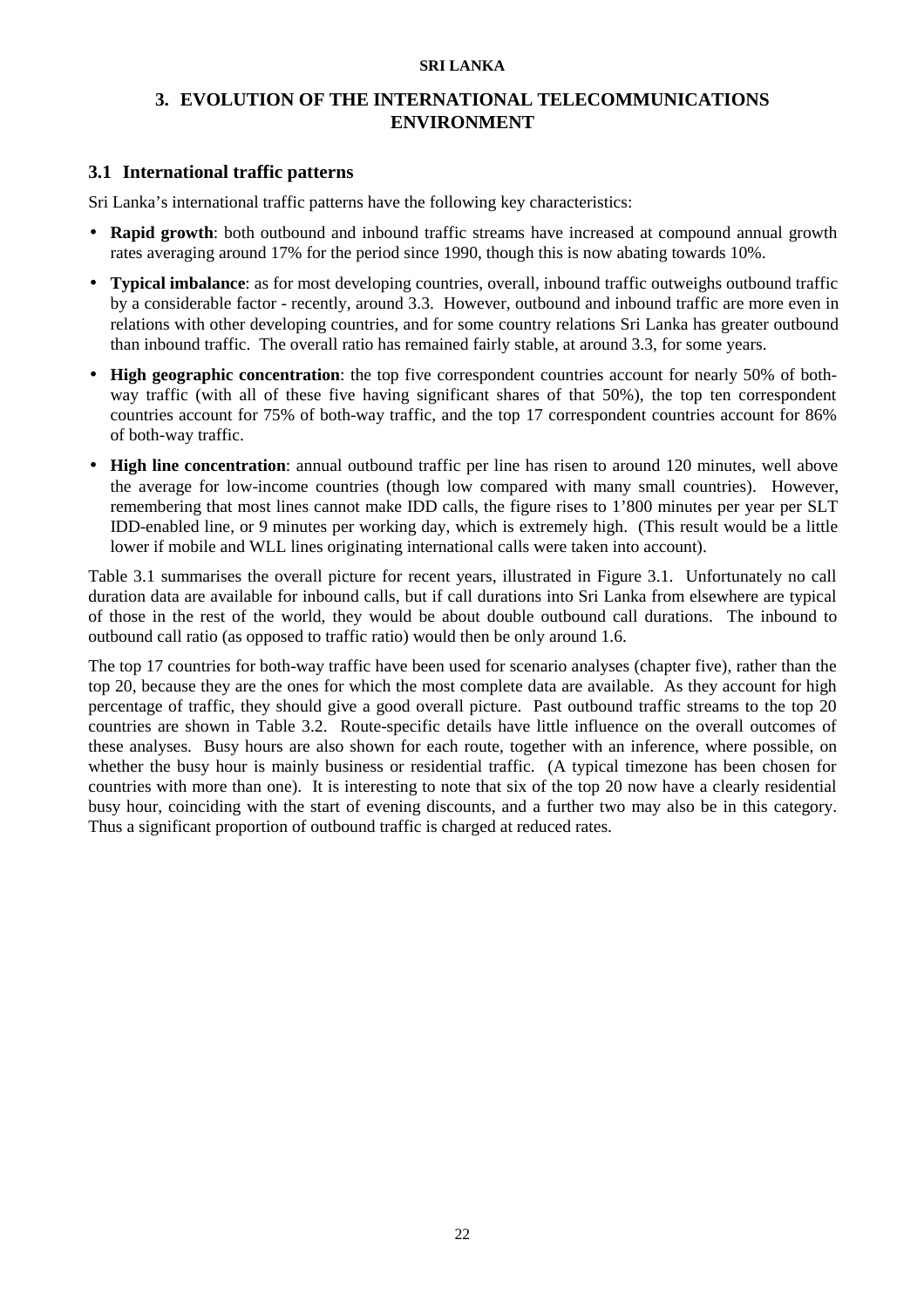|                                     | 1991 | 1992 | 1993 | 1994  | 1995  | 1996  | 1997  | <b>CAGR</b> |
|-------------------------------------|------|------|------|-------|-------|-------|-------|-------------|
|                                     |      |      |      |       |       |       |       | 91-97       |
| Traffic minutes - inbound, m        | 49.7 | 57.7 | 65.0 | 82.5  | 84.3  | 98.5  | 117.7 | 15.4%       |
| Traffic minutes - outbound, m       | 15.6 | 17.8 | 19.5 | 23.8  | 26.2  | 31.0  | 35.9  | 14.9%       |
| Traffic minutes - both-way, m       | 65.3 | 75.5 | 84.5 | 106.3 | 110.5 | 129.5 | 153.6 | 15.3%       |
| Both-way<br>%<br>growth on previous |      | 15.6 | 11.9 | 25.8  | 4.0   | 17.2  | 18.6  | n.a.        |
| year                                |      |      |      |       |       |       |       |             |
| Inbound/outbound ratio              | 3.2  | 3.2  | 3.3  | 3.5   | 3.2   | 3.2   | 3.3   | 0.5%        |
| Outbound calls, m                   | 4.8  | 6.3  | 7.7  | 9.1   | 10.5  | 11.9  | 14.1  | 19.7%       |

**Table 3.1 International traffic and calls**

Source: SLT. Figures in italics are estimated. CAGR = Compound Annual Growth Rate.

## **Figure 3.1: Trends in Sri-Lanka's International traffic, 1991-97**

*In millions of minutes*

 $\overline{a}$ 



SLT does not publish details of its inbound traffic streams. We can however reproduce from the ITU/TeleGeography Inc. "Direction of Traffic" database the following figures provided by other countries among the top 20 of their traffic outbound to Sri Lanka, plus the two other countries (Bahrain and Switzerland) reporting more than 1 million minutes of traffic to Sri Lanka. Only the latest year is shown. Australia, Canada, France, Italy and the Netherlands have not provided data. For comparison we show Sri Lanka's reported outbound traffic for the same year and the spot ratio of inbound to outbound traffic<sup>9</sup>.

A slackening of inbound traffic has been observed on several routes in the last year or two, notably from Western Europe, along with strong growth from the USA and Australia. The obvious explanation for this is refile, although no operators have been identified who will admit to this practice.

<sup>&</sup>lt;sup>9</sup> The traffic measurements supplied to this study by SLT are those used for inter-operator statements for settlement purposes. Traffic reported to the ITU as outbound often exceeds that stated to SLT as arriving on the route in question by as much as 10% to 20%. Obvious questions arise about what has been included in each set of figures.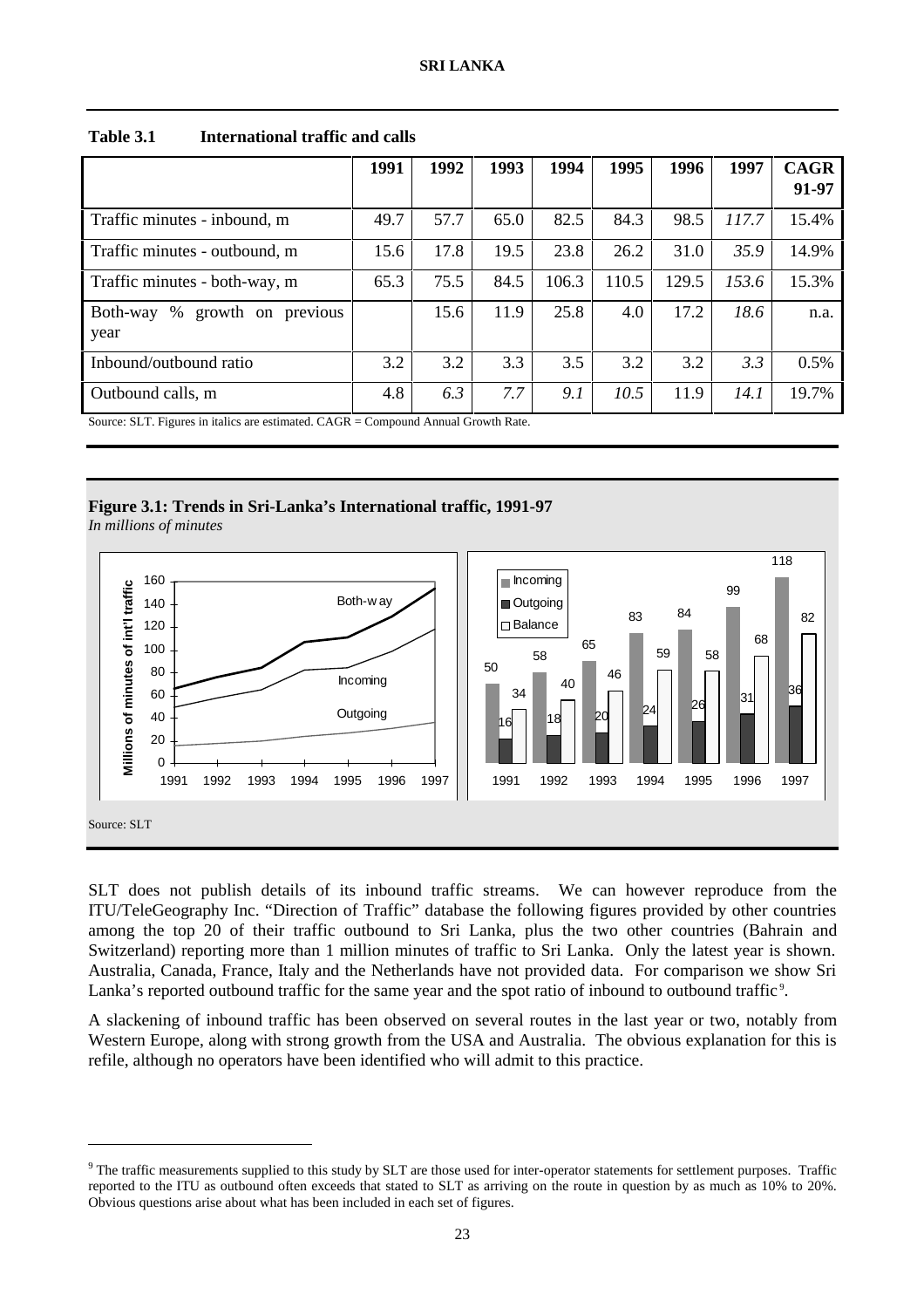|                         | <b>Busy hour</b><br>(in Colombo) | <b>Busy hour</b><br>(at far end) | <b>Bus or res</b><br>busy hour | 1990 | 1991 | 1992 | 1993 | 1994 | 1995    | 1996             |
|-------------------------|----------------------------------|----------------------------------|--------------------------------|------|------|------|------|------|---------|------------------|
|                         |                                  |                                  |                                |      |      |      |      |      |         |                  |
| India                   | 1600-1700                        | 1500-1600                        | bus                            | 1.3  | 1.7  | 1.9  | 2.2  | 3.0  | 4.2     | 4.6              |
| <b>UK</b>               | 1600-1700                        | 1000-1100                        | bus                            | 1.7  | 1.8  | 2.2  | 2.2  | 2.5  | 2.9     | 2.9              |
| <b>USA</b>              | 2200-2300                        | 1000-1100                        |                                | 0.9  | 1.0  | 1.1  | 1.7  | 1.8  | 2.0     | 2.3              |
| Singapore               | 1100-1200                        | 1300-1400                        | bus                            | 1.2  | 1.4  | 1.5  | 1.7  | 1.9  | 2.3     | 2.2              |
| Japan                   | 1100-1200                        | 1500-1600                        | bus                            | 1.1  | 1.1  | 1.0  | 1.3  | 1.5  | $1.7\,$ | 1.8              |
| Australia               | 1600-1700                        | 2000-2100                        |                                | 0.6  | 0.8  | 0.7  | 0.9  | 1.0  | 1.3     | 1.4              |
| <b>Hong Kong</b>        | 1100-1200                        | 1300-1400                        | bus                            | 0.8  | 1.0  | 1.0  | 1.3  | 1.4  | 1.5     | 1.4              |
| Germany                 | 2200-2300                        | 1700-1800                        | res                            | 0.5  | 0.6  | 0.7  | 0.9  | 1.0  | 1.2     | 1.2              |
| <b>UAE</b>              | 1200-1300                        | 1000-1100                        | bus                            | 0.4  | 0.5  | 0.5  | 0.6  | 0.8  | 0.9     | 1.0              |
| Korea                   | 0900-1000                        | 1200-1300                        | bus                            | 0.3  | 0.4  | 0.5  | 0.6  | 0.9  | 1.0     | 1.0              |
| Saudi Arabia            | 2200-2300                        | 1900-2100                        | res                            | 0.3  | 0.4  | 0.4  | 0.4  | 0.5  | 0.6     | $\overline{0.8}$ |
| Italy                   | 2200-2300                        | 1700-1800                        | res                            | 0.2  | 0.3  | 0.4  | 0.5  | 0.5  | 0.7     | 0.7              |
| Canada                  | 2200-2300                        | 1000-1100                        |                                | 0.3  | 0.3  | 0.4  | 0.5  | 0.5  | 0.6     | 0.6              |
| France                  | 2200-2300                        | 1700-1800                        | res                            | 0.3  | 0.4  | 0.5  | 0.5  | 0.5  | 0.7     | 0.6              |
| Pakistan                | 2200-2300                        | 2100-2200                        | res                            | 0.2  | 0.3  | 0.3  | 0.3  | 0.4  | 0.5     | 0.6              |
| Maldives                | 1100-1200                        | 1000-1100                        | bus                            | 0.3  | 0.3  | 0.3  | 0.4  | 0.4  | 0.5     | 0.5              |
| Malaysia                | 0900-1000                        | 1100-1200                        | bus                            | 0.2  | 0.2  | 0.3  | 0.3  | 0.5  | 0.5     | 0.5              |
| Kuwait <sup>10</sup>    |                                  |                                  |                                |      | 0.2  | 0.3  | 0.3  | 0.5  | 0.5     | 0.5              |
| Thailand                | 1900-2000                        | 2000-2100                        | res                            | 0.3  | 0.4  | 0.3  | 0.3  | 0.4  | 0.4     | 0.5              |
| Netherlands             | 1500-1600                        | 1000-1100                        | bus                            |      | 0.2  | 0.2  | 0.3  | 0.4  | 0.4     | 0.4              |
| Total top 20            |                                  |                                  |                                | 10.9 | 13.3 | 14.5 | 17.2 | 20.4 | 24.4    | 25.5             |
| Overall total           |                                  |                                  |                                |      | 15.6 | 16.3 | 19.9 | 23.8 | 28.4    | 30.2             |
| Top 20 as %<br>of total |                                  |                                  |                                |      | 85.3 | 89.0 | 86.4 | 85.9 | 85.9    | 84.4             |

**Table 3.2: Outbound traffic to top 20 outbound correspondents, million minutes**

 $\overline{a}$ 

 $^{10}$  No direct route, so no distinct busy hour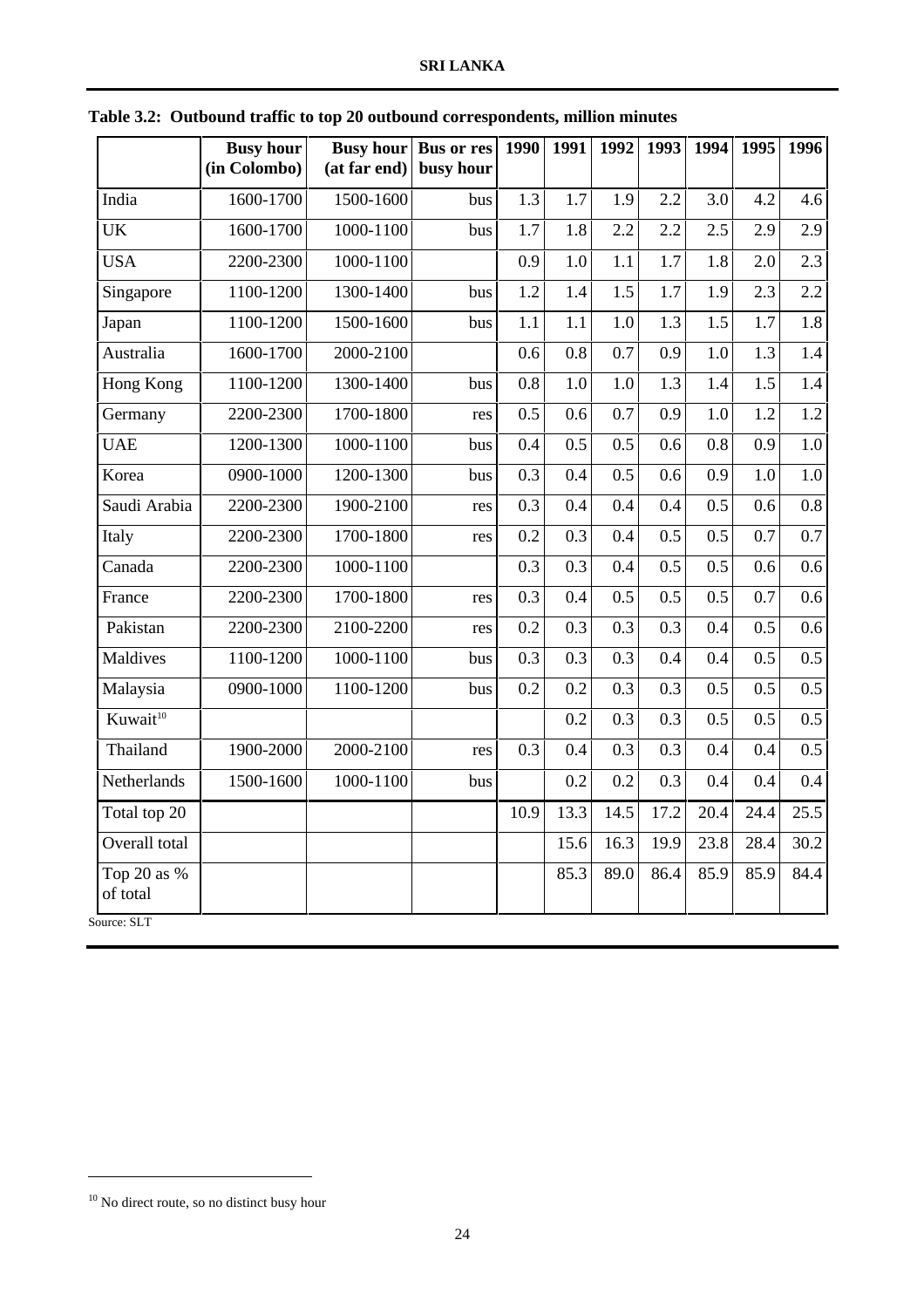| <b>Country of</b><br>origin | <b>Inbound</b><br>traffic (m min) | Year | Outbound<br>traffic (m min) | Spot ratio<br>(in to out) |
|-----------------------------|-----------------------------------|------|-----------------------------|---------------------------|
| Bahrain                     | 1.2                               | 1995 | 0.2                         | 6.0                       |
| Germany                     | 5.7                               | 1995 | 1.2                         | 4.7                       |
| Hong Kong                   | 1.8                               | 1993 | 1.3                         | 1.4                       |
| India                       | 4.6                               | 1995 | 4.2                         | 1.1                       |
| Japan                       | 5.3                               | 1994 | 1.5                         | 3.5                       |
| Korea                       | 1.4                               | 1994 | 0.9                         | 1.6                       |
| Kuwait                      | 0.9                               | 1995 | 0.5                         | 1.8                       |
| Maldives                    | 0.7                               | 1995 | 0.5                         | 1.4                       |
| Malaysia                    | 0.5                               | 1993 | 0.3                         | 1.7                       |
| Pakistan                    | 0.4                               | 1994 | 0.4                         | 1.0                       |
| Saudi Arabia                | 1.8                               | 1995 | 0.6                         | 3.0                       |
| Singapore                   | 3.0                               | 1994 | 1.9                         | 1.6                       |
| Switzerland                 | 5.1                               | 1994 | 0.4                         | 12.7                      |
| Thailand                    | 0.3                               | 1995 | 0.4                         | 0.7                       |
| <b>UAE</b>                  | 4.9                               | 1995 | 0.9                         | 5.4                       |
| <b>UK</b>                   | 10.9                              | 1995 | 2.9                         | 3.8                       |
| <b>USA</b>                  | 9.0                               | 1995 | 2.0                         | 4.5                       |

**Table 3.3: Reported traffic streams inbound to Sri Lanka, and balances**

Source: ITU/TeleGeography Inc. "Direction of Traffic Database", SLT

## **3.2 Factors underlying international traffic patterns**

The countries with which Sri Lanka has strong international telecoms links are, not surprisingly, to a considerable extent the same ones with which it has trade and tourism links, and those where there are significant expatriate Sri Lankan communities. Fifteen of the top 20 trade partners are also among the top 20 for outbound telecoms traffic, as are 16 of the top 20 tourism partners. The only countries which figure in the telecommunications top 20 but are missing from both the trade and tourism top 20s are the UAE and Kuwait, both of which have large groups of expatriate Sri Lankan workers (as of course do several others of the telecoms top 20). Only one country, Belgium, is in both the trade and tourism top 20s but missing from the telecommunications top 20. There is no obvious explanation for the lack of Belgian traffic - this analysis could be showing up a marketing opportunity.

Table 3.4 shows the distribution of expatriate remittances by world region in 1996 from the registered emigrating workforce, some 163,000 people in 1996. Although around three-quarters of workers go to three Middle Eastern countries, the vast majority of these are low-paid housemaids, so the proportion of remittances from the Middle East is under 60%. Correspondingly, one would expect housemaids to originate fewer telephone calls per head than their better-off compatriots in Europe or North America. Recently, a slackening of emigration to the Middle East has been noted, counterbalanced by an increase in demand for Sri Lankan labour from the Maldives, Singapore, Hong Kong and Italy.

• The Sri Lanka Bureau for Foreign Employment estimates that there are about 1 million Sri Lankans working abroad. Estimates of the total number of Sri Lankans overseas are unavoidably imprecise, given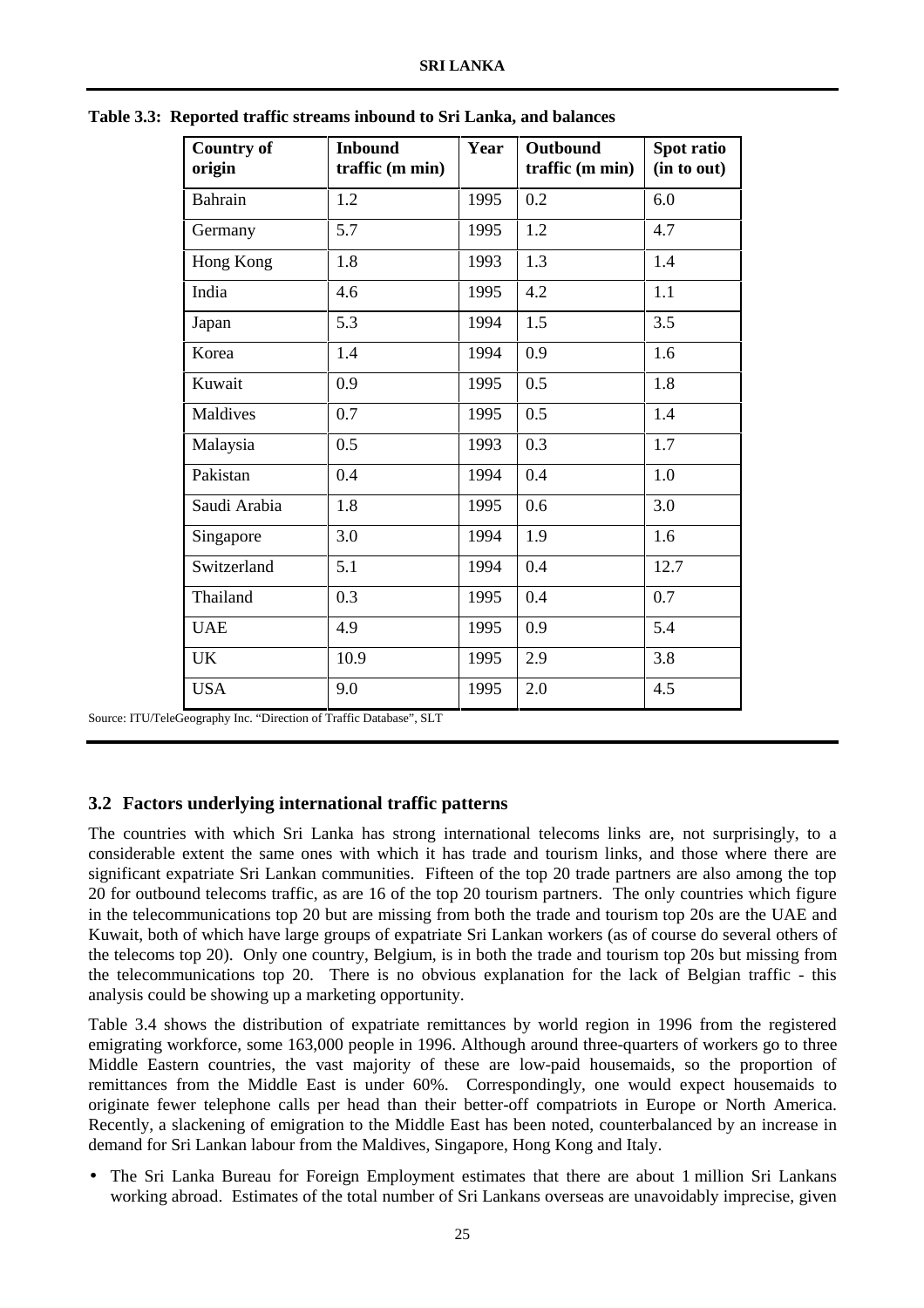that some will settle permanently in another country and they or their children will have a new nationality, despite possibly retaining strong ties with Sri Lanka. Examination of net migration statistics over a period<sup>11</sup> however suggests that the number is well over  $1'500'000$ . Those who have settled permanently in another country are more likely to have higher incomes, and may not only telephone Sri Lanka regularly but also fund the installation of a relative's phone line. Thus these people are probably a significant force in network growth in Sri Lanka as well as in shaping international calling patterns. They live primarily in the main English-speaking countries - the UK, USA, Canada, Australia, and New Zealand.

| <b>World Region</b> | %  |
|---------------------|----|
| Middle East         | 58 |
| North America       |    |
| Europe              | 21 |
| East Asia           | 11 |
| Australasia         |    |
| Rest of world       | 3  |

## **Table 3.5 Distribution of expatriate remittances by world region, 1996**

Source: Central Bank Annual Report 1996

The balance of traffic between inbound and outbound on any given relation is not wholly predictable from simple measures, but it plainly depends on the relative prosperity of the societies at each end. As was commented earlier, Sri Lanka has a near-even balance with its correspondents at similar levels of economic development. An informal survey carried out for this study makes plain that Sri Lankans in industrial countries deliberately carry the call cost burden on behalf of their family and friends in Sri Lanka. Thus an inbound traffic imbalance is created between Sri Lanka and industrial countries with big expatriate communities, largely because of the income disparity, and almost regardless of the call prices.

Thus we see that both the volume and direction of international telecoms traffic are strongly influenced by ties of trade, tourism and expatriate communities. Lower prices and new technologies will doubtless foster growth, but it would be surprising if they brought about fundamental changes in these underlying traffic patterns.

#### **3.3 SLT's international business in context**

Table 3.6 shows the revenues which SLT derives from its international business in the context of its overall operations. The size and importance of the international business can be measured in various ways, depending on how far the relevant outgoings are netted off from the income. This study takes the view that because settlement inpayments and outpayments are linked by the settlement system, it is more meaningful to look at international revenues net of outpayments. Figure 3.2 allows a comparison of gross and net views. We see that over the last three years, net inpayments have contributed around 40% to SLT's total net revenues, and the international business as a whole around 70%.

**.** 

<sup>&</sup>lt;sup>11</sup> Source: Statistical Abstract 1996.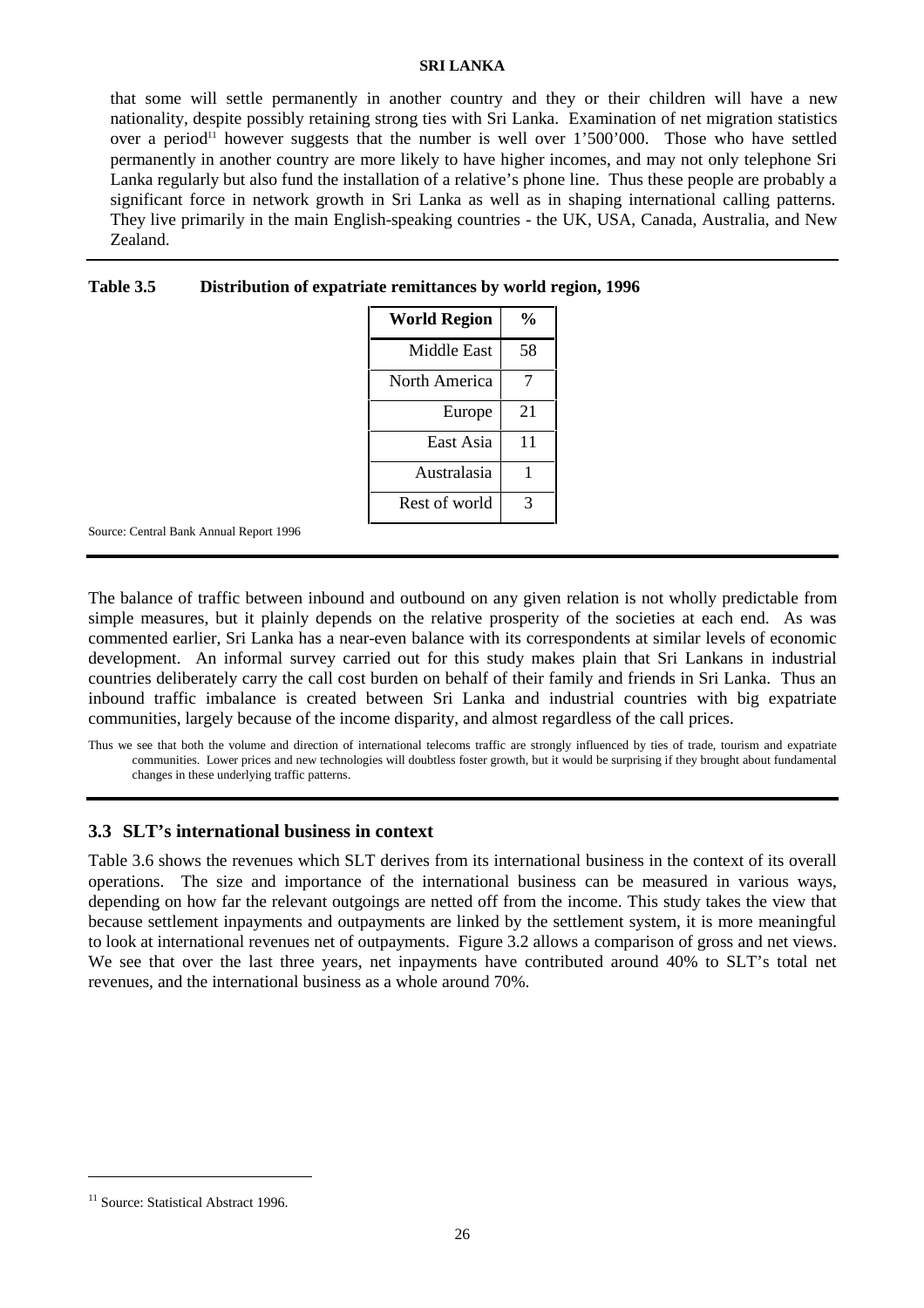| 1994     | 1995     | 1996     |
|----------|----------|----------|
| 2'078    | 2'673    | 3'132    |
| 4'452    | 5'083    | 5'382    |
| $-1'921$ | $-1'709$ | $-1'839$ |
| 2'531    | 3'374    | 3'543    |
| 4'609    | 6'047    | 6'675    |
| 6'606    | 8'232    | 9'473    |
| 69.8     | 73.4     | 70.5     |
| 54.9     | 55.8     | 53.1     |
| 38.3     | 41.0     | 37.4     |
|          |          |          |

|  |  | Table 3.6: SLT's international business revenues, Rs m |  |  |  |
|--|--|--------------------------------------------------------|--|--|--|
|--|--|--------------------------------------------------------|--|--|--|

Source:  $SLT<sup>12</sup>$ 

However the figures are viewed, there is no doubt that international traffic accounts for a substantial proportion of SLT's overall business. Chapter 4 looks at the costs of the international operation, enabling some inferences about the profitability of international traffic. We shall examine further in chapter 5 how changes in the international environment are likely to affect net inpayments and the business overall.





## **3.3.1 Accounting rates**

**.** 

In recent years the average of the accounting rates to the top 20 countries has declined smoothly, from about US\$3.0 in 1992 to US\$2.3 in 1997, and a further fall to US\$1.8 is forecast for 1998. The only accounting rate which has been in the public domain for several years is that with the USA. This was US\$2.20 from 1990 until 1992, then fell in 1993 to US\$2.00, at which level it has since remained. The other two published

 $12$  Because of changes in SLT's status in 1991 and 1996, which were both accompanied by continuing improvements in accounting practices, it is not possible to derive comparable series of figures simply from the published accounts. In any case, the accounts for 1995 are not yet published and those for 1996 not yet audited. Figures quoted here in this report therefore rely on the assistance of Mr Sriyantha Fernando, Director Finance of SLT, which is gratefully acknowledged.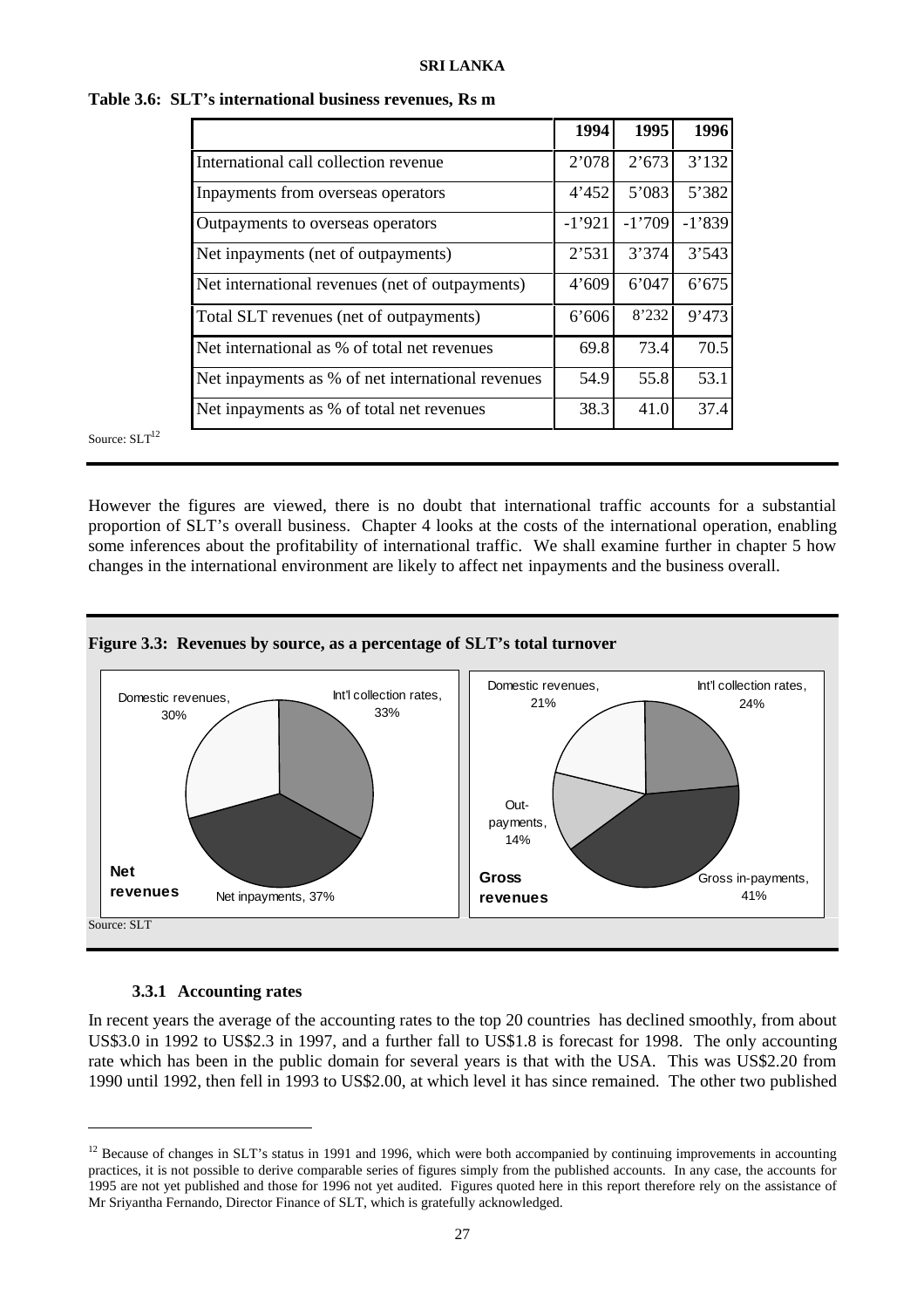settlement rates are with the UK and New Zealand. These are respectively 1.1 SDR and 1.3 SDR, or US\$1.6 and US\$1.9.

There is a rough correspondence between tariffs and accounting rates, in that the highest accounting rate for a region is higher where the tariff is higher. Correspondingly, the 1997 international tariff changes (see section 2.6) in several instances reflected lower accounting rates.

Accounting rates between SLT and its correspondents have traditionally been fixed in a series of bilateral negotiations. Because in most cases Sri Lanka receives a net inpayment, it has had no incentive to initiate rate reductions. Rather, it has responded to requests from others as and when these have arisen. For any given country, renegotiations are at most annual, and in some cases there has been no move to change rates for several years. Sri Lanka may be benefiting here from its small size, which means it is among few countries' top 20 outgoing correspondents - it is number 15 for India, and number 20 for Kuwait and Singapore - thus relatively low among other negotiators' priorities.

SLT has explained its negotiating position on the following lines:

- Recognising the risk of refile, it aims to bunch rates for relations with a given region close together, while maintaining the lowest level. Thus it is likely to agree to rate reductions that are requested so long as the result is still above the minimum level for the region in question, and so long as traffic forecasts indicate that the overall level of net inpayment from that country will be maintained (or if the net inpayment is very small in any case).
- Both parties are obviously aware where the settlements are used for loan repayments, and will take care to keep them high enough to cover this requirement.
- It agrees to reductions on condition that these are reflected in end user prices for calls to Sri Lanka in the correspondent country, in the expectation that this will to some extent stimulate inbound traffic.
- There is some scope for transit traffic to enter the negotiations in a "package deal".
- When refusing requests for reductions, it gives reasons; normally this position is then accepted.
- To date, it has turned down suggestions of profiting from refile or international audiotex, regarding both as less than sound business practices.
- One suggestion for an asymmetrically divided accounting rate (40/60) was turned down because it was tied to reducing a rate that was already seen as too low.

## **3.4 Price elasticity of demand for international calls**

The price elasticity of demand for outbound international calls is a key element in considering the effects of the various scenarios. Unfortunately, only limited relevant data are available. This section summarises these data and then explains the assumptions that will be used in our modelling.

We divide international phone calls into three categories:

- business calls. Business users are fairly price-insensitive and in general are already making those calls that they consider necessary. At any given moment, price cuts would have to be quite large to stimulate significant new calling, such as the replacement of previously mailed letters by faxed ones.
- essential personal calls. These are likely to be infrequent (typical content being "please meet my flight" or "come home at once, Father is very ill"). Because they are seen as essential, users will be priceinsensitive.
- discretionary personal calls. These are typically for keeping in touch with family and friends, could be replaced by a letter, and in principle could be long and frequent if they were cheap enough. This is the category where users are price-sensitive. It could amount to a large market at the right price.

## **3.4.1 Direct evidence**

SLT and its correspondents have initiated various, mainly short, price promotions for international traffic, which give some indication of price elasticity for both outbound and inbound calls. Some recent examples are given below.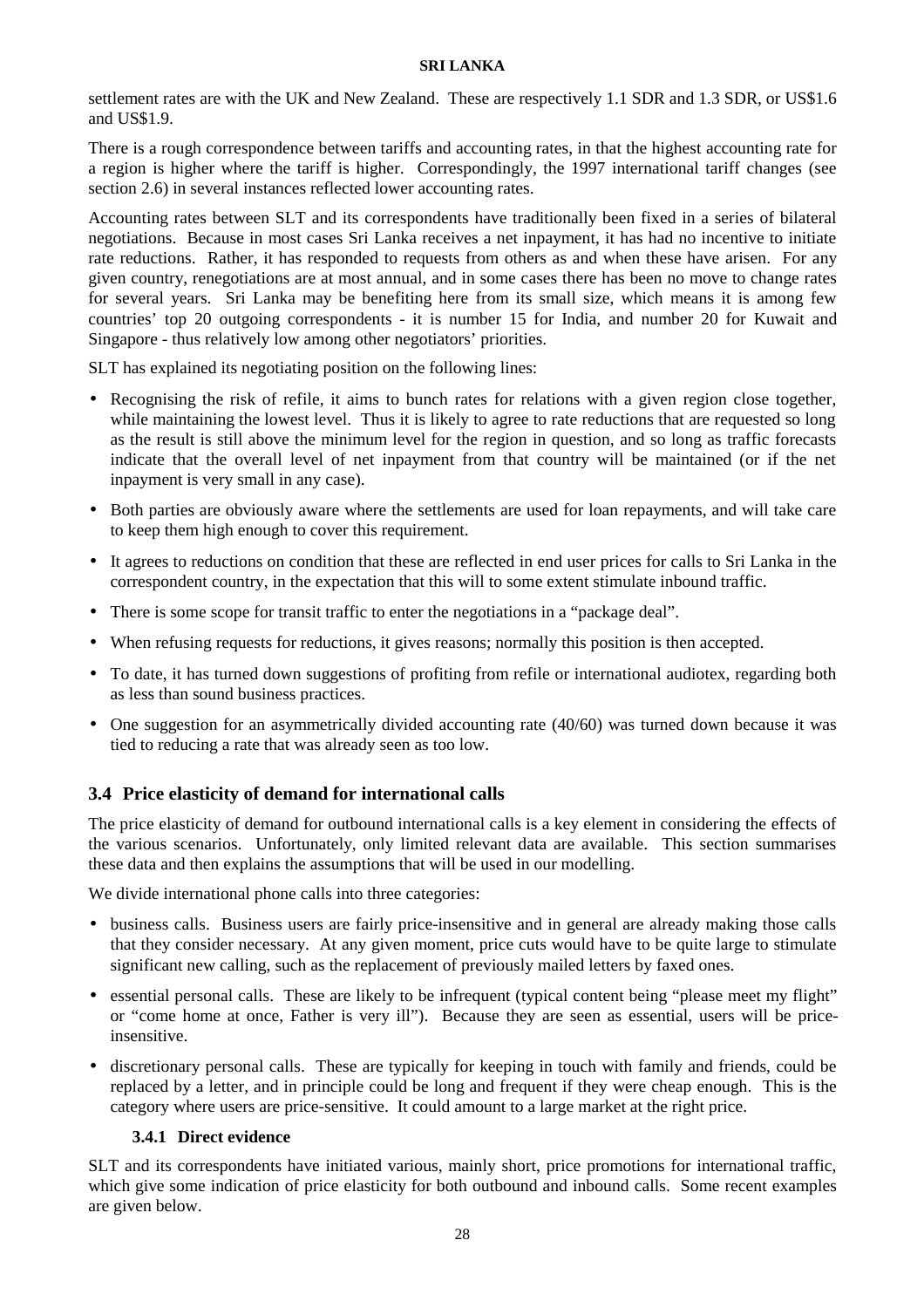SLT had a one week promotional campaign to three industrialised countries among its top 20 correspondents in mid-1997. A discount of 20% was offered to all three destinations. The outcome is shown in Table 3.7.

|           | <b>Traffic</b><br>increase $(\% )$ | <b>Collection</b><br>change $(\% )$ |
|-----------|------------------------------------|-------------------------------------|
| Country 1 | 6.6                                | $-14.3$                             |
| Country 2 | 8.6                                | $-13.1$                             |
| Country 3 | 12.7                               | ج و۔                                |

| Table 3.7: International price promotion outcome |  |  |
|--------------------------------------------------|--|--|
|                                                  |  |  |

Source: SLT

-

- Α Western European correspondent had a well-publicised two-week special offer for calls to Sri Lanka in early 1997. The price reduction was 33 % in normal time, and 44 % nights and Sundays. The outcome was an increase of 62 % in traffic. The net result in the Public Telecommunication Operator's (PTO) collection cannot be calculated, as the division of call minutes between the two tariffs is not known; however, assuming that the effective tariff reduction is the average of the two tariffs (38.5 %), the impact on collection revenue would be neutral, down only 0.4 %. Any higher discount would have led to a loss in collection revenue. A traffic profile showed that some 38 % (compared to the normal 35 %) of the campaign traffic was on the three Sundays during the campaign, indicating a significant amount of residential callers. The average increase in Sunday traffic was some 72 %. The two week campaign traffic was some 9 minutes per Sri Lankan person registered in that country.
- Another industrialised correspondent had a weekend campaign in the summer of 1997. The promotion was "every third minute free", resulting in a theoretical discount of 33 %, in practice somewhat less. The result was a 19.9 % traffic increase. Thus total collection revenue was down by somewhere in the region of 10%.
- An informal survey carried out for this study among SLNet members in various countries further supports the idea that for existing market segments, if prices fall, traffic will rise, but revenues will be relatively stable. However it is important to remember that lower prices may bring in whole new market segments.

## **3.4.2 Indirect evidence**

• Published information on price elasticities of demand for international calls is in short supply. We quote here results from the best source we have found<sup>13</sup>.

## **3.4.3 Implications for Sri Lanka**

In applying these observations of the last but one section to Sri Lanka, it is important to remember that in today's industrialised countries, high line penetration preceded affordable international telephony by decades. In today's developing countries, line penetration and affordable international telephony are growing hand-in-hand. This suggests that Sri Lanka may move faster into the high price elasticity phase than its industrial predecessors have done - some non-subscribers may make international calls and a proportion of new subscribers may get lines with international use specifically in mind. However, at present it is still clearly in the early, low elasticity phase.

The major limiting factor on outbound international calling from Sri Lanka at present is not in itself the high level of call charges, but limited access to lines open for IDD. Because of the risk that IDD entails of running up high (possibly unauthorised) bills, SLT's current policy is to require a large deposit to protect itself from (usually fraudulent) bad debt. This naturally limits IDD access to those with a high and regular

<sup>&</sup>lt;sup>13</sup> David Cracknell, BT: *The demand for international telephone calls - the dynamics of price elasticity*, ITS Regional Meeting in Leuven , August 1997.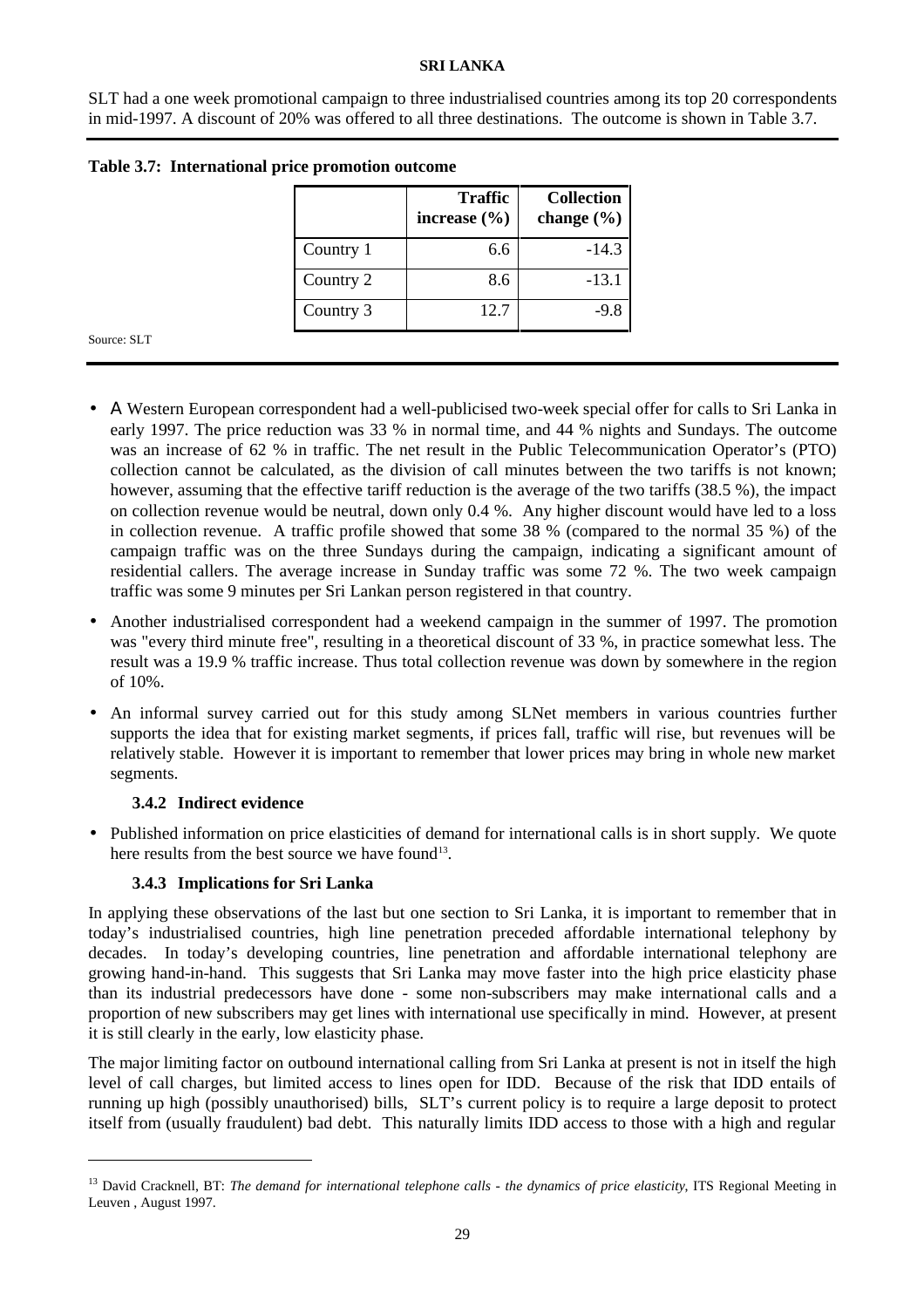need for it. An alternative approach, such as user-specified credit limits, could widen the market to many more existing subscribers who might make only occasional international calls. We understand that SLT is indeed planning to adopt some such approach fairly soon. Some of these calls would substitute for calls already being made through agencies, payphones, and other people's lines, but overall a significant increase should be expected.

Longer term, the market for international calling will undoubtedly expand much further. Much lower international call charges will have an important part to play in encouraging discretionary personal calling, and in stimulating the expansion of businesses which depend on international calling. But both these changes depend critically on overall system expansion so that lines are available, and on growth in use of the phone for all purposes. Here we must be speaking of a five to ten year timescale for significant change. It is unrealistic to expect an occasional user to make many international calls before he or she is already in the habit of making national calls.

We conclude that:

- short term, there is little incentive for SLT to make large cuts in international call charges. To increase outbound international calls, a much more fruitful action would be to make IDD accessible to occasional callers.
- long term, a much larger market for outbound international calls can be foreseen at much lower prices. This can only develop gradually in a balanced way, along with the underlying market for access and the parallel market for national calls.
- a sensible commercial strategy for SLT would be to lower international call charges regularly and gradually, in order to achieve competitive price levels around the time when a new international competitor arrives (2003). It will need to consider the relative merits of later and earlier achievement of the main price cuts: later means maximum immediate revenue retention, while earlier, by signalling what is on the way, may enable the eventual benefits (such as attracting multinational businesses to locate branches Sri Lanka) to begin to be realised sooner.

In the absence of firm plans by SLT, and recognising that both earlier and later price cuts have their merits, our modelling assumes that the cuts will be spread evenly over the 5-year adjustment period.

## **3.5 Prospects for international competition**

For the time being SLT enjoys a formal monopoly on international voice telecommunications in Sri Lanka. This is expressed through the following regulations:

- SLT is the sole licensee for international voice services:
- international private leased circuits may not be used for voice;
- international private leased circuits may not be connected to the PSTN at either end (or indeed shared by employees of more than one organisation or on more than one site).

This means that Internet service providers may legally use their international connections (whether leased circuits or packet switching) for data only. It is arguable that voice over the Internet would be in breach of the monopoly, but as it is indistinguishable from other Internet traffic this would be very hard to police. (PSTN breakout from leased circuits is also technically possible and could not be detected without site inspections). Low-priced voice over the Internet (particularly of the kind that is possible between two simple telephones, with no computer needed on customers' premises) may well be the first test of the monopoly policy. Should it arrive and make significant inroads into the market, SLT could reasonably be expected to simultaneously challenge its legality and offer a competing service itself. In any case, voice over the Internet will exert downward pressure on tariffs.

The provision of international infrastructure in competition with SLT is not ruled out, so long as services using that infrastructure do not include voice telephony. At present the only other company actually providing its own international infrastructure is **CeyCom**, the VSAT company (a joint venture between the local company Ceylinco and Hughes). Because of its relatively low cost of deployment, VSAT technology offers obvious scope for newcomers to address the international market.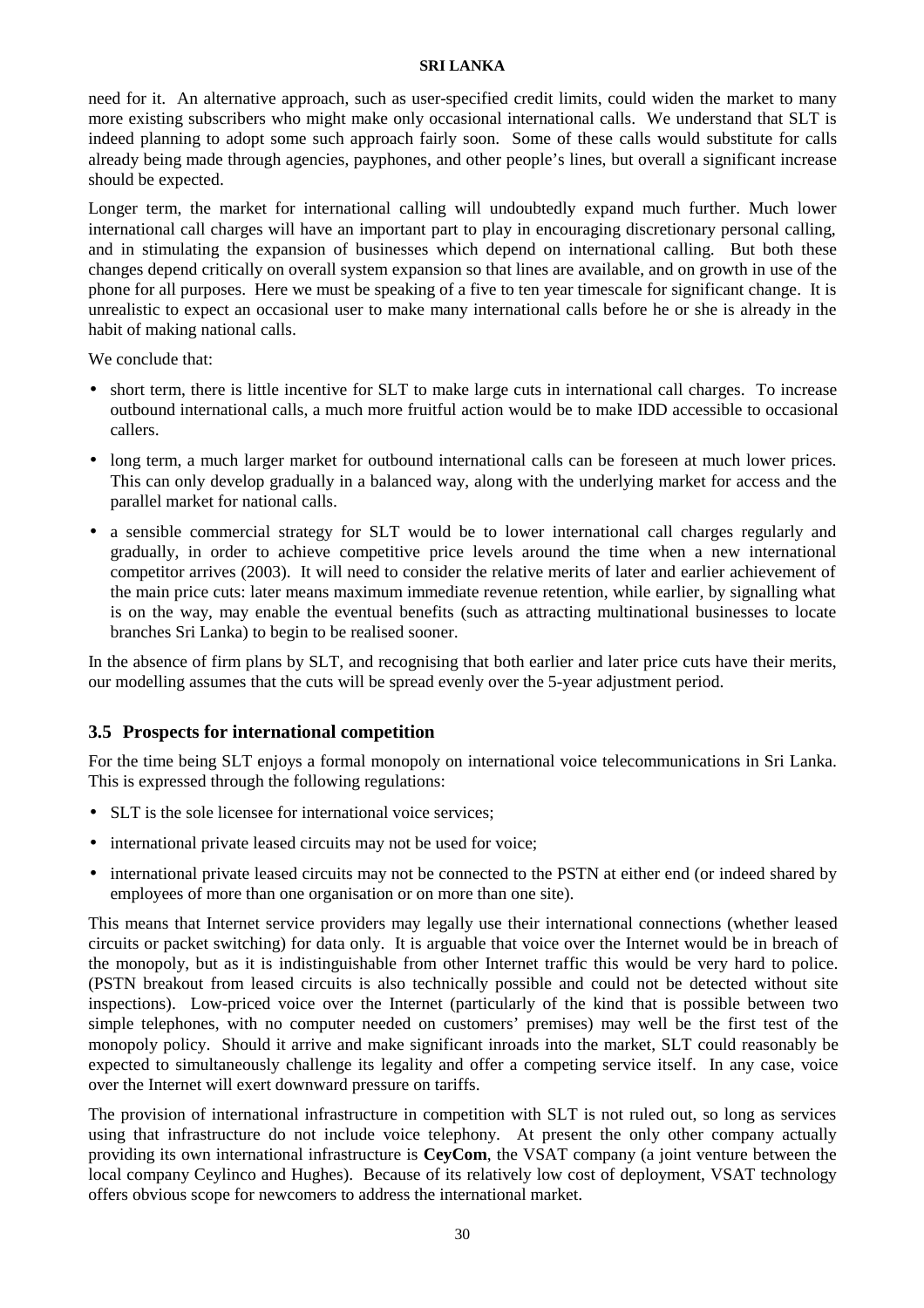Call-back is not illegal in Sri Lanka. It is known to have been marketed to businesses by fax mailshots. Most advertised prices are somewhat (but not dramatically) lower than SLT's, with the biggest reductions being on calls to the USA. No systematic attempt has been made to measure its success, but it is not thought to account for more than a small percentage of the market. Because the collection rate is close to the accounting rate on the US route, the overall revenue effect of US-based call-back on SLT is roughly neutral, and it has made no attempt to oppose the phenomenon.

Already interconnected operators are providing significant contributions to SLT's international traffic, as is shown in Table 3.8. (In principle payphones should be included in this table, but the figures are negligible). Of course the WLL operators were just starting in 1997, and considerable growth may be expected here. The lack of contribution from WLL operators to SLT's domestic revenues follows from the sender-keeps-all interconnect arrangement. Outbound calls from mobiles are particularly expensive because the operators have to charge the full SLT price plus their own margin (see Table 2.10), so there is a special incentive for call-back here.

|             |            | <b>International</b><br>1996 | <b>International</b><br>1997<br>$(Jan-Nov)$ | <b>Domestic</b><br>1996 | <b>Domestic</b><br>1997<br>$(Jan-Nov)$ |
|-------------|------------|------------------------------|---------------------------------------------|-------------------------|----------------------------------------|
|             | Cellular   | 10.3 %                       | 10.0%                                       | 3.7 %                   | 4.2 %                                  |
|             | <b>WLL</b> | $\overline{\phantom{0}}$     | 3.5 %                                       | -                       |                                        |
| Source: SLT |            |                              |                                             |                         |                                        |

| Table 3.8 | Percentages of SLT's revenues billed to interconnected operators |
|-----------|------------------------------------------------------------------|
|-----------|------------------------------------------------------------------|

In the WTO negotiations in early 1997, the prospect was held out that a second international operator would be licensed in Sri Lanka in the year 2000. However, as part of the privatisation deal negotiated during the summer of 1997 between the Government and NTT, this date was postponed until 2002. (More precisely, a second operator may not be licensed until NTT have had five years' monopoly, that is not before August 2002; so a new competitor could hardly start operations before the beginning of 2003). In addition, it is currently planned that there will be only the two competitors for a further five years.

However, the status of these two plans is different. The undertaking of five years' initial monopoly is a legally binding commitment by the Government, and must be respected, unless of course NTT were to wish otherwise. (This possibility, while it may currently seem unlikely, cannot be ruled out - for example, Hong Kong Telecommunications has recently voluntarily given up its international monopoly, in return for a substantial compensation payment. NTT's desire to compete in other markets may also become sufficiently pressing for it to see reciprocal competition in Sri Lanka as worthwhile.)

The second five years' duopoly is more of a statement of intent, and is subject to SLT's satisfactory performance during the first 5 years. If SLT were to fall down in achieving its network expansion or quality targets, the Government could be justified in licensing more competitors. Relevant failures could also include problems in the quantity or quality of interconnect.

In spite of the formal monopoly, Band X, the UK spot market for minutes and bandwidth, includes trading of links with Sri Lanka. Early in this study a request was registered on Band X for 100'000 to 2'000'000 minutes from the USA to Sri Lanka, by a buyer willing to offer US\$ 0.70 a minute. At the same time 10'000 to 100'000 minutes were on offer at US\$ 0.59 a minute. Both prices are well below the settlement rate of US\$ 1.00 a minute. The most obvious interpretation of these facts is that resale of leased circuit capacity is taking place.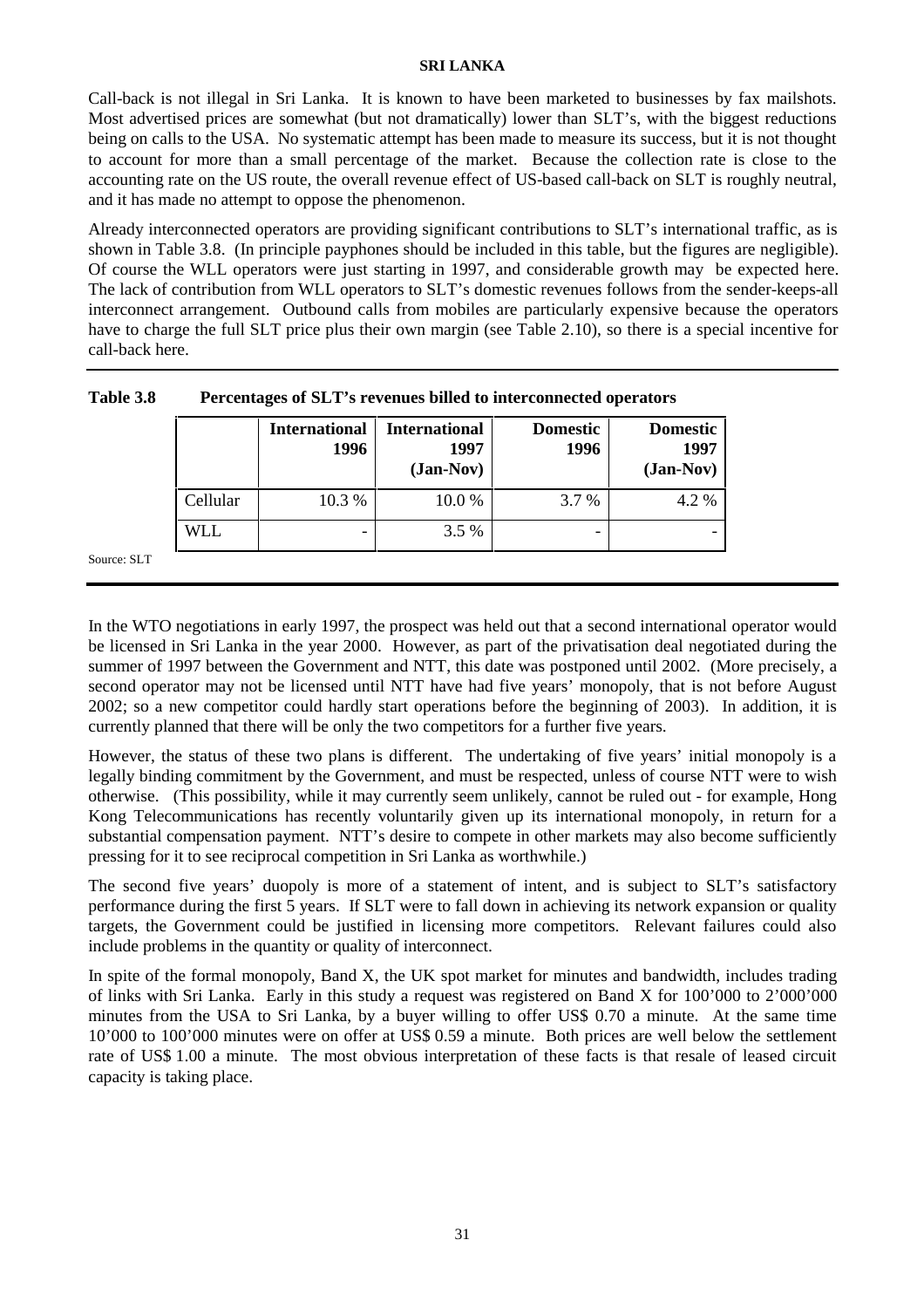## **4. COST EVALUATION OF INTERNATIONAL TELECOMMUNICATION SERVICES**

## **4.1 Information on SLT's costs**

As explained below, SLT is not yet in a position to apportion its costs among services, or indeed to know all of its costs with full assurance. This section provides such base data as the study has been able to gather, which will be used below to make rough estimates of the fully allocated costs of international service.

## **Table 4.1: SLT staffing**

|                   | 1991  | 1992    | 1993  | 1994  | 1995  | 1996   |
|-------------------|-------|---------|-------|-------|-------|--------|
| Lines $(k)$       | 125.8 | 135.5   | 157.8 | 180.7 | 204.3 | 254.5  |
| <b>Staff</b>      | 7'141 | $7'572$ | 7'466 | 7'500 | 8'150 | 10'340 |
| Lines/staff ratio | 17.6  | 17.9    | 21.1  | 24.1  | 25.1  | 24.6   |

Source: SLT

The ratio of lines to staff is low by international standards. This is not surprising, for a company that until 1991 was a government department and is still in the early stages of growth. On the positive side, this situation offers opportunities for cost reduction (though it must be noted that wages are relatively low, and may need to rise to retain good people in the increasingly competitive environment).

## **Table 4.2: SLT's operating revenues and costs, Rs m**

|                                         | 1994  | 1995  | 1996   |
|-----------------------------------------|-------|-------|--------|
| Total operating revenues                | 8'527 | 9'941 | 11'312 |
| Total operating costs                   | 4'690 | 6'038 | 6'349  |
| of which: international outpayments     | 1'921 | 1'709 | 1'839  |
| and other operating costs               | 2'769 | 4'329 | 4'510  |
| of which: staff costs                   | 968   | 1'074 | 1'249  |
| and depreciation                        | 869   | 1'138 | 1'383  |
| and travel/financial/administration     | 193   | 707   | 633    |
| and other costs                         | 739   | 1'410 | 1'245  |
| Gross profit                            | 3'861 | 2'796 | 3'618  |
| <b>Interest</b>                         | 505   | 417   | 748    |
| <b>Tax</b>                              | 2'059 | 721   | 96     |
| Levy                                    |       | 1'000 | 750    |
| Net profit after interest, tax and levy | 1'297 | 658   | 2'024  |
| Turnover tax (see note)                 | 881   | 881   | 1'550  |

Note: Turnover tax excluded from revenues, shown for purpose of comparison Source: SLT.

The particular categories of cost that are identified in Table 4.2 are those that were requested for all Case Studies. SLT's accounts identify many other cost categories (e.g., maintenance, transport, buildings) and indeed go down to a considerable level of detail within several of these cost categories (e.g., fuel, office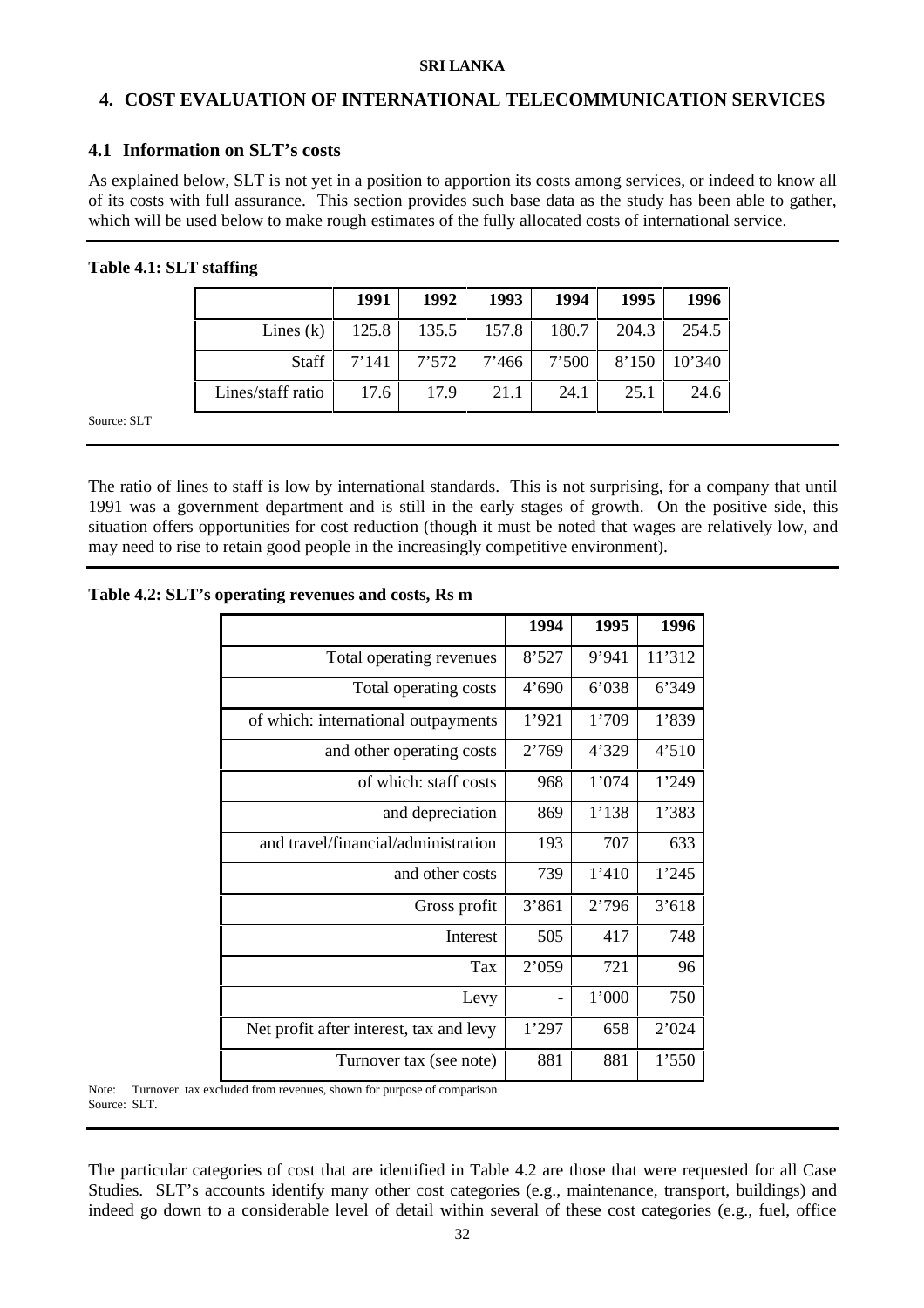equipment). What they do not do (and neither, as yet, do SLT's internal procedures) is to permit separation by service (e.g., international vs. domestic) of the major cost items.

A few cost items in the accounts identifiably relate wholly or mainly to international operations. These are shown below. (1996 figures at this level of detail are not yet available).

|                                            | 1992 | 1993 | 1994 | 1995 |
|--------------------------------------------|------|------|------|------|
| Cable operating and maintenance cost       | 175  | 135  | 216  | 165  |
| Satellite utilisation                      |      | 67   | 72   | 112  |
| Depreciation - international telecom plant | 31   | 44   | 48   | 125  |
| Depreciation - investment in SEA-ME-WE 1   | 39   | 39   |      |      |
| Earth station commissioning                |      |      |      |      |

## **Table 4.3 Specific international cost items from SLT accounts, Rs m**

Source: SLT accounts

Fixed assets are more readily identified as international or domestic, at least in earlier accounts. The relevant figures from the accounts are shown below.

|                                         | 1991  | 1992  | 1993   | 1994   | 1995   | 1996   |
|-----------------------------------------|-------|-------|--------|--------|--------|--------|
| Total fixed assets                      | 7'178 | 6'880 | 7'818  | 7'745  | 10'742 | 18'456 |
| International fixed assets              | 174   | 145   | 314    | 300    | 1'229  |        |
| International as % total (fixed assets) | 2.4   | 2.1   | 4.0    | 3.9    | 11.4   |        |
| Total work in progress                  | 115   | 1'419 | 2'892  | 7'961  | 10'121 | 13'967 |
| International work in progress          | 81    | 945   | 898    | 100    | 28     |        |
| Total investments                       | 901   | 924   | 857    | 2'182  | 2'007  | 618    |
| International investments               | 901   | 924   | 857    | 2'157  | 1'982  |        |
| Total (fixed assets+WIP+investments)    | 8'194 | 9'223 | 11'567 | 17'888 | 22'870 | 33'041 |
| Total international (FA+WIP+inv)        | 1'156 | 2'014 | 2'069  | 2'557  | 3'239  |        |
| International as % total $(FA+WIP+inv)$ | 14.1  | 21.8  | 17.9   | 14.3   | 14.2   |        |
| Fixed assets $+$ WIP                    | 7'293 | 8'299 | 10'710 | 15'706 | 20'863 | 32'423 |
| International fixed assets +WIP         | 255   | 1'090 | 1'212  | 400    | 1'257  |        |
| International as % total $(FA + WIP)$   | 3.5   | 13.1  | 11.3   | 2.5    | 6.0    |        |

#### **Table 4.4: SLT asset base, Rs m**

SLT's main domestic revenues are also presented below for purposes of comparison. The split of the single item "domestic rentals and call charges" has been estimated on the following basis:

• rentals estimated by average lines for the year times the annual rental;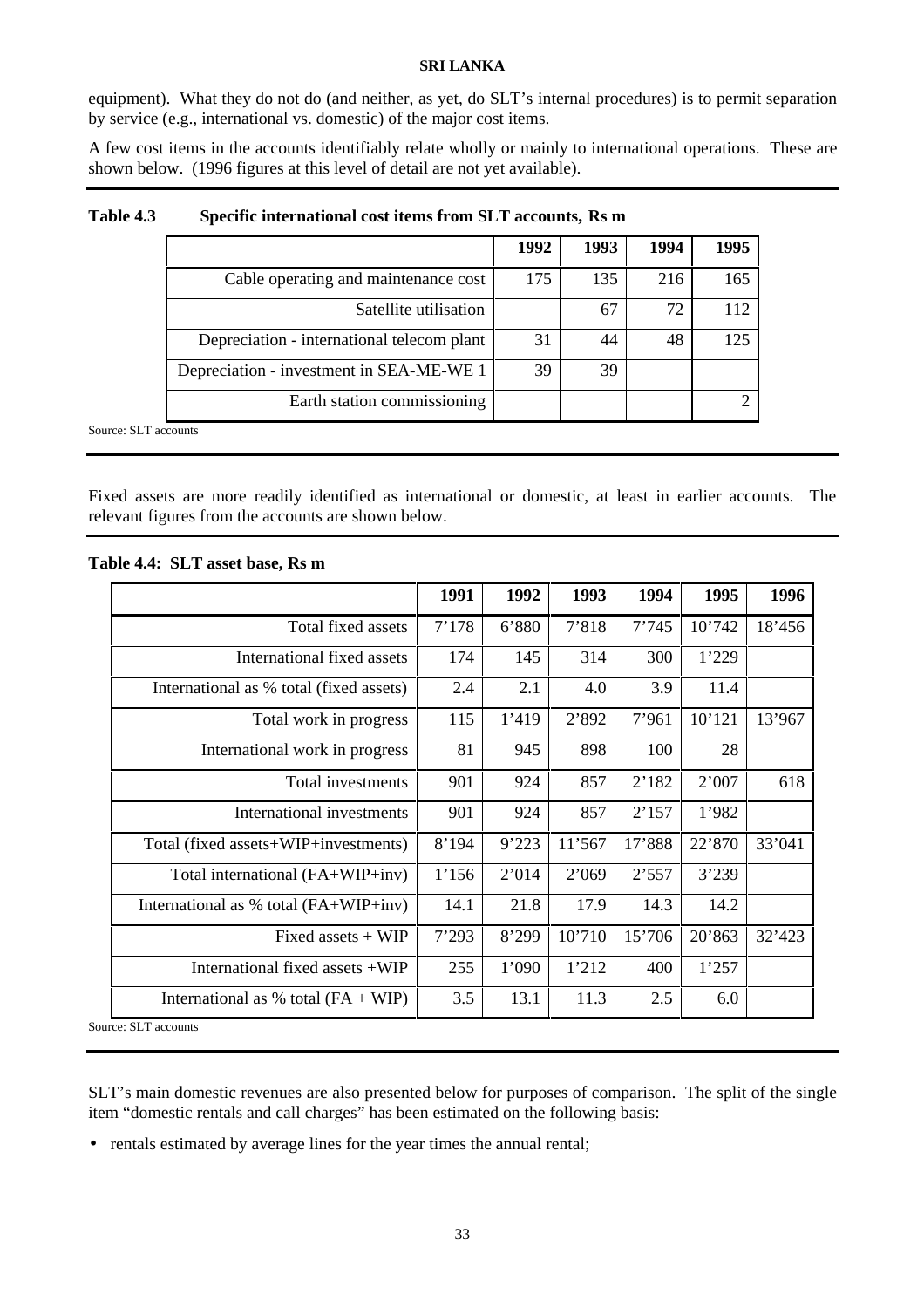• call charges assumed split 60% local, 40% trunk (based on an assumption that 80% of calls are local, which seems reasonable on the basis of experience elsewhere and given the high proportion of phones in a single local area, namely Colombo).

|                                   | 1994  | 1995  |
|-----------------------------------|-------|-------|
| Domestic rentals and call charges | 2'077 | 2'362 |
| of which (est) rental             | 200   | 230   |
| and (est) local call charges      | 1'126 | 1'279 |
| and (est) trunk call charges      | 751   | 853   |
| Connection charges                | 472   | 414   |
| Leased circuit revenue            | 64    | 58    |

Source: SLT accounts, Case Study estimates

## **4.2 Cost estimates for SLT's international services**

SLT is developing its accounting systems to enable costs by service to be produced as quickly as possible, not least in order to get new cost-based interconnect charging arrangements. (As was pointed out above, the existing arrangements are biased in favour of the new operators, partly for simplicity in the absence of hard cost data, and partly to put pressure on SLT to produce these data). We can therefore only attempt a variety of indirect estimates using such relevant information as is available.

## **FCC methodology**

The FCC's Tariffed Components Prices study did not cover Sri Lanka. The "costing" methodology employed has been widely criticised, not least because it is mainly based on tariffs rather than costs. We agree with these criticisms. Nonetheless, as it was not done by the FCC, we have tried applying the FCC methodology to Sri Lanka. Looking separately at the three components, we find:

- **International transmission**: using the lowest available international leased circuit price (ie 2 Mbit/s satellite transmission to a Band A country with a 5-year commitment), and all other assumptions as made by the FCC (ie a 4:1 voice channel multiplication factor and 8'000 minutes a month transmitted per voice channel), we obtain a result per minute of 1.08 Rs or 1.8 US cents. The corresponding figures for Band C countries are exactly double, i.e., 2.16 Rs or 3.6 US cents. We are unable to say whether or not the arbitrary factor of four introduced into this calculation has any relevance in the Sri Lankan context.
- **International switching**: here the methodology simply gives a choice among three "cost bands" based on a country's GDP per head. The GDP per head is a proxy for the degree of network digitalisation. Using the actual prevalence of digital switching rather than that pointed to by the GDP per head, we obtain a result of 1.9 US cents or 1.14 Rs.
- **National extension**: a rough current price per minute for domestic calls is in the region of 1 to 1.5 Rs (1.7 to 2.5 US cents) per minute. The need for rebalancing of domestic tariffs is well recognised.

The sum of these components ranges from 3.2 to 4.8 Rs (5.3 to 8 US cents) a minute.

## **Top-down apportionment of SLT costs**

Because of the lack of detailed cost data we do not attempt a bottom-up estimate. A rough top-down cost apportionment is however possible using the figures supplied above. The results are of course indicative of fully-allocated rather than incremental costs.

From the various percentages shown in Table 4.5, and from comparison of the total and international depreciation figures in Tables 4.2 and 4.3, we see that the international proportion of SLT's capital base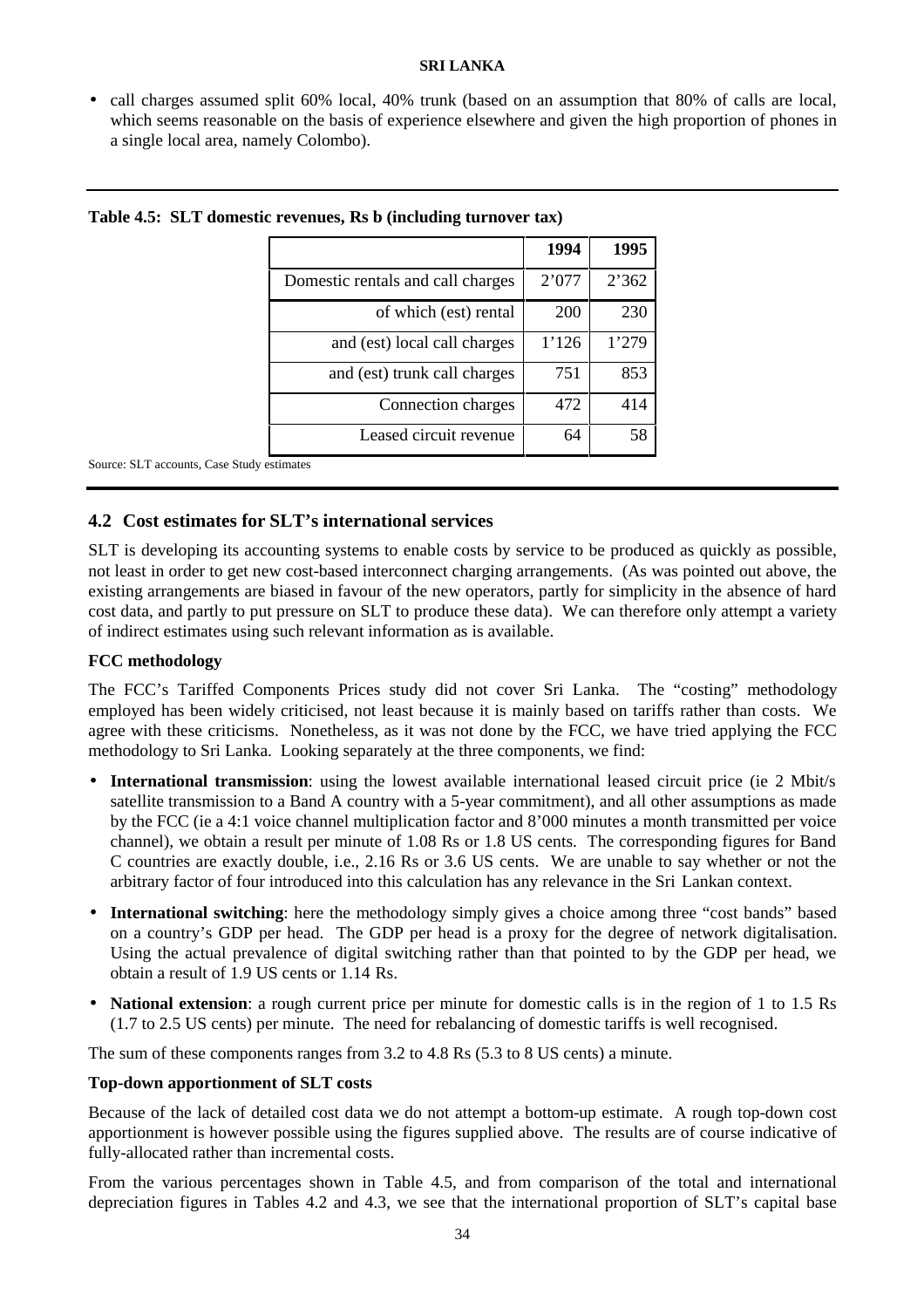varies from time to time and according to the particular measure used. It seems however to be focused on the range 5% to 15%. We may therefore estimate the specific running costs of the international operation as a percentage in this range of  $SLT$ 's total operating costs<sup>14</sup>.

The remaining costs are presumed to be those of the domestic operation. International must also bear its share of this (the national extension cost). Unfortunately there are no comparable measures of international and domestic traffic. However, from various sources we can estimate domestic charged minutes 15 16. Domestic calls of course (apart from a small minority of interconnected calls) both originate and terminate on SLT's network, whereas international calls do one or the other.

Table 4.6 shows the resulting cost estimates per minute of international traffic and, incidentally, also for national traffic (assuming all costs are allocated to calls - no allowance is made for non-traffic sensitive costs or charges). Interest and the government levy are added to operating costs as an indicator of cost of capital (the levy may be regarded as the Government's return on capital employed).

|                                                            | 1994  | 1995  | 1996  |
|------------------------------------------------------------|-------|-------|-------|
| Total costs (operating costs plus interest and levy), Rs m | 5'195 | 7'455 | 7'847 |
| International minutes, m                                   | 106   | 110   | 130   |
| National minutes (est), m                                  | 1'800 | 2'200 | 3'000 |
| International extension as % of national costs             | 2.9   | 2.5   | 2.2   |
| International dedicated costs at 5% of total, Rs m         | 260   | 373   | 392   |
| International dedicated costs at 10% of total, Rs m        | 520   | 746   | 785   |
| International dedicated costs at 15% of total, Rs m        | 779   | 1'118 | 1'177 |
| International extension costs, 5% basis, Rs m              | 145   | 177   | 162   |
| International extension costs, 10% basis, Rs m             | 138   | 168   | 153   |
| International extension costs, 15% basis, Rs m             | 130   | 158   | 145   |
| International call costs/min, 5% basis, Rs                 | 3.8   | 5.0   | 4.3   |
| International call costs/min, 10% basis, Rs                | 6.2   | 8.3   | 7.2   |
| International call costs/min, 15% basis, Rs                | 8.6   | 11.6  | 10.2  |

**Table 4.6 Per minute call cost estimates**

Source: SLT, Case Study estimates

**.** 

Given that the national network and national traffic are growing even faster than international, we would expect the international proportion of total costs to be gradually falling (as of course should operating costs per minute). On the other hand, with the privatisation one would expect the cost of capital to rise - soft loans will dry up and shareholders will demand commercial levels of dividend. This estimation approach

<sup>&</sup>lt;sup>14</sup> This assumes that the operating cost per unit of asset base is similar for the domestic and international sides of SLT's business. A more refined approach would of course differentiate these figures, but we have no basis for deviating from the simple assumption.

<sup>&</sup>lt;sup>15</sup> More accurate estimates would take account of the differing network quality required by international and domestic calling; however our estimates are too rough to sustain such refinements.

<sup>&</sup>lt;sup>16</sup> Our estimate of domestic charged minutes should be adequate for the current purpose, that is, to estimate a component of international costs. However it is not accurate enough to use in estimating national call costs per call minute.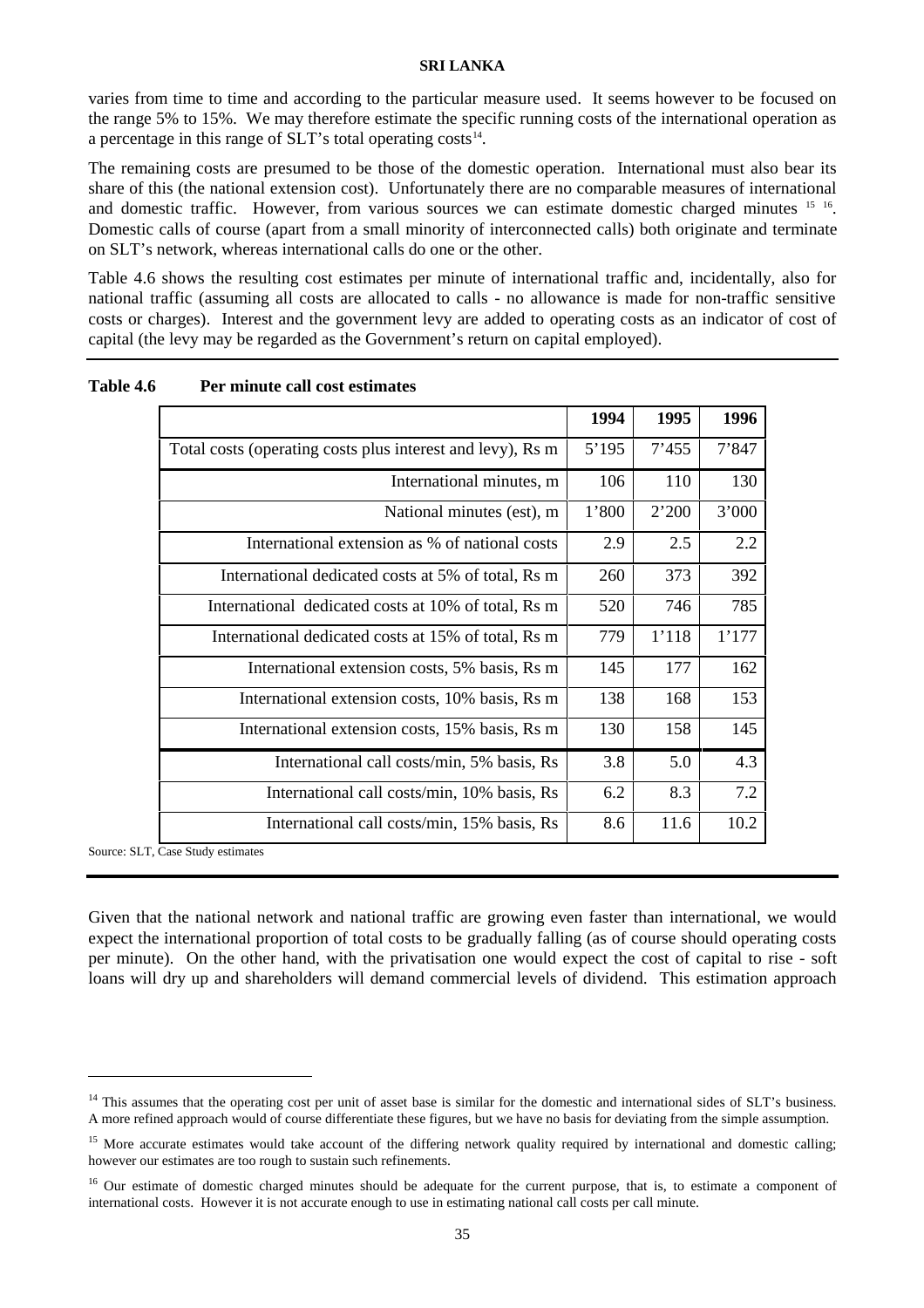therefore suggests a "best guess" cost for international traffic of somewhere in the range 8 to 10 Rs per minute<sup>17</sup> (13 to 17 US cents).

The estimates are based on figures that are themselves estimates. It is clear from the method that the input to which the result is most sensitive is the proportion of SLT's costs which are international, which we have shown in the table above as varying from 5% to 15%. The result varies almost proportionately. However, we can say with some confidence that its value is no greater than 20%. This allows us with the same confidence to fix a cost ceiling of around 20 Rs (33 US cents) per minute.

In some countries it is argued<sup>18</sup> that high transit charges drive up the overall cost of international operations. Sri Lanka, however, generates enough traffic to route more than 90% of its traffic over direct routes, so transit charges for the remaining portion, however inflated, cannot have much effect on overall costs.

In view of the highly approximate nature of these various approaches, in our modelling work we use a range of possible costs per minute.

**.** 

 $17$  A more refined approach would also distinguish between the costs of originating and terminating international calls. Clearly, we are in no position to do this. However, the main differences should be found in the marketing, billing and bad debt costs associated with originating calls, from which terminating calls are relatively free (late payment and bad debt being rare, though not unknown, for international settlements). We would therefore expect the cost per minute of originating international calls to be somewhat higher than that of terminating international calls.

<sup>18</sup> See, for example, ITU/TeleGeography Inc. *Direction of Traffic, 1996*, Box 2.2: The cost of transit.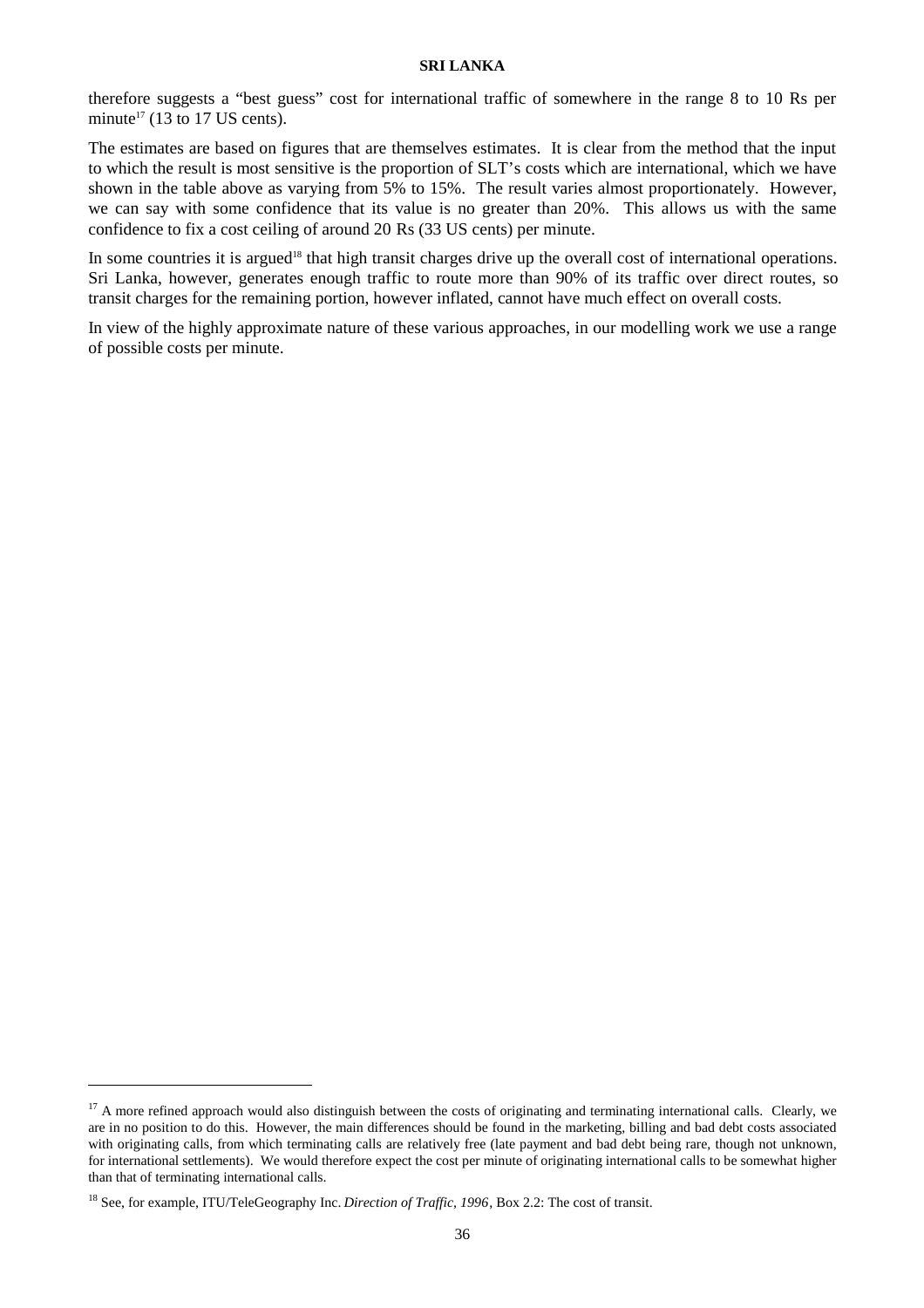## **5. SCENARIOS FOR CHANGE IN THE INTERNATIONAL ACCOUNTING SYSTEM**

In this chapter and the next, we consider the effects on Sri Lanka of changes in the international environment. Over the five year period for the Case Study, because of the decision to retain an international monopoly for this period, this largely means the effects on SLT, though competing access operators also have a part to play in terminating and originating international calls (and will benefit through interconnection payments). The industry structure that the Government of Sri Lanka (GoSL) has chosen for this period means that relatively high international tariffs are the price to be paid for rapid progress in the domestic network (and of course for the government's proceeds from privatisation).

It could be argued that customers would have benefited more from faster international liberalisation. Indeed, when the option arises of introducing more international competition, this point of view will doubtless be taken into account. However, for the purpose of this study, we have to respect GoSL decisions and commitments - which are similar to those in many other countries, and more liberal than those in many others.

## **5.1 Immediate effects on Sri Lanka of the changing international environment**

## **5.1.1 The five scenarios**

In this section we describe the five scenarios that the ITU asked us to investigate and summarise the main financial effects that they seem most likely to have on SLT. We postpone to section 5.2.1 below our full discussion of actions which SLT may take in reaction to them.

The modelling uses as data inputs the traffic flows between Sri Lanka and its top 17 partners, together with actual 1997 accounting rates and outbound tariffs for these relations. All our modelling uses the following central assumptions. We have also tested the effects of a wide range of different assumptions, and comment if these lead to significantly different outcomes.

- On all routes and in both directions, traffic continues to grow linearly at the same rates that have been displayed since 1990 (i.e., best-fit straight-line projections of the period 1990 - 1997 are used). This assumption could easily prove to be over-optimistic, in which case all revenue projections would have to be reduced.
- Inbound refile opportunities are assumed to be taken up by all correspondent operators to the extent of 5% in the first year, 10% in the second year, and so on. (These percentages would probably be more appropriate to the more aggressive operators, so this is a somewhat pessimistic assumption). Refiled traffic is also pessimistically assumed to be settled at the lowest prevailing settlement rate.
- Reverse calling opportunities (that is, call-back, country direct and calling-card services) are also assumed to be taken up to a similar extent. It is assumed that the effect of a reversed call on SLT's finances is the loss of the margin between the collection charge and the outbound settlement charge, combined with the gain of the inbound settlement charge. This may be an oversimplification.
- As discussed in 3.4, we assume a gradual (5% per year) decrease in SLT's international tariffs. As is explained elsewhere in this report, tariffs could have to fall faster than this, in which case, again, the corresponding revenues (collections) would be reduced.

By "international revenues" we mean the sum of net inpayments and collection revenues.

## **Scenario A: FCC benchmarks**

This scenario is designed to model the effects of a widespread adoption of the Federal Communications Commission (FCC) proposals for "benchmark" accounting rates. In the case of Sri Lanka, this means achieving the benchmark level of a 23 cent settlement rate in 5 years. Equal annual percentage reductions are required, which means a 25.4% annual reduction. This is applied to all accounting rates between Sri Lanka and elsewhere.

- The most obvious, and dramatic, effect of this scenario is a large drop in SLT's net settlement revenue from 72m US\$ in 1997 down to 25m US\$ in 2002.
- This fall is very partly offset by a rise in collections revenue from 37m US\$ in 1997 to 41m in 2002.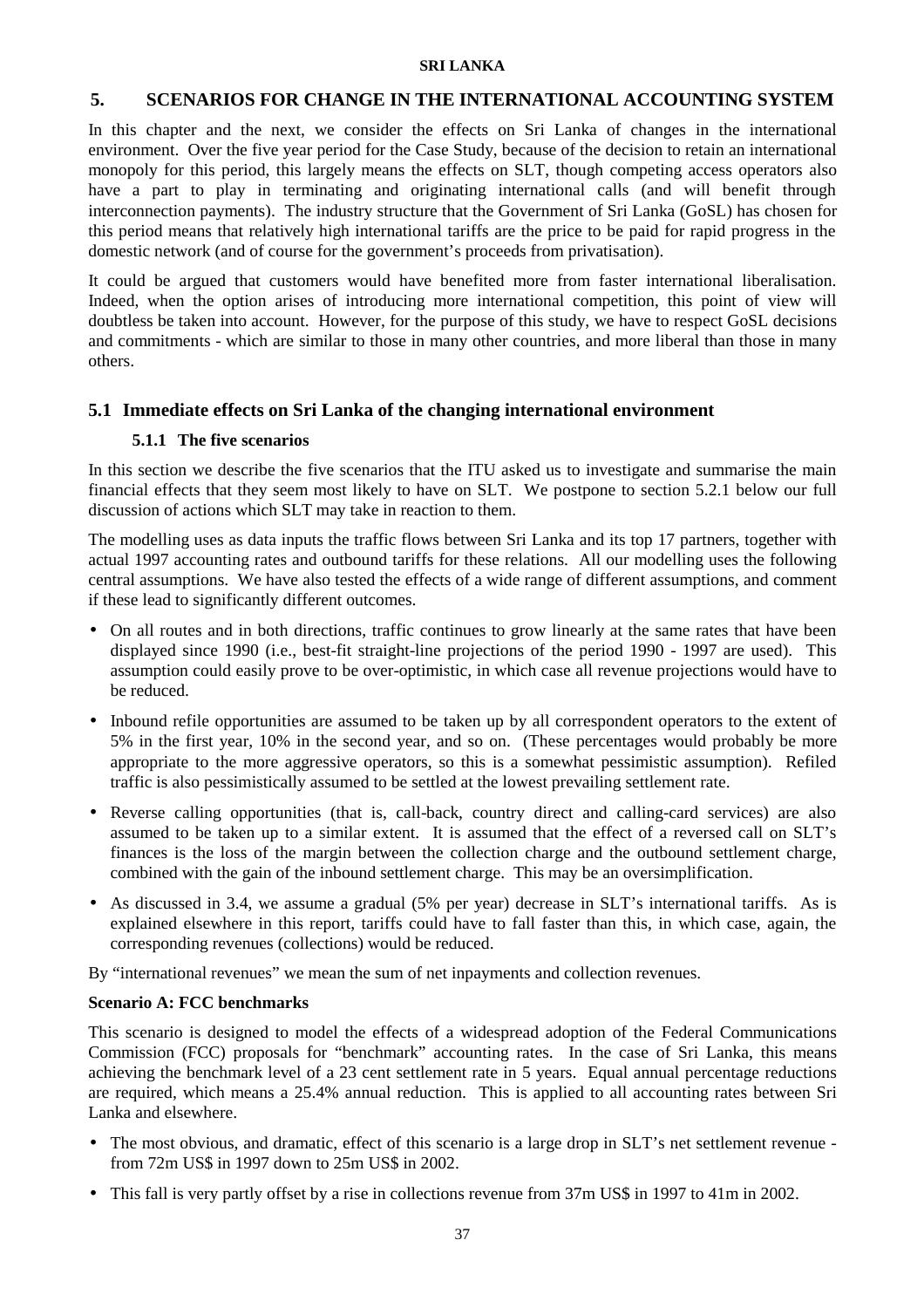- The maximum effect of inbound refile is a further inpayment reduction of 3m US\$. (This occurs before the end of the period, because the rising percentage takeup of refile opportunities is counterbalanced by reduced scope for refile as settlement rates converge).
- The maximum effect of reverse calling is a further revenue reduction of 7m US\$. (The effect is initially positive but becomes negative and continues to grow in size).

Overall, we see SLT's international income nearly halved - from 109m US\$ down to 56m US\$ - despite healthy continuing traffic growth.

**Table 5.1: SLT's international revenue components under Scenario A - US\$m**

|                         | 1997 | 1998 | 1999 | 2000 | 2001 | 2002 |
|-------------------------|------|------|------|------|------|------|
| Collections             | 37   | 38   | 41   | 41   | 41   | 41   |
| Net inpayment           | 72   | 61   | 49   | 40   | 31   | 25   |
| Refile adjustment       | $-2$ | $-2$ | $-3$ | $-3$ | $-3$ | $-3$ |
| Reverse flow adjustment |      |      | $-1$ | $-3$ | $-5$ | $-7$ |
| Total                   | 109  | 97   | 86   | 75   | 65   | 56   |

Source: Case Study Analysis.

## **Scenario B: staged reductions**

In this scenario, as in the previous one, all accounting rates are assumed to reduce together at the same rate. However reductions are taken linearly rather than in percentage terms, i.e., as 10%, 20% etc reductions on the base year levels. Two variants were tested: 10% and 6% annual decrements.

As would be expected, the results from these calculations are similar in kind to those from scenario A, but with the degree moderated by the lower rates of changes. The linear application of decrements also delays effects compared with the equivalent decrement applied in equal annual percentages.

Specific effects include:

- with the 10% decrement, net inpayments fall by only one-third to 54 m US\$, and with the 6% decrement they remain very steady (i.e., growth offsets the fall in inpayment per minute)
- in either case, collections revenue increases modestly as in scenario A
- the maximum effects of inbound refile are of course greater than in scenario A, rising to a negative 7 m US\$ for the 10% decrement and 9 m for the 6% decrement.
- the reverse flow adjustment remains relatively small, rising to a maximum of 3 m US\$ in the 6% case.

Overall, international revenue falls from 109m US\$ in 1997 to 88m in 2002 with the 10% decrement, and rises to 111 US\$ with the 6% decrement.

#### **Scenario C: asymmetric settlements**

In Scenarios A and B, it was assumed that settlement rates would continue to be equal at both ends of any given relation. Scenario C looks at some new possibilities opened up by asymmetric settlements.

#### **(i) country-set termination rates**

This scenario calls for a phased move towards call termination charges, which are assumed to be set by each operator offering international call termination services, and to be the same for all comers to each country (but different for different countries). Where international call termination is offered competitively, these termination charges will naturally tend towards cost, plus if required a subsidy element presumably set by the regulator. Subsidy policy in Sri Lanka is set by the minister on the recommendation of the regulator. We model two ways of approaching the goal: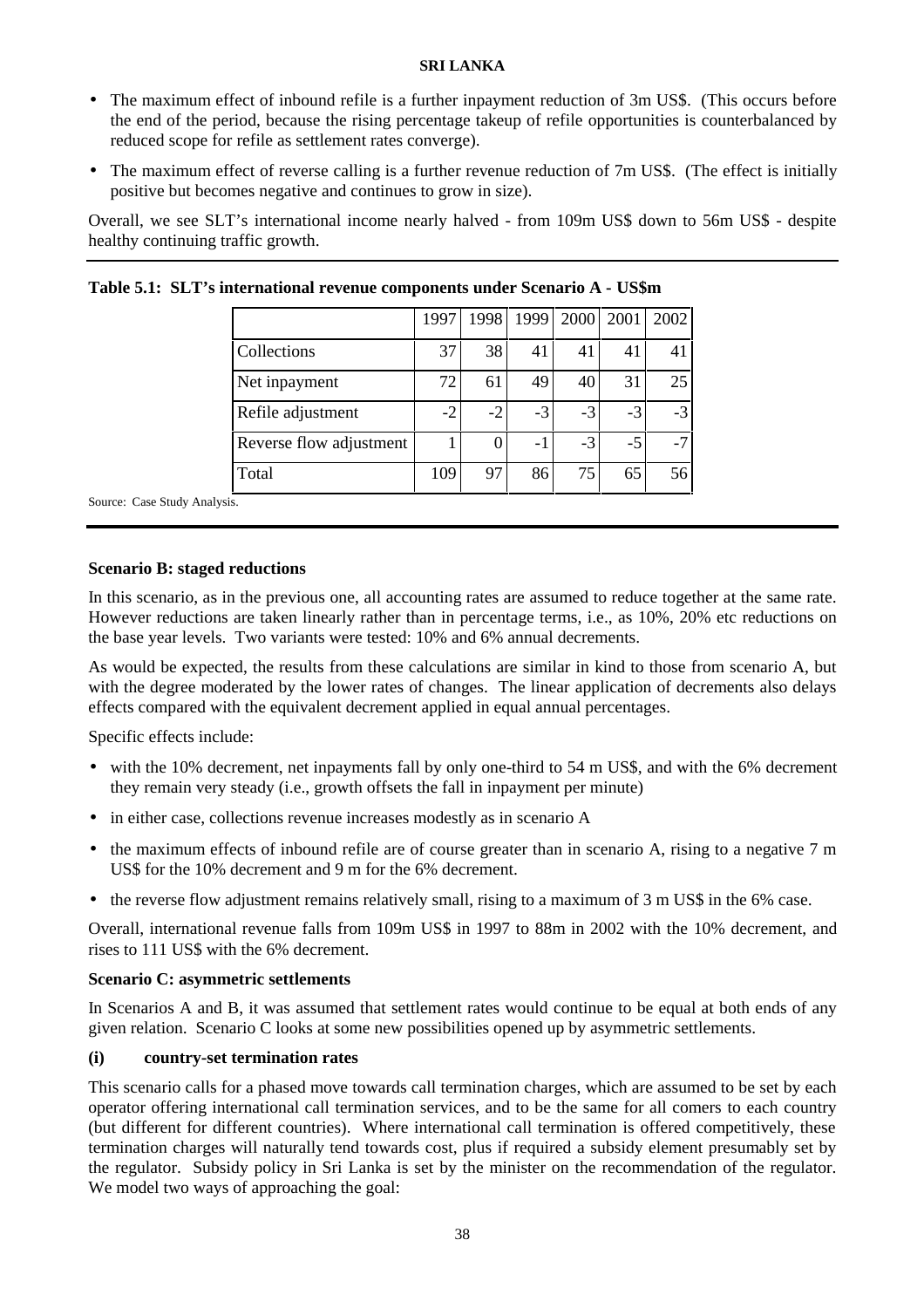- 1. We set assumed termination charges at the end of the 5-year transition period, and move from existing rates towards these end points in equal annual decrements for each correspondent. This means that the rates converge gradually.
- 2. We move directly to uniform termination charges for all comers and then reduce them annually all together in equal decrements. The rates are calculated to achieve the same end result as above.
- The obvious effect of the endpoint of this scenario is the disappearance of refile, since termination charges are the same for all comers. The disappearance is immediate in version 2 ("fixed"), which otherwise has the same results and so is not shown separately.
- The reverse flow adjustment remains negative and relatively small (maximum 10 m US\$). In this scenario the possibility of reverse call-back also enters, which could turn this adjustment into positive revenues for SLT. We discuss this further below.
- Again, collection revenues rise gently as in the previous scenarios.
- Net inpayments fall by amounts which depend on the termination rate chosen by SLT. The overall international revenues achieved are 62m US\$ for a 20  $\phi$  rate and 96 m US\$ for a 40  $\phi$  rate.

## **(ii) unevenly split accounting rates**

In this scenario, accounting rates are as in scenario A above, but they move from the current 50:50 split towards a 40:60 split in favour of Sri Lanka. Again the phasing is linear, ie Sri Lanka's share increases by 2 percentage points each year.

- As would be expected, the effect of this scenario is similar to that of scenario A, on which it is a variant. The net inpayment fall is however somewhat moderated, from the 48 m US\$ loss experienced under the original scenario A to 39 m here.
- A greater degree of asymmetry was also modelled (a 4% annual change in place of 2%, leading to a final split of 30:70 in favour of Sri Lanka). This further reduces the net inpayment loss, this time to 30 m US\$. (This is shown as "scenario  $C(i)$  extra" in Figure 5.1).
- Again in this scenario, reverse calling could bring in some positive revenues.

Figure 5.1 shows the total international revenues under the variant scenarios discussed so far, and Table 5.2 shows the revenue components at 2002. (The "fixed" variant of C (i) has the same result in 2002 as the main C (I) - the only real difference is the immediate disappearance of refile).

| Scenario                | A    | <b>B</b> 10% | <b>B</b> 6% |    |    | C (i) 20 $\varphi$   C (i) 40 $\varphi$   C (ii) 0.02   C (ii) 0.04 |      |
|-------------------------|------|--------------|-------------|----|----|---------------------------------------------------------------------|------|
| Collections             | 41   | 41           | 41          | 41 | 41 | 41                                                                  | 41   |
| Net inpayment           | 25   | 54           | 76          | 29 | 60 | 33                                                                  | 42   |
| Refile adjustment       | $-3$ | $-7$         | -9          |    |    |                                                                     | $-4$ |
| Reverse flow adjustment | $-7$ | -            |             | -8 |    | $-7$                                                                | $-7$ |
| Total                   | 56   | 88           | 111         | 62 | 96 | 63                                                                  | 72   |
| Source: Case Study      |      |              |             |    |    |                                                                     |      |

**Table 5.2 International revenue components in 2002 under Scenarios A to C, US\$m**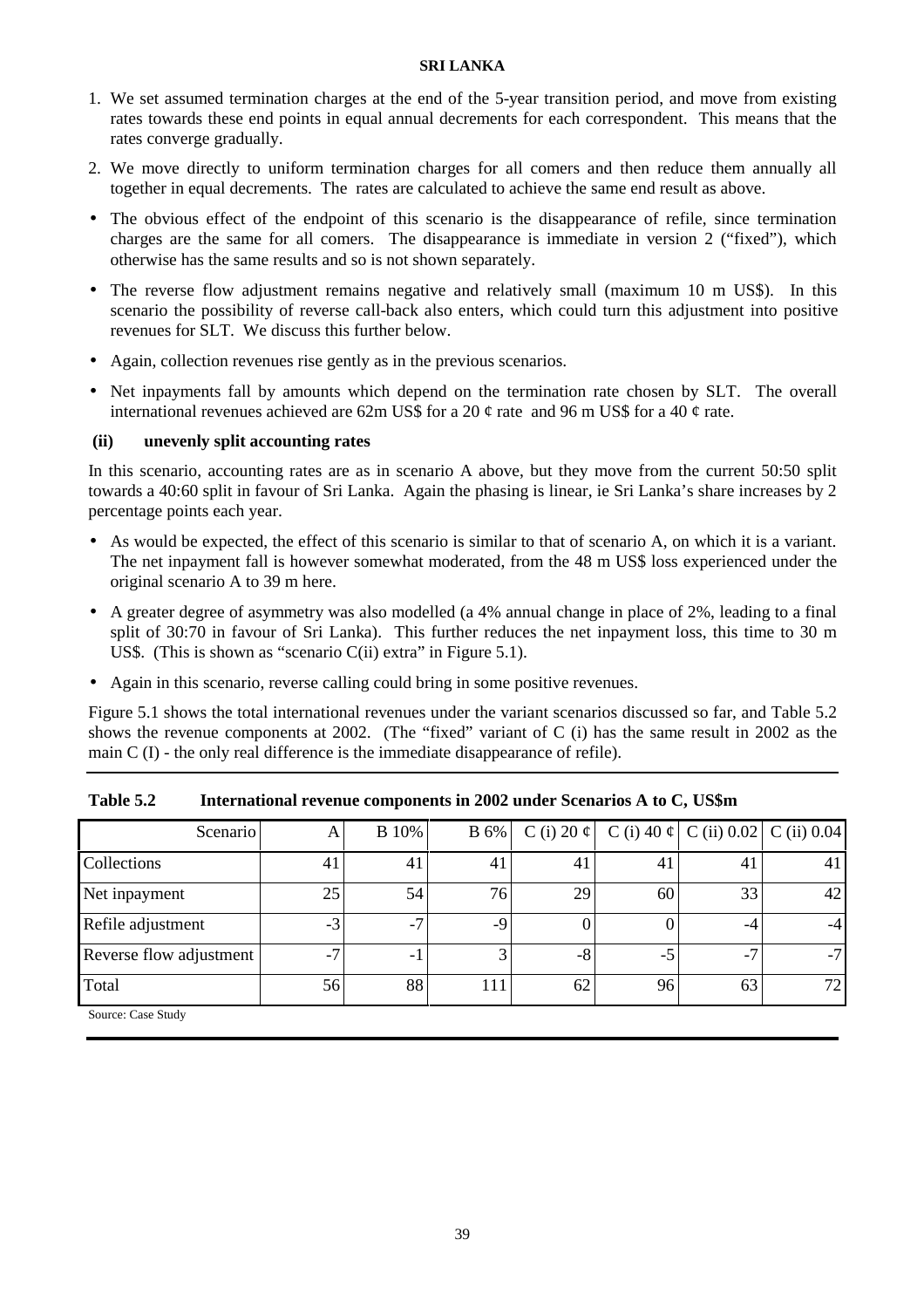

**Figure 5.1: SLT's total international revenues under scenarios A to C**

## **Scenario D: very low termination rates/sender-keeps-all**

This scenario can be seen as the limiting case of scenario  $c(i)$  - where termination charges have become so low that it is no longer economic to assess and collect them. (This will obviously occur earlier on routes with well balanced traffic). The "sender keeps all" scenario is then attained.

This arrangement is particularly attractive where a single PTO operates at both ends of a route. However, as explained elsewhere in this chapter, we do not see this as a likely or sensible business choice for SLT within the next five years. For this period, its priorities are properly domestic.

This scenario may well be acceptable in markets, such as Europe, where traffic flows are fairly well balanced between countries. For Sri Lanka, however, because of the structural nature of traffic imbalances, we do not see this scenario as realistic within the five year study period. The international business must generate revenues to cover its costs, and it cannot be fair or efficient to load all cost recovery onto the 20- 25% of traffic which is outbound. This would lead to further pressure on users to reverse traffic flows and a downward spiral in SLT's international revenues.

In conclusion, we do not see this scenario as one to which Sri Lanka could be a willing party. If forced into it, SLT would naturally lose interest in stimulating inbound traffic or in augmenting routes to handle inbound traffic increases.

#### **Scenario E: revenue stabilisation**

This scenario calls for explicit compensation from international sources to low teledensity, low income countries for shortfalls in their net inpayment revenue in order to protect network expansion plans. Various alternative approaches to revenue stabilisation may be envisaged, including:

• The proposal by the TAF regional tariff group for Africa, along the lines suggested in a footnote to the record of their May 1997 meeting (i.e., essentially that any shortfall in required net inpayments be made good by splitting the accounting rate asymmetrically, in favour of the lower teledensity country);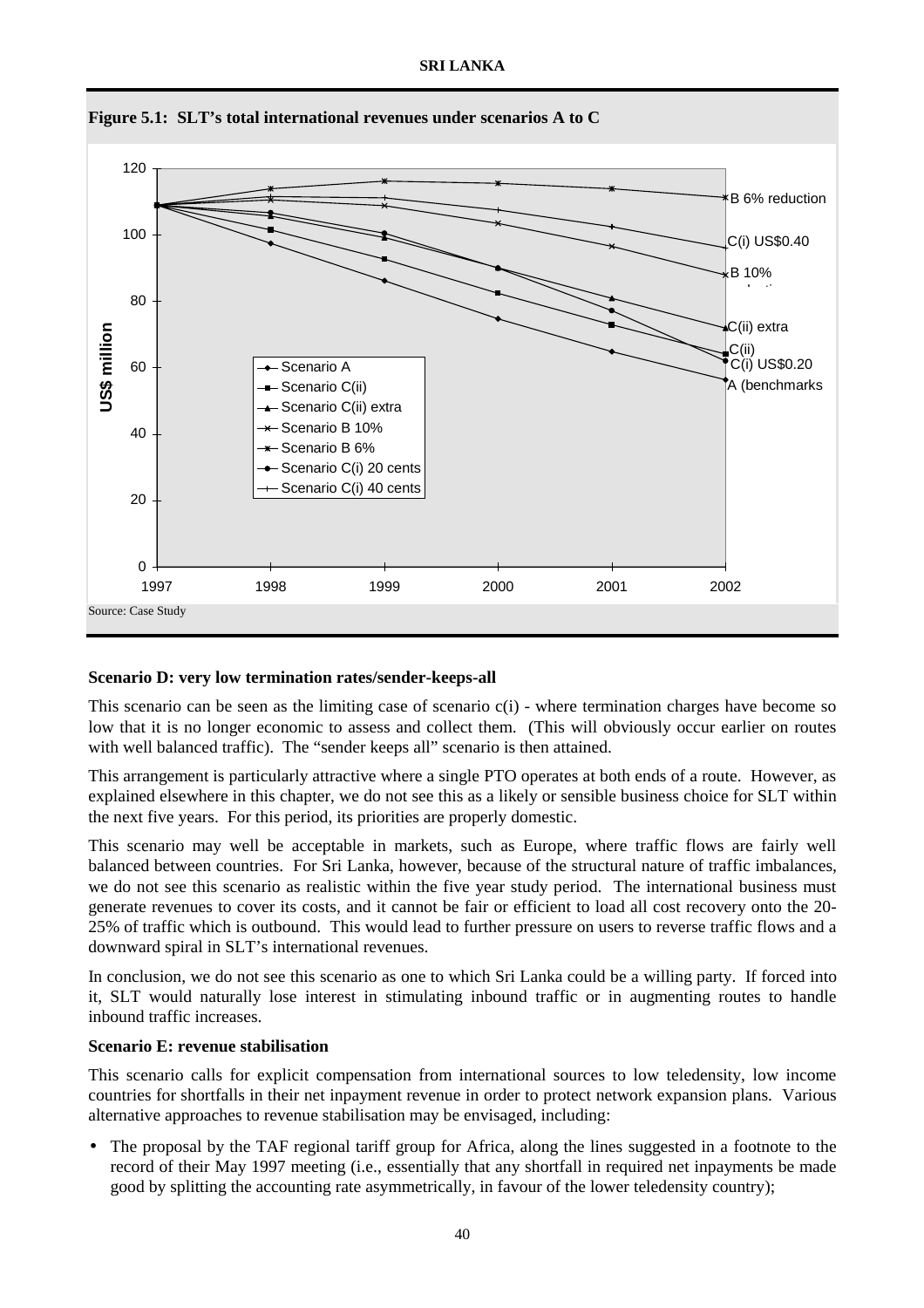- The recent contribution by Trinidad and Tobago on termination rates with any desired subsidy component;
- Sliding-scale contributions by high teledensity countries to a network development fund, drawn on by low teledensity countries according to agreed criteria, related more closely to investment needs than to international traffic. This could be an extension of the functions of existing financing organisations like WorldTel.

Such measures could be applied in parallel with any of scenarios A to C. However any arrangements of this kind will need a longer lifetime than is being considered for the transitional arrangements for settlements. Many more years will be needed to raise teledensity to desired levels than are available for reorganising international settlements.

Attractive though they may seem at first glance, the relevance of these arrangements to Sri Lanka is limited by its new commercial status. The third option in particular would be unlikely to benefit Sri Lanka: SLT under its new management has already raised large loans and would have difficulty putting a case for preferential treatment to an international funding body. In addition, to ensure fair competition, any funding would have to be shared by all local access operators.

The first option, namely the TAF proposal, may be seen as a variant of scenario C(ii). It assumes willingness of the party at the far end to agree to a sharing of a pre-determined accounting rate which may leave it with a very small amount. It seems more likely that both parties would prefer a higher rate which could be shared in such a way as to provide each end with its required level of settlement. In other words, it is not clear that this arrangement has any advantage over the second proposal (for flexible termination rates), to which it would tend to become equivalent.

The second option, for flexible termination rates, has already been discussed above. Assuming that the subsidy element was approved by the national regulator, and identical for all competing operators, it seems a sensible and sustainable option which could benefit Sri Lanka as well as many other countries. It would be important, however, for the regulator to clarify which operations were proper recipients of cross-subsidy from international termination rates.

## **5.1.2 Overview of results from scenario modelling**

Our results from the scenario modelling may be described at the top level as follows.

- By far the most significant variable is the overall level of inbound settlement rate. If this falls then net inpayments fall too, with a major effect on SLT's income stream.
- Refile or its absence, and reverse flow adjustments, may all play a part in moderating the revenue shortfalls, but the maximum they can achieve is limited (typically to less than a third of the loss).

## **5.2 How Sri Lanka may react to the immediate effects**

Because of the international monopoly that it has been granted until 2002, the reactions that we discuss in this section are largely those of SLT. However, late in the section we look at possible reactions to some scenarios by other players, notably the regulator. SLT's actions are divided into two groups:

- those that it is already planning anyway, driven by broad commercial imperatives coupled with a general expectation of a fall in accounting rates;
- other specific actions which it may consider to handle particular situations.

## **5.2.1 Actions that SLT is planning anyway**

SLT had already adopted a focused approach to its main challenges before the partial privatisation, and the new management is giving further strength and support to specialised project teams. It is of course understood that the international business will fall as a proportion of the total, but the plan is to achieve this while continuing to grow international business volume and as far as possible maintaining total international revenues in the face of falling unit values. In 1998 international is expected to fall below 50% of total revenues for the first time (see Figure 5.2). The following paragraphs describe various ongoing initiatives.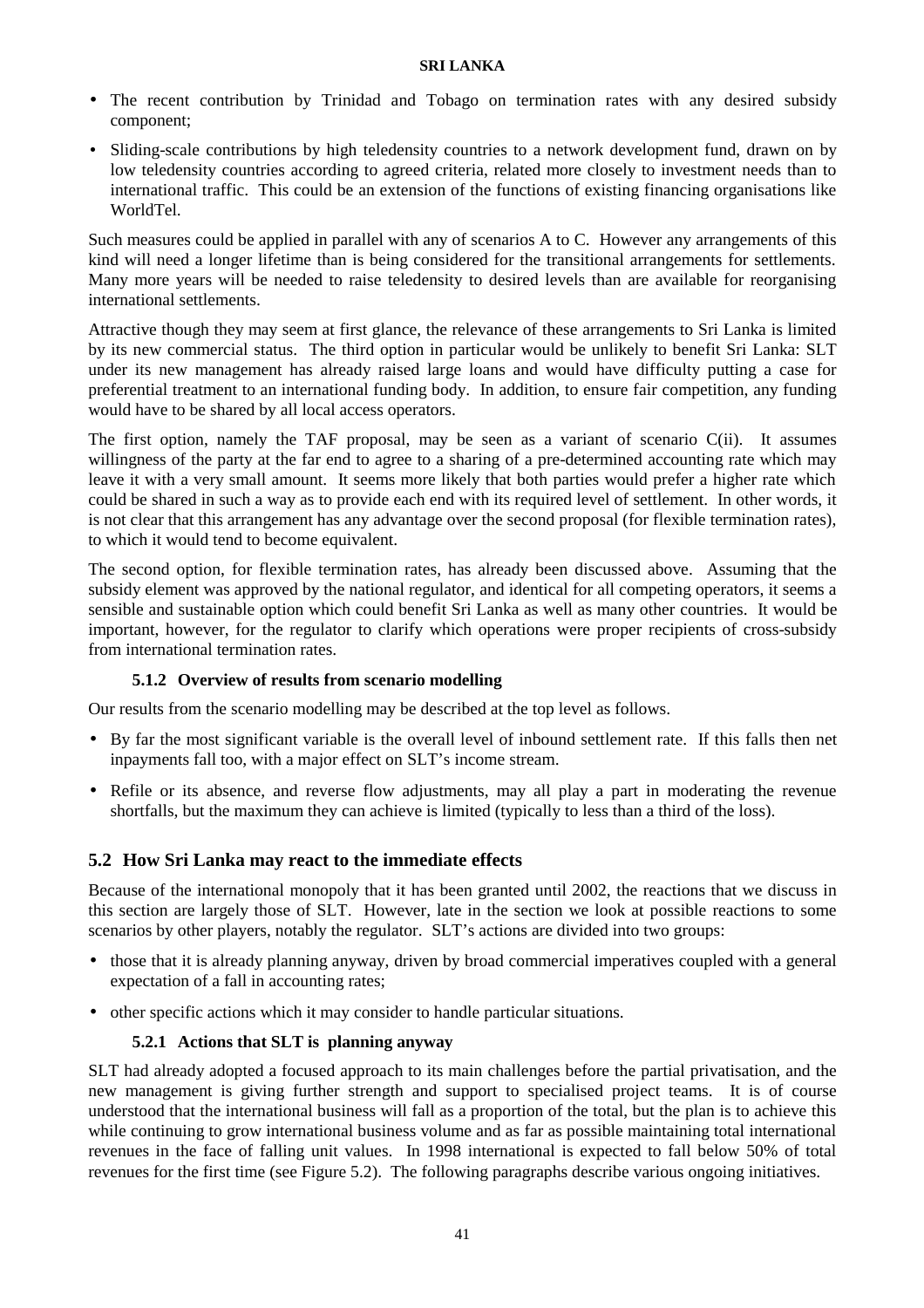

**Figure 5.2: Changing size and composition of SLT's business, overall and international, and source of growth in international business1998, 2003, 2008**

## *Tariff rebalancing*

As has been mentioned earlier in this report, higher domestic call charges were introduced in 1997. The aim of tariff rebalancing is to achieve cost oriented tariffs and eliminate cross-subsidies. An application to the regulator for higher tariffs from early 1998 is being processed. A local tariff basket increase of some 50% is intended by the end of 1999, with rentals increasing more than call charges within this basket. Assuming that some users cut back because of higher prices, and remembering that rebalancing is of course a strictly finite process, a domestic revenue per line multiplier from the entire rebalancing of around 1.5 may be a reasonable estimate.

## *Adding new lines*

The management agreement entered into in connection with NTT's shareholding requires that the number of telephone lines in each of the 28 secondary areas shall be roughly doubled in a few years. This will create a larger customer base and thus larger revenue base. In general, new lines have considerably smaller invoices than old ones, as most heavy users probably already have telephones. Still, more revenue will be generated a revenue multiplier of 1.3 for a doubling of lines seems realistic, and this will apply to international as well as domestic usage.

## *Improved utilisation of installed network*

SLT is planning to improve utilisation of the installed network. Installed but unused facilities create cost but not revenue. Two main efficiency aspects will be addressed:

- Utilisation of switching capacity, presently at some 80%. Despite the fact that some exchanges are overloaded with respect to traffic capacity, utilisation can be improved in a number of exchanges. Overload will be reduced once the main reasons for repeated call attempts (subscriber busy) are addressed.
- Utilisation of external plant capacity. This needs careful planning, as well as deviation from a traditional principle that the waiter who has been on the list for longest shall be connected first. It is now accepted that where there is capacity any waiting subscriber can be connected, and there is a scheme for giving preference to potential high users. In addition, the network can now be locally expanded according to demand, in order to connect waiting subscribers.

This action is reflected more in static costs than in enhanced revenues.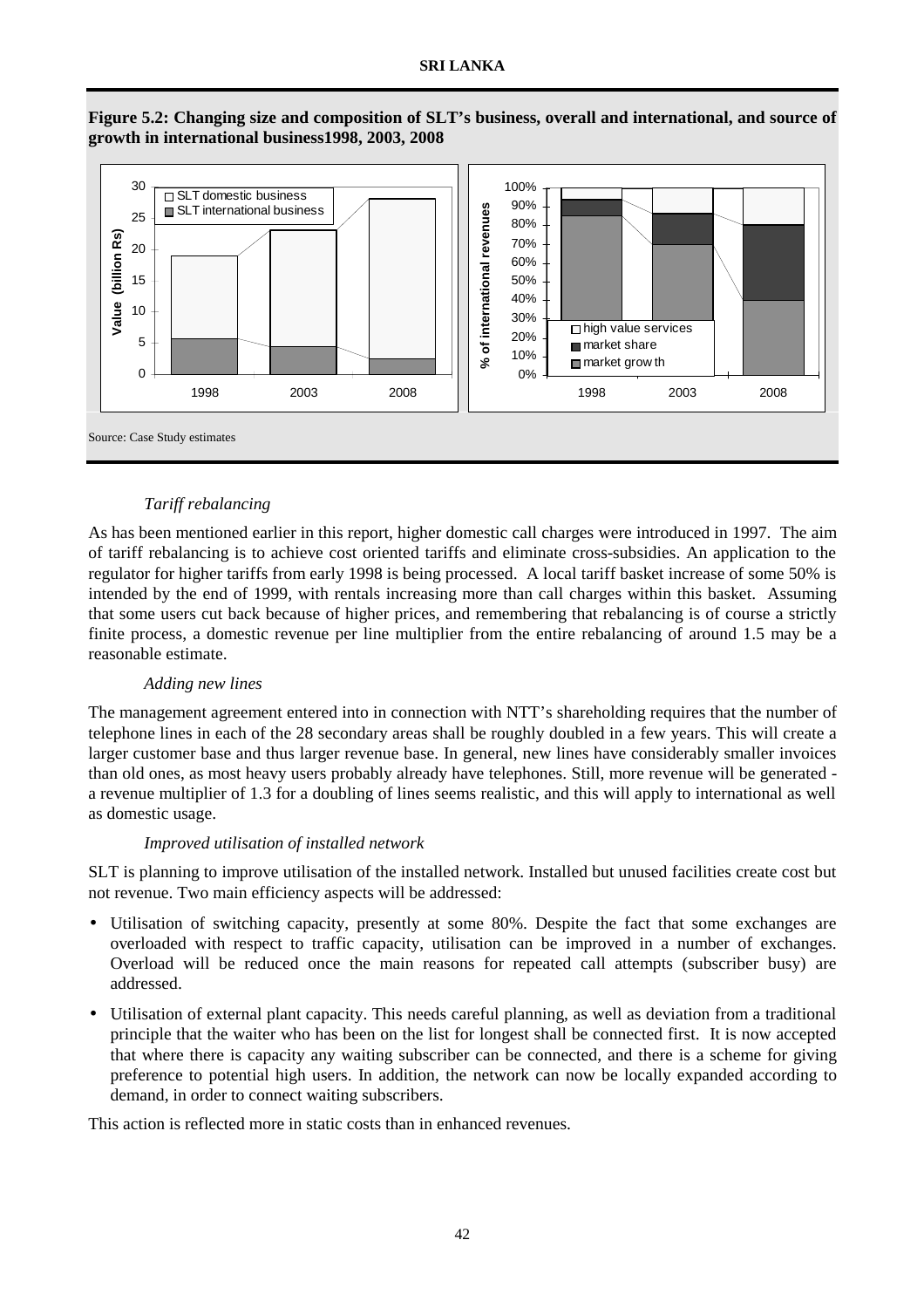## *Call completion ratio*

SLT very clearly understands that improving the call completion rate will add revenue. The call completion rate has already been improved from some 25% to its present 35%. This is still rather low, and further improvements would generate more revenue. Actions to improve call completion include more lines for busy subscribers, enhancement of congested routes, and better maintenance. Our first estimate for the maximum impact of improving the call completion rate is of the order of a 1.2 revenue multiplier (applicable to all call revenues).

## *Interconnection*

The present interconnect agreement is due to be replaced during 1998. For the time being, national calls *from* the WLL operators will not have an impact on profitability. International calls will generate additional revenue, even if at lower rates than from SLT's own customers. Calls *to* the WLL operators will generate call revenue, national as well as international. The WLL operators are both competitors and business partners. Overall we assess their impact on SLT's revenues as neutral, to a first approximation.

## *Cost reduction*

SLT's history as a state department did not generate a strong cost consciousness. However the concept of reducing costs is now well known and understood. It will need sustained effort over several years, resulting in a much higher number of lines per employee.

## *New services*

SLT also plans some new services. However, the impacts from these are not significant in the next few years. Many new services need investments, and are not immediate cash cows.

## *Growth of international traffic*

A strong continuing growth in international traffic is expected, built on the solid performance of the past ten years. During this period international outbound traffic has grown at some 20% a year, and inbound traffic at some 17% (though these rates are not expected to continue). The growth rate in subscribers for the same period has been about 11%, so international traffic growth has been at some 6 - 9 % per subscriber.

The combined effects of the initiatives above, assuming that they are successful, could be to more than double SLT's domestic revenues over a five year period, as well as containing its costs to much less than proportionate growth. The future of the international business is discussed in more detail below.

## **5.2.2 Specific actions that SLT may consider to mitigate losses in international revenues**

Before we look at the specific further actions that SLT may consider, a short SWOT analysis may be useful. Table 5.3 below presents one view of this.

It is only natural that concerned Sri Lankans, and in particular the staff of SLT, should feel keenly aware of the negative aspects on the right-hand side of this table. However, it is important to realise that similar problems are shared by the majority of developing countries that currently have a significant inbound traffic imbalance. The positive aspects on the left-hand side are more special to Sri Lanka. In other words, Sri Lanka has a comparative advantage, at least within its region, in coping with the new international environment.

We now look in more detail at actions that SLT could consider in some or all of the scenarios of the previous section. An illustrative selection of these are grouped in Table 5.3 (left chart) under the following headings:

- Domestic market growth.
- Competing in markets of correspondent countries.
- Actions relating to traffic routing (this may include competing to handle third-country traffic (neither originating nor terminating in Sri Lanka)).

The column headed "Likely scenarios" ties this in with the scenario modelling by showing when particular scenarios provide stronger incentives than others for an action. (The omission of a scenario against an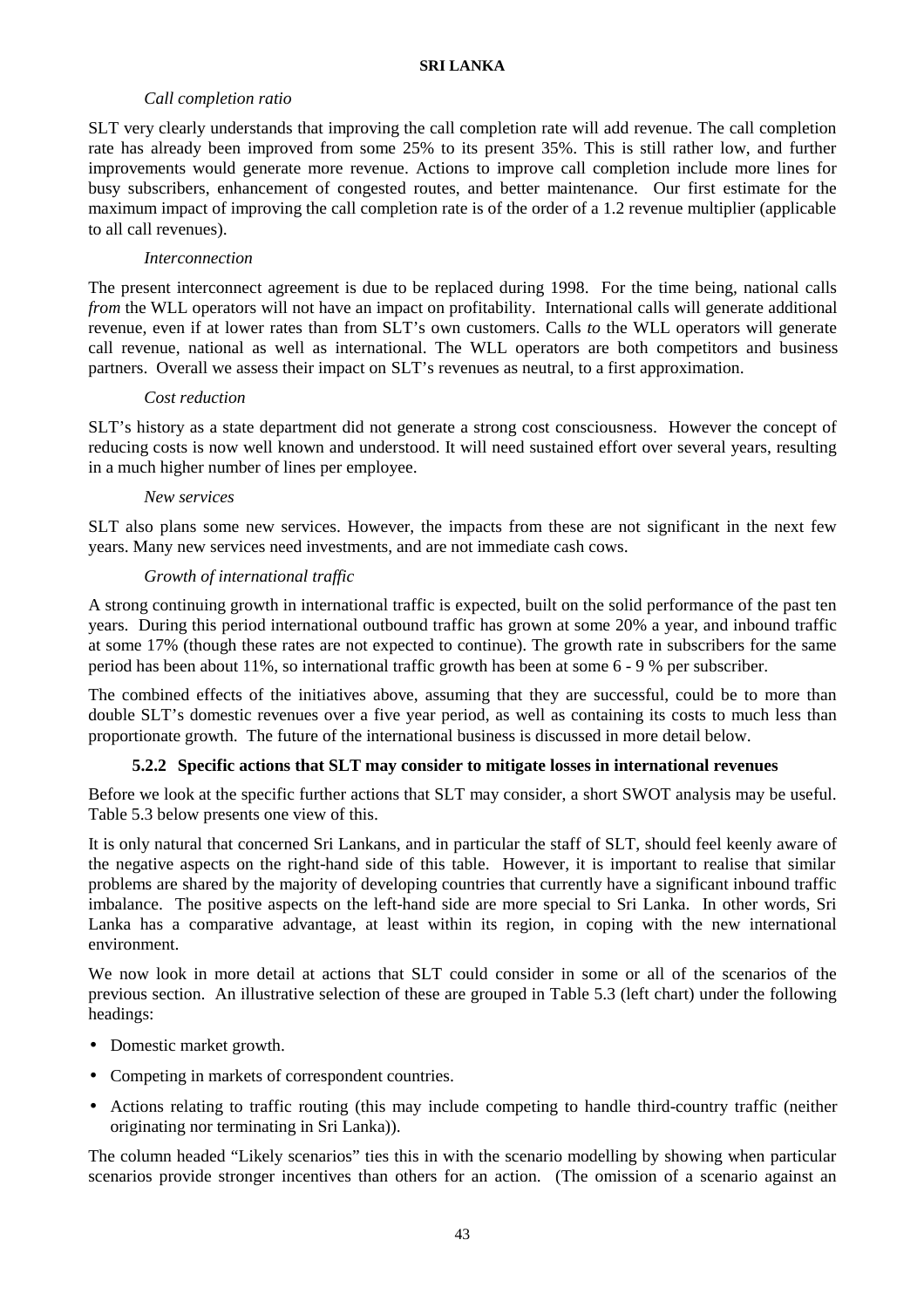action does not mean that the action is unlikely under that scenario, just that it is not especially promoted by that scenario).

| Table 5.3 |  |  |  | <b>SWOT analysis for Sri Lanka in the new international telecoms environment</b> |
|-----------|--|--|--|----------------------------------------------------------------------------------|
|-----------|--|--|--|----------------------------------------------------------------------------------|

| <b>Strengths</b>                                                                                                      | <b>Weaknesses</b>                                                                             |
|-----------------------------------------------------------------------------------------------------------------------|-----------------------------------------------------------------------------------------------|
| SLT highly profitable.                                                                                                | Over-reliance on revenue from inbound<br>international calls.                                 |
| Telecoms sector reform already under way: local<br>loop competition in place, new ownership and<br>management at SLT. | SLT still suffering from inherited inefficiencies,<br>and lack of commercial skills.          |
| Strategic geographic position.                                                                                        | Sri Lanka small - lacks international influence.                                              |
| Large Sri Lankan expatriate community overseas<br>generating significant international traffic.                       |                                                                                               |
| Economy relatively well-developed for region;<br>growing fast and outward-oriented.                                   |                                                                                               |
| Sri Lanka small - can be relatively fast and flexible<br>in meeting change.                                           |                                                                                               |
| Opportunities <sup>19</sup>                                                                                           | <b>Threats</b>                                                                                |
| Addressing new markets for outbound calling, e.g.,<br>people without phones.                                          | Rapid loss of revenue from inbound international<br>calls.                                    |
| Capturing revenues for inbound calling, e.g., SLT<br>calling card for expatriates.                                    | Full force of international competition felt too soon<br>- before enough time for adjustment. |
| Attracting new businesses with international<br>interests to settle in Sri Lanka.                                     |                                                                                               |
| Attracting regional transit traffic.                                                                                  |                                                                                               |
| Source: Case Study                                                                                                    |                                                                                               |

 $\overline{a}$ 

<sup>&</sup>lt;sup>19</sup> Only the main opportunities are mentioned in this table - a fuller discussion follows below.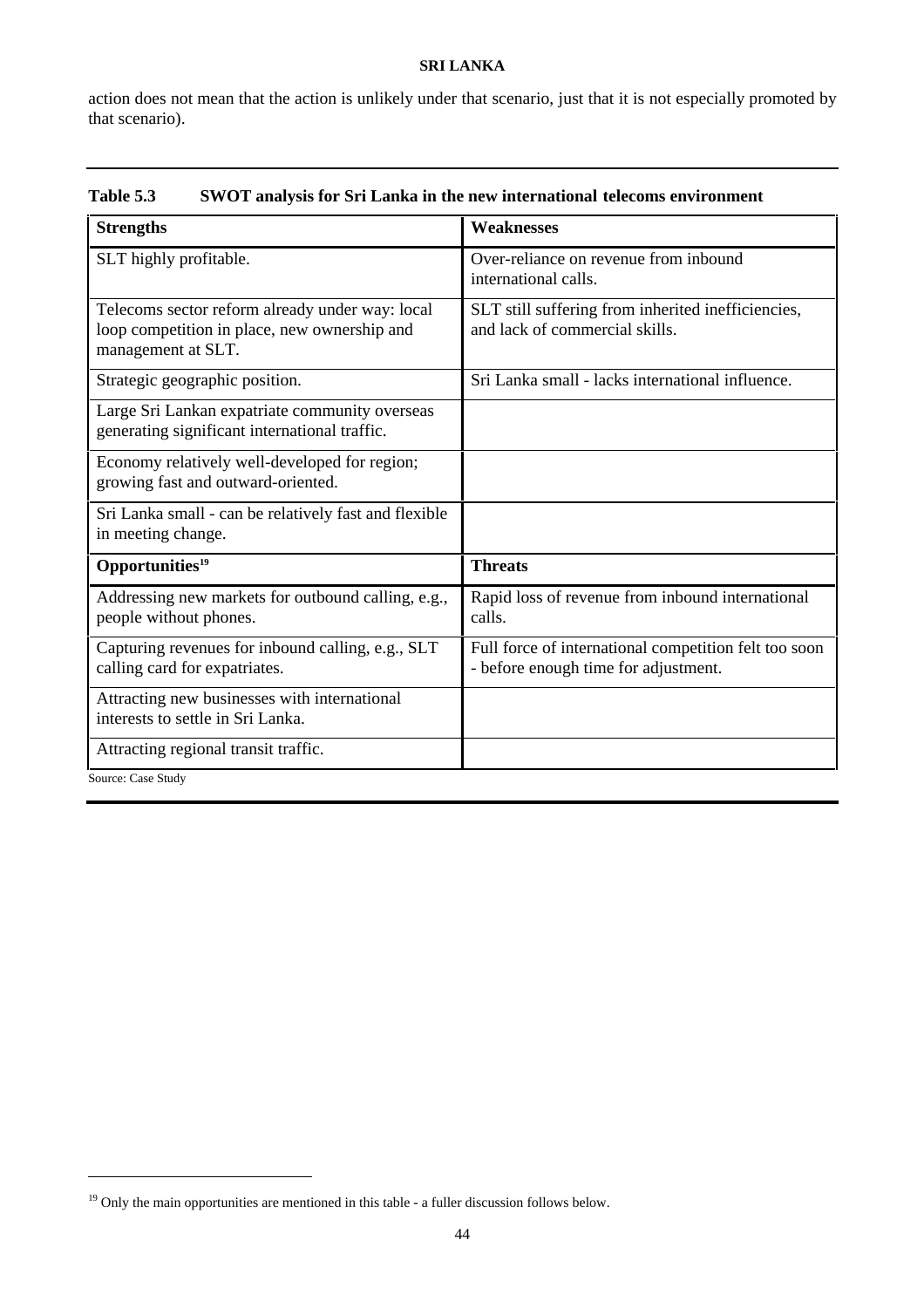| <b>Market and action</b>                                                                                                                             | <b>Remarks</b>                                   | <b>Likely</b><br>scenario | Cost   | <b>Risk</b> | <b>Potential</b><br>return |
|------------------------------------------------------------------------------------------------------------------------------------------------------|--------------------------------------------------|---------------------------|--------|-------------|----------------------------|
| <b>Domestic market</b>                                                                                                                               |                                                  |                           |        |             |                            |
| Grow number of lines                                                                                                                                 | Already under                                    | All                       | High   | Low         | Medium                     |
|                                                                                                                                                      | way                                              |                           |        |             |                            |
| Provide enhanced services for business                                                                                                               | Planned anyway                                   | All                       | Medium | Low         | Medium                     |
| Encourage more subscribers to take IDD<br>access                                                                                                     | Already under<br>way                             | All                       | Low    | Low         | Medium                     |
| Reduce international outbound tariffs a<br>little                                                                                                    | Already under<br>way                             | All                       | Low    | Low         | Medium                     |
| Reduce international outbound tariff a lot                                                                                                           | Consider in a<br>few years                       | $\mathbf{1}$              | Low    | High        | High                       |
| Improve opportunities for international<br>calling by people with no phone line, e.g.,<br>payphones, bureaux, voicemail service                      | Takes time                                       | All                       | Medium | Low         | High                       |
| Introduce varied tariff packages                                                                                                                     | Depends on<br>billing system                     | All                       | Medium | Low         | Medium                     |
| Use good phone service to help attract<br>new international businesses to Sri Lanka                                                                  | Coordination<br>with others vital                | $\mathbf{1}$              | Medium | Medium      | High                       |
| <b>Correspondent markets</b>                                                                                                                         |                                                  |                           |        |             |                            |
| Launch own country-direct service and<br>own calling cards (prepaid or account-<br>based) to attract to SLT call revenues<br>from Sri Lankans abroad | Already under<br>way, could be<br>given priority | 3                         | Medium | Low         | Medium                     |
| Investigate and stimulate "missing" traffic                                                                                                          | Worth a try                                      | All                       | Low    | Low         | Low                        |
| Reverse callback (sell call origination in<br>Sri Lanka to callers elsewhere)                                                                        | <b>New</b><br>distribution<br>channels needed    | 3                         | Medium | Medium      | Medium                     |
| Establishing end-to-end operations<br>between Sri Lanka and key<br>correspondents                                                                    | Major step                                       | $\overline{2}$            | High   | Medium      | Medium                     |
| <b>Traffic routing</b>                                                                                                                               |                                                  |                           |        |             |                            |
| Actively attract the refile of traffic<br>inbound to the region                                                                                      | Short-term<br>option only                        | $\mathbf{1}$              | Low    | High        | Medium                     |
| Actively attract other countries' transit,<br>overflow or alternately routed traffic                                                                 | Potential long-<br>term option                   | 1, 2, 3                   | Low    | Low         | Medium                     |
| Refile a portion of own outbound traffic                                                                                                             | Short-term<br>option only                        | $\overline{2}$            | Low    | Medium      | Low                        |
| Reroute outbound transit traffic                                                                                                                     | Minor option                                     | 3                         | Low    | Low         | Low                        |
| Source: Case Study                                                                                                                                   |                                                  |                           |        |             |                            |

**Table 5.4 Further international business options for SLT**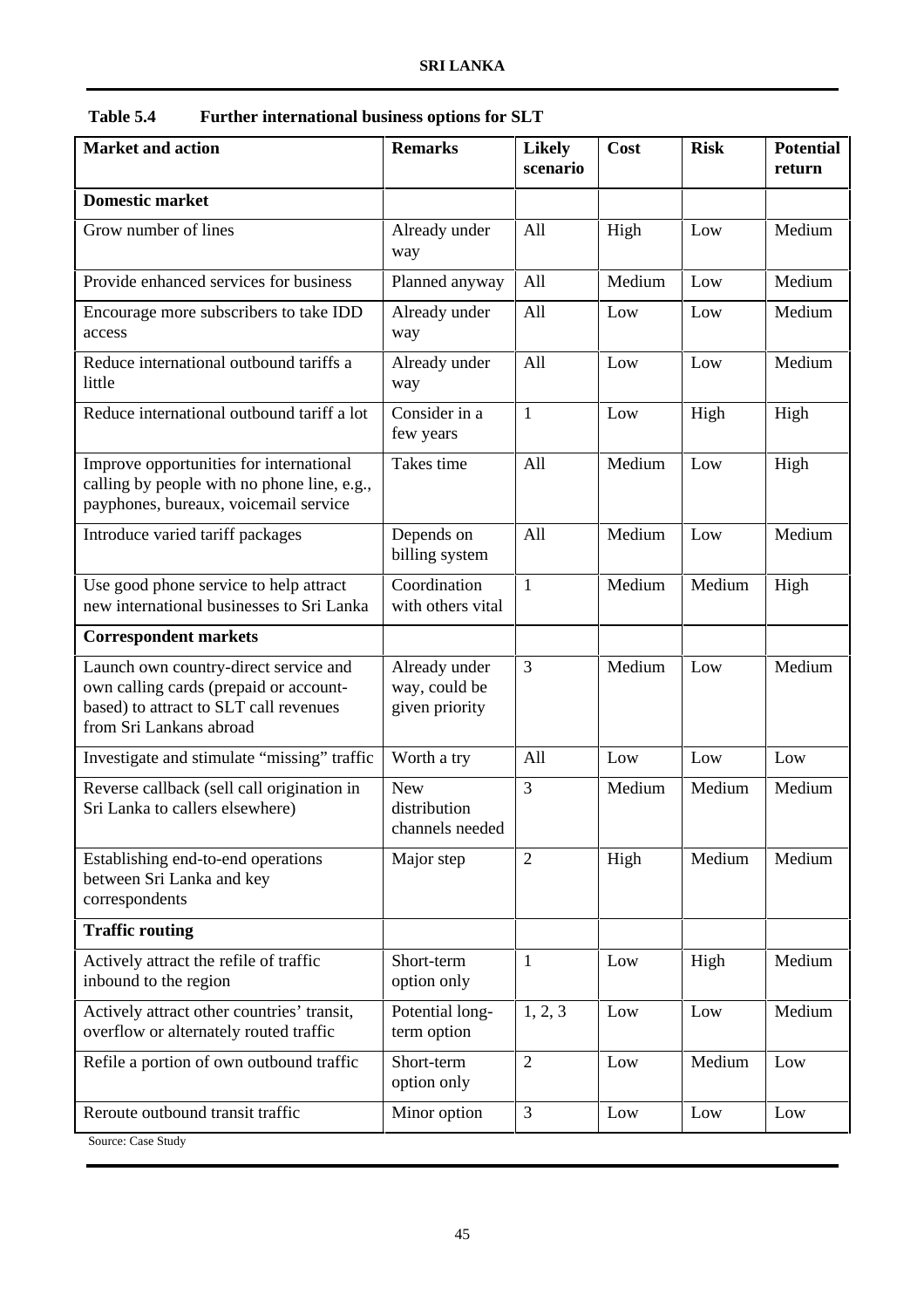#### *General observations on the actions*

Before discussing particular actions from this table, a few general observations are in order.

- SLT has a wide range of options for regenerating its international revenues some already recognised and taken up or planned, others yet to be considered.
- Any quantification of the revenues from these options would be imprecise. However, what they should add up to is a solid, profitable international business (albeit missing today's artificially inflated profits). Long-term, the international business will contribute a share of SLT's revenues and profits which corresponds to the share of international assets in its asset base, currently estimated at between 10% and 15%.
- The decision on whether or not, and if so when, to undertake any action will be influenced by many factors, including (but not limited to) those of cost, risk and potential return which have been roughly indicated in the table. The environmental conditions implied by the scenarios are among these factors. They may make an action more or less likely, but will not be decisive in the absence of other good business arguments.
- Given inevitable uncertainty about the future environment, and the likelihood that mixed conditions will co-exist (including elements of more than one of the modelled scenarios), SLT would do well to focus on actions which are of value in a wide range of circumstances.
- In any case the actions which would be differently fostered by different scenarios are almost by definition short-term in nature. Given limited resources for new business development (especially a shortage of skilled management time), this would better be devoted to long-term projects.
- Revenues may derive from generating new traffic (growing the market), capturing existing traffic (growing or keeping market share), or enhanced unit revenue (through enhanced value). In Sri Lanka's particular current situation, because of its large underserved home market, low competition and falling world prices, new traffic generation is likely to be the most rewarding and lasting approach. In five years' time its focus will need to shift towards actions geared to preserving market share and generating more higher value traffic, and in ten years' time market share will be a major concern. Figure 5.4 below illustrates.

## *Comments on particular actions*

Line growth and IDD access growth: Both of these are definitely planned and should bring in useful new international revenue. However, it is only reasonable to assume that the heaviest international callers are already connected, so that new lines on average will have relatively low international traffic. Packages are about to be launched permitting international calling up to a fixed monthly ceiling (3'000, 5'000 or 10'000 Rs) with no initial deposit. Personal Identification Numbers (PINs) to avoid unauthorised use of IDD have been available for some time, but are not widely used. The takeup of these new services will be greatly influenced by how well they are marketed.

**Enhanced business services:** These are already planned and will contribute usefully to building Sri Lanka's new image as an advanced centre for international business - it has declared its intention to be "number one in the region". In themselves, however, they constitute a relatively small market and one requiring significant initial investment and marketing effort.

**International outbound tariff cut:** In accordance with our earlier discussion of the price elasticity of demand, we believe that SLT will only be well-advised to make big cuts in its international tariffs if this becomes necessary to counter large losses of market share, e.g., to competition from voice over Internet, or from reverse direction calling, if this has become a net loss proposition. If it does find itself in this position then the new low prices will of course strengthen its pitch to attract new international business to Sri Lanka. However, it would be unlikely to cut tariffs dramatically primarily in order to attract this business.

**Varied tariff packages:** A useful tool for any PTO. Unfortunately implementation depends on an up-todate billing system, which has to be cost-justified for the entire business, not just the international portion. When SLT's billing capability permits, and subject to regulatory approval, it will want to consider such possibilities as: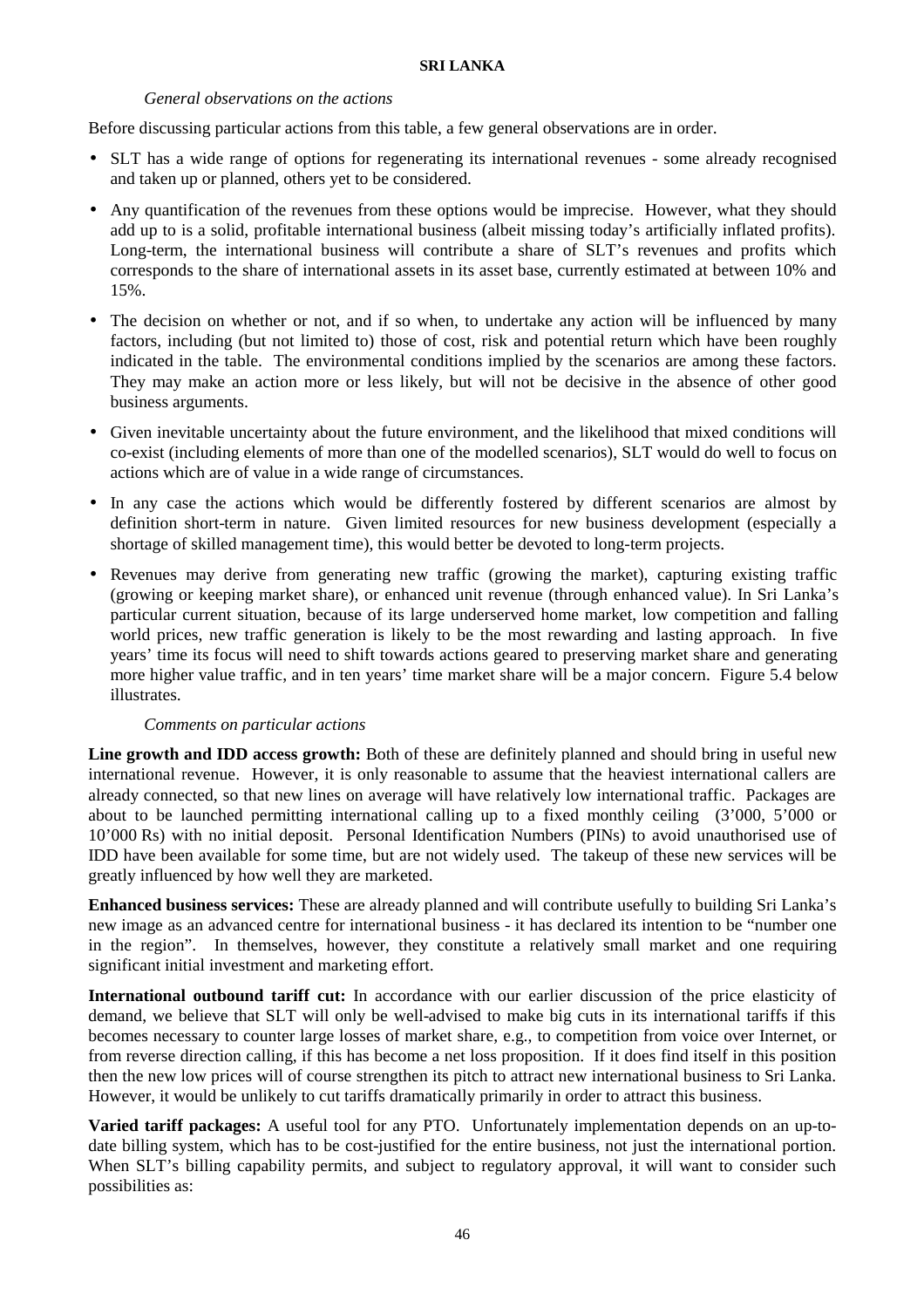- varying the economy/discount periods and rates;
- special offers for a trial period, e.g., lower rates for long calls;
- discounted call charges (both domestic and international) in return for higher monthly charges;
- lower international call charges for bona fide resale purposes (through licensed bureaux etc);
- "family and friends" type packages in which calls to nominated numbers, which could be abroad, receive a discount.

**Provide international calling opportunities for people not on the phone:** This covers a number of possible actions, in some of which the WLL and cellular operators could choose to compete with SLT, including the provision of:

- more payphones;
- prepaid smart calling cards to facilitate international calling from any phone, including payphones and non-IDD lines (initial access being by a domestic number or access code) - a competing payphone operator already provides these;
- voice mail boxes for receiving messages ("virtual telephone service");
- more bureaux enabling calls to be made and received in comfort, with quiet and privacy (unlike payphones, which typically have to be used standing at a busy roadside). These bureaux, some of which might be collocated with Post Offices, could also double as email bureaux, with home message delivery and collection organised in conjunction with postal services.

All indications are that such facilities would be intensively used, probably in the first instance for domestic calls, but also increasingly, with proper marketing, for international calls. The potentially large number of occasional users points to a large market overall for occasional international calling. (Sri Lanka has four million households and 1 to 2 million expatriates; this suggests that at least half the population has some reason for international calling. Recently, Village Pay Phones in Bangladesh have achieved more than 40% of revenue for international calls, mostly to expatriate workers from the villages<sup>20</sup>). Call charges could be determined to appeal to the market in question, and need not be closely related to those prevailing on individual lines.

**Own country-direct and calling card services:** Again, this represents a range of actions, some of which are already under way, including:

- **country-direct:** enabling Sri Lankans abroad to be connected directly to a Sri Lankan operator or automatic service, and have calls billed to their own account. Users need their own PIN and credit account. This service has already been launched for the UK in conjunction with BT and for Japan with KDD, and will be rolled out to other direct correspondent countries on the basis of this early experience. Initially, it will be tariffed and sold as a premium service, though this may soon have to change in the light of competition from similar but low-priced card-based services.
- **chargecards:** similar to country-direct, but services made available among a wide range of countries, not just between Sri Lanka and major direct correspondents. A logical next step once several country-direct services have been set up.
- **smart calling-cards:** a blanket term for a variety of customised services. Cards may be either credit account linked or prepaid, and the "smartness" may reside in the card itself or in the network, accessed by a PIN. The technology offers many opportunities for added services as well as flexible tariffing. New families of offerings can be devised targeted at specific markets, e.g., business travellers, students or expatriate domestic workers. The first SLT services are due to be launched in the first half of 1998.

**"Missing" traffic:** This action refers to a thorough analysis of the factors underlying existing traffic patterns, along the lines indicated in section 3.2 of this report, to identify potential traffic streams that have

<u>.</u>

<sup>&</sup>lt;sup>20</sup> World Telecommunication Development Report 1998, ITU.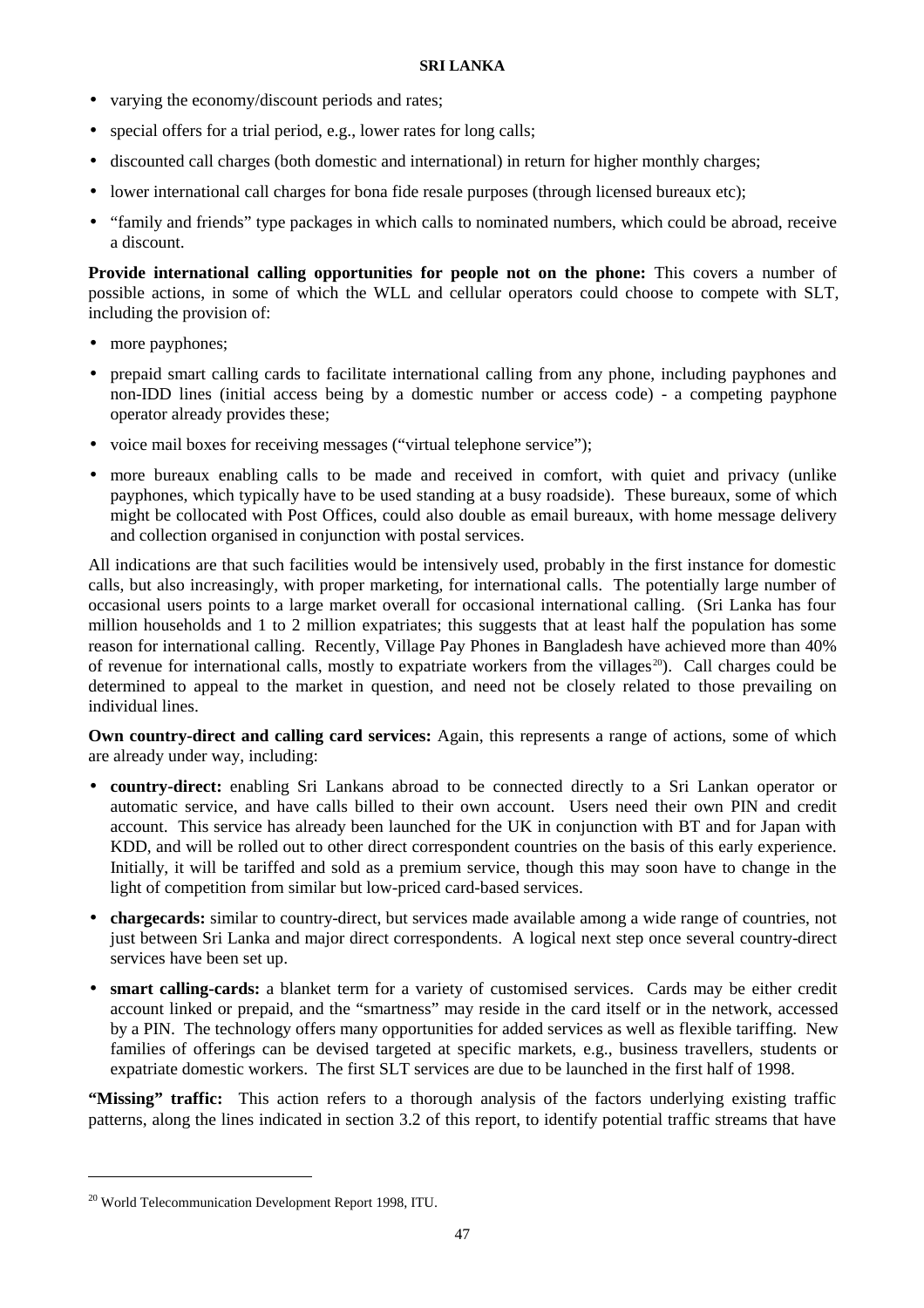not yet materialised . For example, there may be scope for joint actions by SLT and the Belgian PTOs to stimulate traffic between Sri Lanka and Belgium.

**Reverse callback:** The attractiveness of this set of activities depends both on the relative profitability to SLT of originating versus terminating traffic, and how rapidly SLT is able to recognise and react to change in this area. The need to establish new distribution channels abroad is a big hurdle to overcome.

**End-to-end operations:** NTT has sales offices in several of Sri Lanka's major correspondent countries. It would be natural for it to consider setting up facilities-based operations in them and international operations among them. However this would be a big new step for NTT, whose experience is almost exclusively of domestic operations. Furthermore, setting up facilities-based operations in other countries would most likely imply bringing forward the end date of the international monopoly/duopoly in Sri Lanka in order to provide reciprocity, in the spirit of the WTO agreements.

At present it seems that SLT would have more to lose than to win by taking this step. For the time being its proper priority is domestic rather than overseas expansion, though after the year 2003 this perception may change. However the wider perspective of NTT worldwide could tip the balance the other way even before this date.

**Outbound refile:** Sri Lanka is already losing some inbound settlement revenue because of refile. The opportunities for Sri Lanka to benefit by refiling a portion of its own outbound traffic are limited by the relatively small amount of traffic involved, as well as by the likely short lifespan of significant rate differentials. It may well not be thought worth the cost in terms of correspondent relationships, or simply because of the additional inbound refile that could ensue.

**Third party refile:** In principle Sri Lanka could attract a large volume of third party refiled traffic by setting its rates at attractive levels in relation to those of its large neighbours - such as India, Pakistan and Bangladesh. Again, however, this is bound to be a short-lived opportunity. And again it may be thought not worth the cost, this time in terms of relationships with countries with which it is co-operating, not least in setting up a regional free trade area. It may be seen as less problematic if it is simple rerouting via Sri Lanka of traffic that is already refiled via a different hub, rather than "new" refile.

**Other third-party traffic:** The objections to refile do not hold for legitimate transit traffic, or for overflow or alternate routing arrangements. There is every reason for Sri Lanka to aim to attract such traffic, and this could be a lasting as well as a sizeable market, given Sri Lanka's favourable geographic position between South Asia and much of the rest of the world.

## **5.2.3 Actions by other players**

The previous section looked in some detail at how the international monopoly, SLT, may react to the new international environment. As has been explained, it is for the time being the main player in this arena. But it is not the only player. This section looks briefly at how other interested parties may react - the Government of Sri Lanka, the regulator, other actual and potential competitors, and last but not least, users.

## *The Government*

The Government's main concerns will probably be:

- ensuring the success of SLT and the WLL operators in achieving the demanding domestic rollout and quality targets that they have been set;
- a successful initial public offering of SLT's shares in three years' time;
- handling international pressure (from WTO partners and major users) for full liberalisation and lower international prices.

These factors combined may lead it to reconsider the length of the international duopoly, which is currently planned from 2002 to 2007.

## *The regulator*

The regulator must be responsive to the Government's concerns. In addition, he will be concerned with: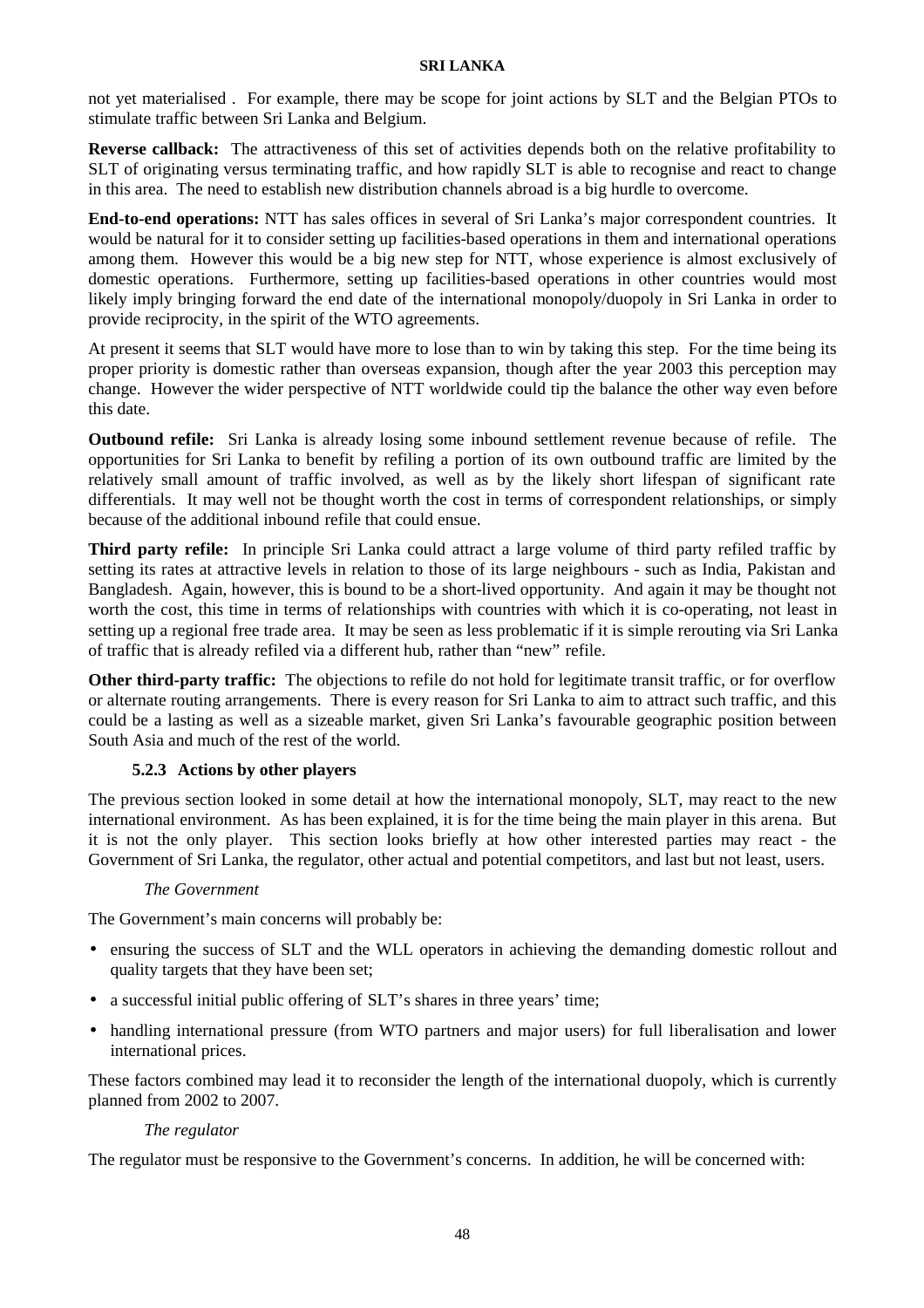- achieving fair and sustainable interconnect arrangements, which will encourage all operators to stimulate international traffic. This requires a good understanding of the cost structure of Sri Lanka's telecoms industry, and a study of this is currently receiving priority;
- ensuring that SLT's new tariffs are cost-oriented, and neither too high (thereby penalising customers who have no choice) nor too low (thereby penalising competitors who cannot match these prices without cross-subsidy). This too requires a full cost study;
- deciding when new services such as voice over the Internet infringe SLT's monopoly, and what if any oversight or policing they require;
- understanding and responding to Sri Lankan users' needs and priorities.

Because of the importance of international telecoms to the economy (as highlighted in Chapter 1) and because of SLT's key role for the next five years in delivering international telecoms, we would expect that overall his stance would be supportive of SLT's efforts to improve service and efficiency over this period. However, he will equally support other operators in stimulating international traffic flows through interconnection with SLT's network. Should SLT's service levels deteriorate (whether inadvertently or otherwise, for example in retaliation to others' actions that SLT perceives as offensive) then the regulator would be obliged to take prompt corrective action.

#### *Other competitors*

As soon as fair interconnect arrangements arrive, we expect the WLL and cellular operators to wish to share to the maximum extent in the high profits from international traffic, for as long as these are available. They will stimulate international calling by their own customers, and may compete with SLT for the traffic of people who do not have their own lines (see previous section). At least some of them will bid for the second international licence. Until this is awarded they may continue to support the duopoly idea, but after it has been awarded a rapid change of tune from unsuccessful applicants would be only natural.

As long as international prices remain substantially above cost, it is only to be expected that new competitors offering services like call-back and voice over the Internet will seek to enter the market, even if this is of questionable legality. If their activities are not easily detected or prevented, they will flourish until they are so high-profile as to force the regulator into action.

## *Users*

With the growth of choice, users will exercise more power. Because they originate large volumes of inbound traffic, expatriate Sri Lankans in industrialised countries are a particular force. They will seek out the best buys, which are increasingly likely to involve the Internet, thereby bypassing inbound settlements. Users in Sri Lanka may be more conscious of the trade-offs between domestic and international service and therefore more patient with the status quo (which should in any case be rapidly improving).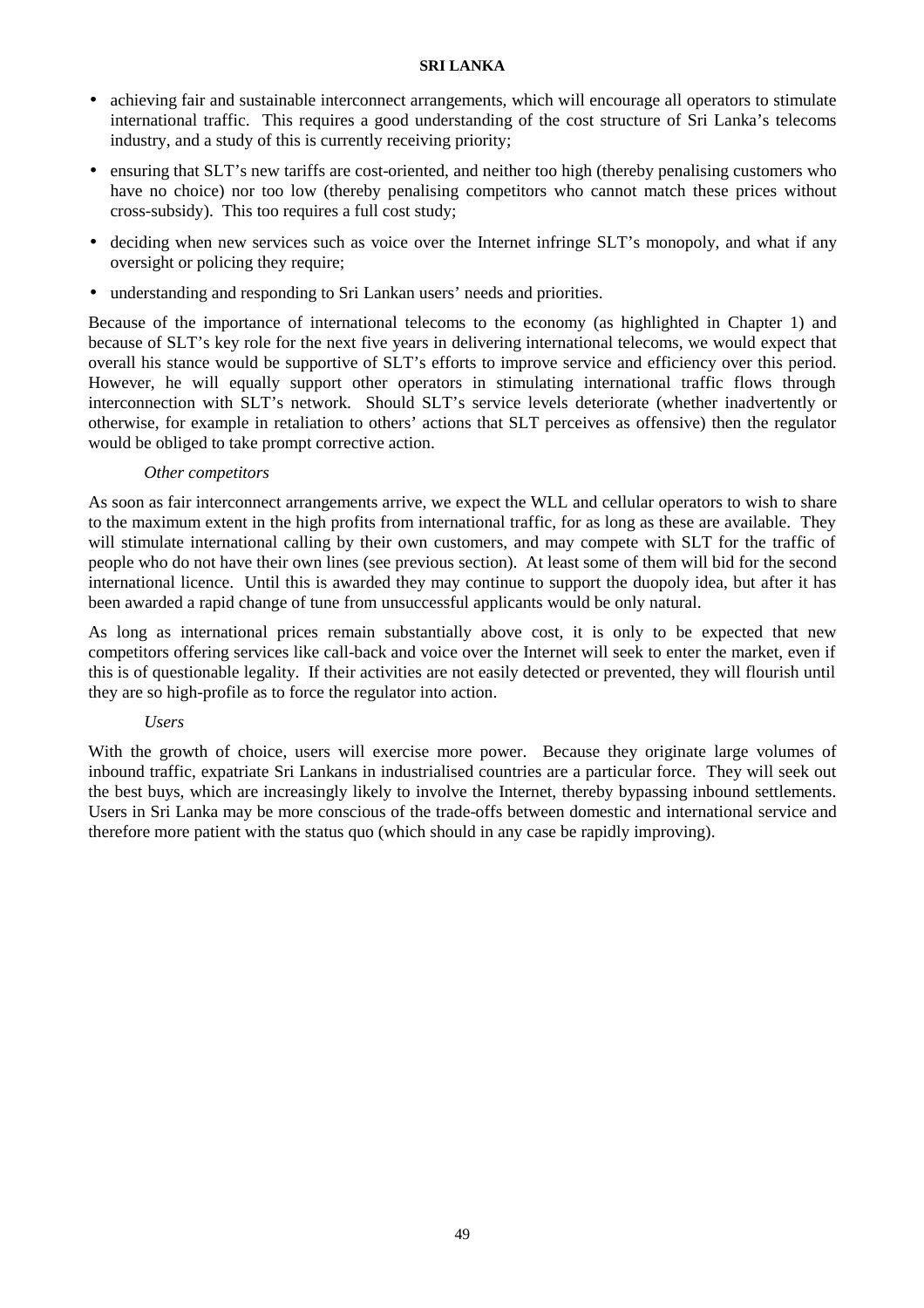## **6. CONCLUSIONS**

## **6.1 The situation of Sri Lanka**

Our study has shown that international settlements are a financial flow of great significance not only to Sri Lanka Telecom Ltd (SLT) but to the Sri Lankan economy, and indirectly therefore also to Sri Lanka's main trading partners. This significance derives not from their actual size, which is not great in relation to the balance of payments, far less in relation to GDP. Rather, it derives from their great support to the profitability of SLT as a whole, and in particular to the profitability of SLT's international business. International telecoms in turn is already making a major contribution to growth in Sri Lanka's outwardoriented economy. It has the potential to make much bigger contributions in future. Further, Sri Lanka in some respects is a leader in the region. With increased economic growth it could become a catalyst for change in the wider markets of South Asia.

As the "goose that lays the golden eggs" (eggs which will be shared by Sri Lanka and its partners), the international telecoms business must be cared for and enabled to emerge fit and well from this period of adjustment. While our assessment of SLT's costs of handling international traffic is very rough, we do not believe that these costs currently represent an obstacle to achieving competitive pricing levels; and they will be reduced in future. Looking after the goose therefore primarily means filling the revenue gap created by reduced net international inpayments.

Present traffic patterns are closely related to communities of interest, represented for example by trade, tourism and expatriate workers. Present traffic imbalances result more from differing levels of prosperity at the two ends of a relation than from price or cost imbalances. They will therefore not be quickly or easily changed.

Sri Lanka's ability to handle the changing international telecoms environment is closely linked with the particular situation that its telecoms industry now happens to be in. There are now two active competitors to SLT providing local connections using wireless local loop (WLL) technology. SLT was partly privatised in 1997 (a 35% shareholding, and management control, being taken by Nippon Telephone and Telegraph (NTT)). The agreement between NTT and the Government of Sri Lanka (GoSL) guarantees a continuing international monopoly for five years, and a further five years of duopoly are then planned. (The first five years corresponds to the time expected to be needed to complete tariff rebalancing between domestic and international services). The agreement also specifies a demanding series of targets for network expansion and quality improvement during these five years.

Continuing steady profitability of SLT is naturally seen as very important by its shareholders. It is of special importance at present because both NTT and GoSL are committed to preparing the company for a public offering of shares in three years' time.

Management attention for the next five years will therefore properly be focused on the great changes needed to the domestic network. These incidentally will also be very beneficial to the international business, as they will both enable more people to make and receive international calls, and improve call completion rates. Meanwhile, international tariffs will be brought down to a level at which SLT will be able to meet competition within a duopoly market structure. This is of course higher than the level that would be expected with full, open competition.

The most important consideration in setting prices is maximising revenues, which at this stage of Sri Lanka's development, because of relatively low price elasticities, is not likely to be achieved by sudden large price cuts. However, we do expect gradual but sustained falls in prices, which will form a solid foundation for building traffic between existing customers and their overseas contacts, and will in due course open international calling to new market segments.

The five years of the Management Agreement happen to coincide with the five year adjustment period envisaged in the specified scenarios. For this reason, fortuitously, we expect that SLT will be able to handle the adjustment relatively well within this period. However, as has been explained, the end point for prices will be one of restricted rather than open competition.

Against this background we state some general principles for change in the settlements system, and the specific requirements of Sri Lanka's situation. This leads us to conclusions about the scenarios.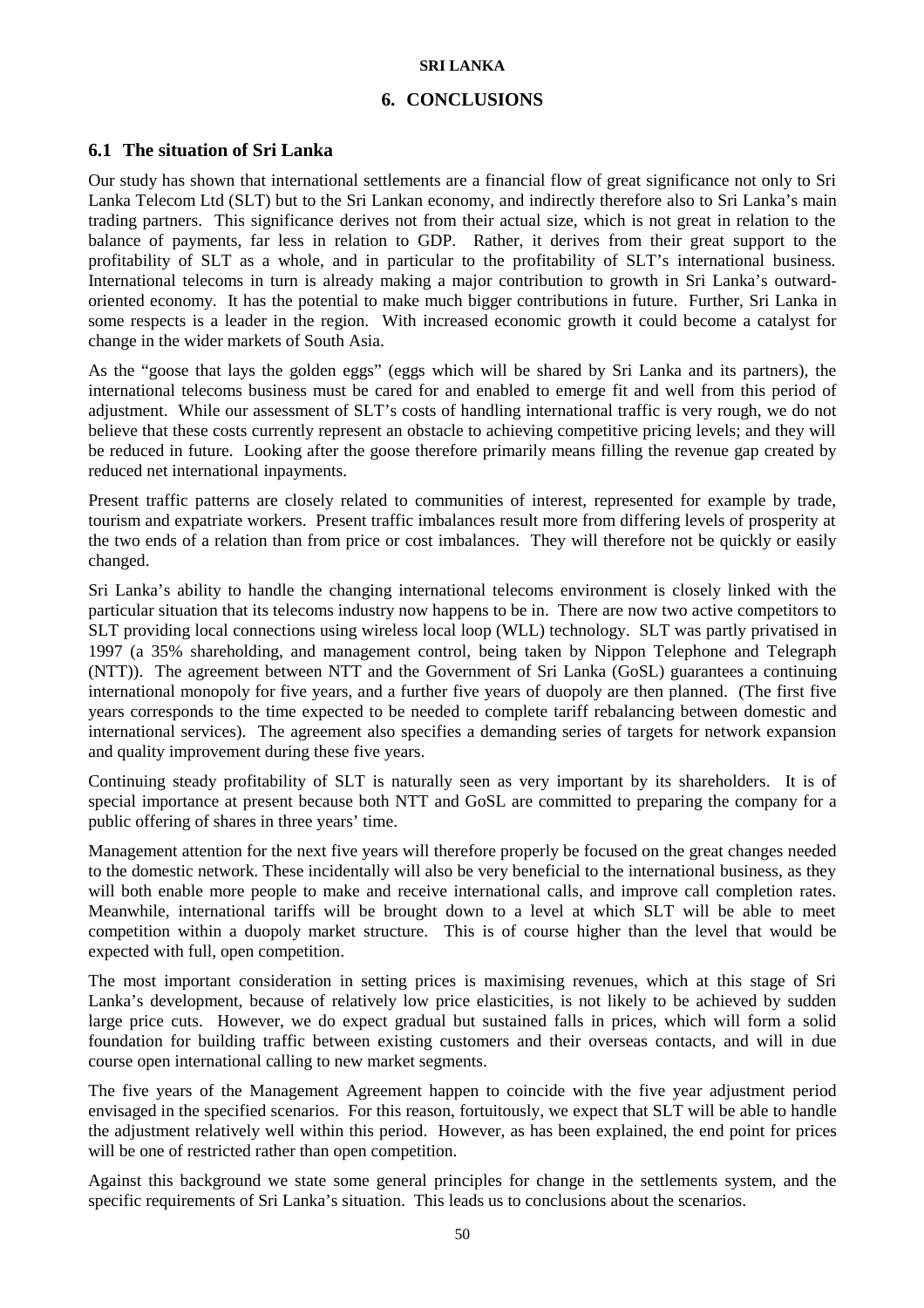## **6.2 General principles for change in the settlements system**

- 1. Whatever changes take place in the international environment should be gradual and predictable, while retaining some flexibility. Sudden, sharp changes are destabilising.
- 2. In particular, sudden large cuts in a PTO's net inpayment, where this is a large part of its international revenue, must lead to a reappraisal of its international business. In a monopoly environment, immediate reactions are likely to include reducing the proportion of resources devoted to the international business. The handling of international traffic could be adversely affected, which could colour overseas customers' perceptions of their own carrier's service.
- 3. To the maximum extent possible, companies should be able to influence their revenue streams. Externally imposed changes breed fear and defensive behaviour.

## **6.3 Points specific to Sri Lanka**

- 1. The changing international environment has the obvious consequence of reduced net settlement inpayments to SLT. In addition it does offer new business opportunities to SLT. However, the revenue represented by these new opportunities is an order of magnitude less than the revenue lost from inpayments, at least in the early years of adjustment. Thus there is a case for transitional measures to aid adjustment.
- 2. One reason that accounting rates between Sri Lanka and certain countries have not fallen faster is that a portion of inbound settlement payments has been earmarked to repay past loans for equipment purchase from those countries. Past arrangements of this kind are however due to end in the next few years, and in the new environment are unlikely to be replaced.
- 3. SLT's new management takeover depended on strong future revenue growth. The international side of the business has to contribute to this. Stable or slowly shrinking net international inpayments are foreseen, and alternative revenue sources can and will be developed; but this takes time and planning. Correspondent countries could contribute to this development, for example by offering Sri Lanka the opportunity to carry some regional transit traffic.
- 4. One of the terms of SLT's new management agreement was maintenance of SLT's international monopoly for 5 years, with a duopoly thereafter for a further 5 years. This commitment greatly enhances SLT's ability to manage its business in the changing international environment.
- 5. SLT has plans for developing its international business in a positive way. It does not want to be diverted into less productive or retaliatory activities such as outgoing refile or capacity limitation. However, it could feel pushed into such activities by negative behaviour in others.

## **6.4 Implications**

- 1. A five year transition period is acceptable to Sri Lanka because it happens already to be planning on major changes over that same period. Had this been otherwise then longer would have been required.
- 2. Because Sri Lanka's inbound international traffic greatly exceeds its outbound traffic, the major effect of any of the proposed scenarios is simply the reduction in net inpayments. The precise mechanism by which the system changes is of less importance, but scenarios will be better for SLT if they:
	- entail a slower fall in net inpayments, especially in early years;
	- lead to lower prices for end users calling Sri Lanka from correspondent countries;
	- reduce incentives to refile:
	- are controllable.
- 3. Any scenario which leads to rapid, uncontrollable revenue cuts (such as the FCC benchmark scenario in the form tested by this study) is inconsistent with Sri Lanka's plans for rapid network growth, building on existing achievements.